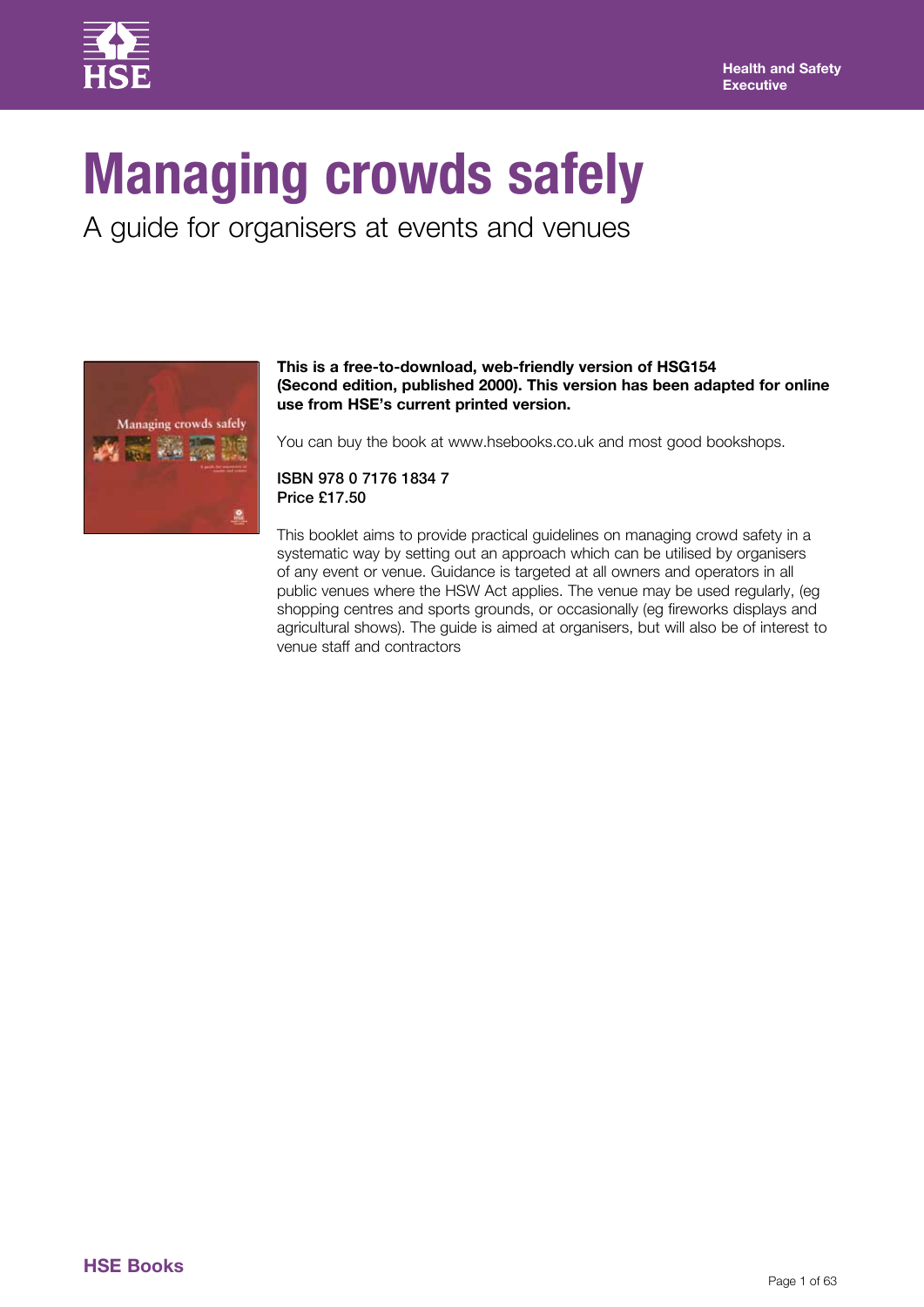© *Crown copyright 2000*

First published 1996

ISBN 978 0 7176 1834 7

All rights reserved. No part of this publication may be reproduced, stored in a retrieval system, or transmitted in any form or by any means (electronic, mechanical, photocopying, recording or otherwise) without the prior written permission of the copyright owner.

Applications for reproduction should be made in writing to: The Office of Public Sector Information, Information Policy Team, Kew, Richmond, Surrey TW9 4DU or e-mail: licensing@opsi.gov.uk

This guidance is issued by the Health and Safety Executive. Following the guidance is not compulsory and you are free to take other action. But if you do follow the guidance you will normally be doing enough to comply with the law. Health and safety inspectors seek to secure compliance with the law and may refer to this guidance as illustrating good practice.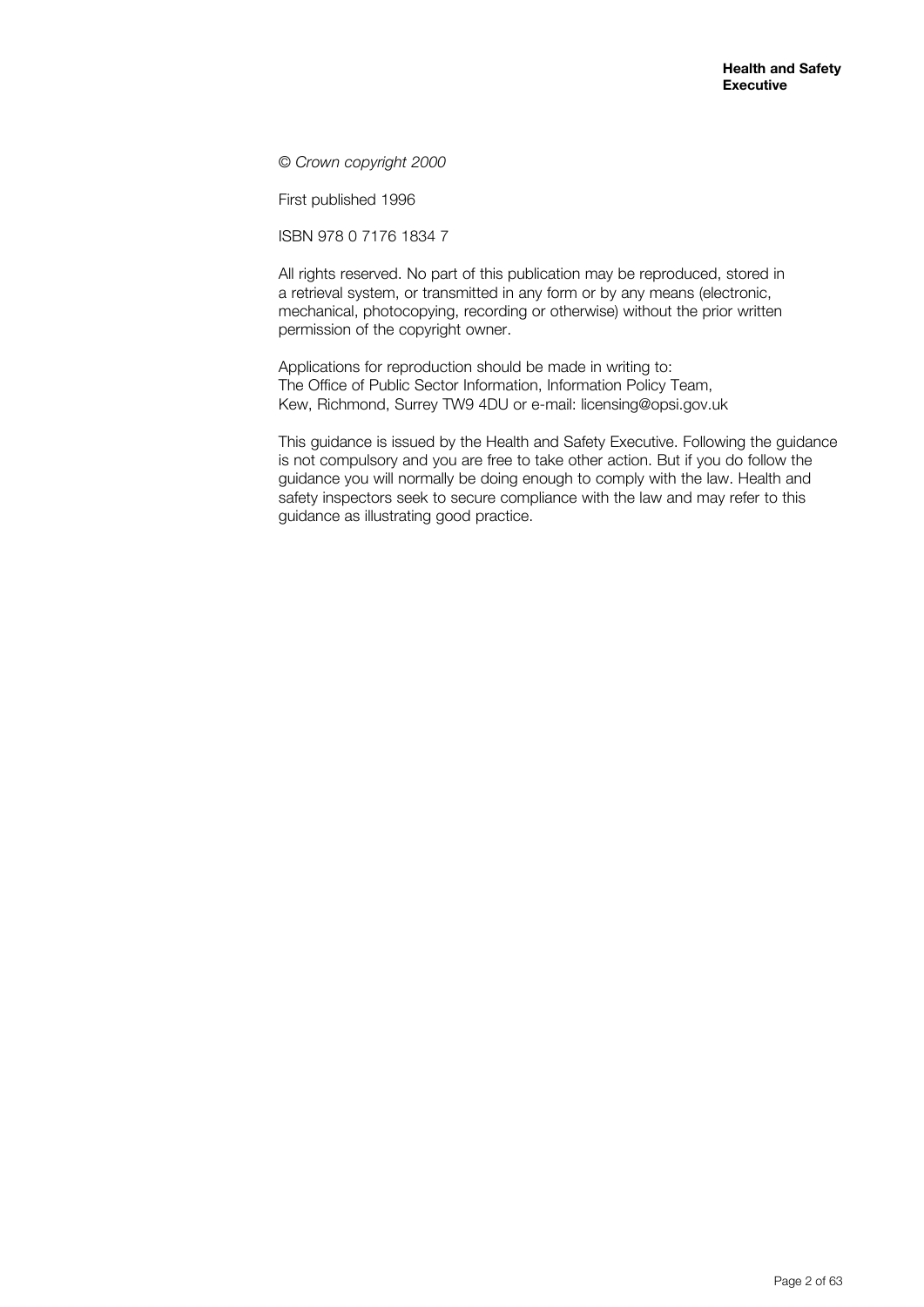# **Contents**

Introduction *4* Planning *7* Assessing risks *16* Putting precautions in place *26* Emergency planning and procedures *35* Communication *40* Monitoring crowds *46* Review 49 Appendix: relevant legislation *52* References *60*

Further information *62*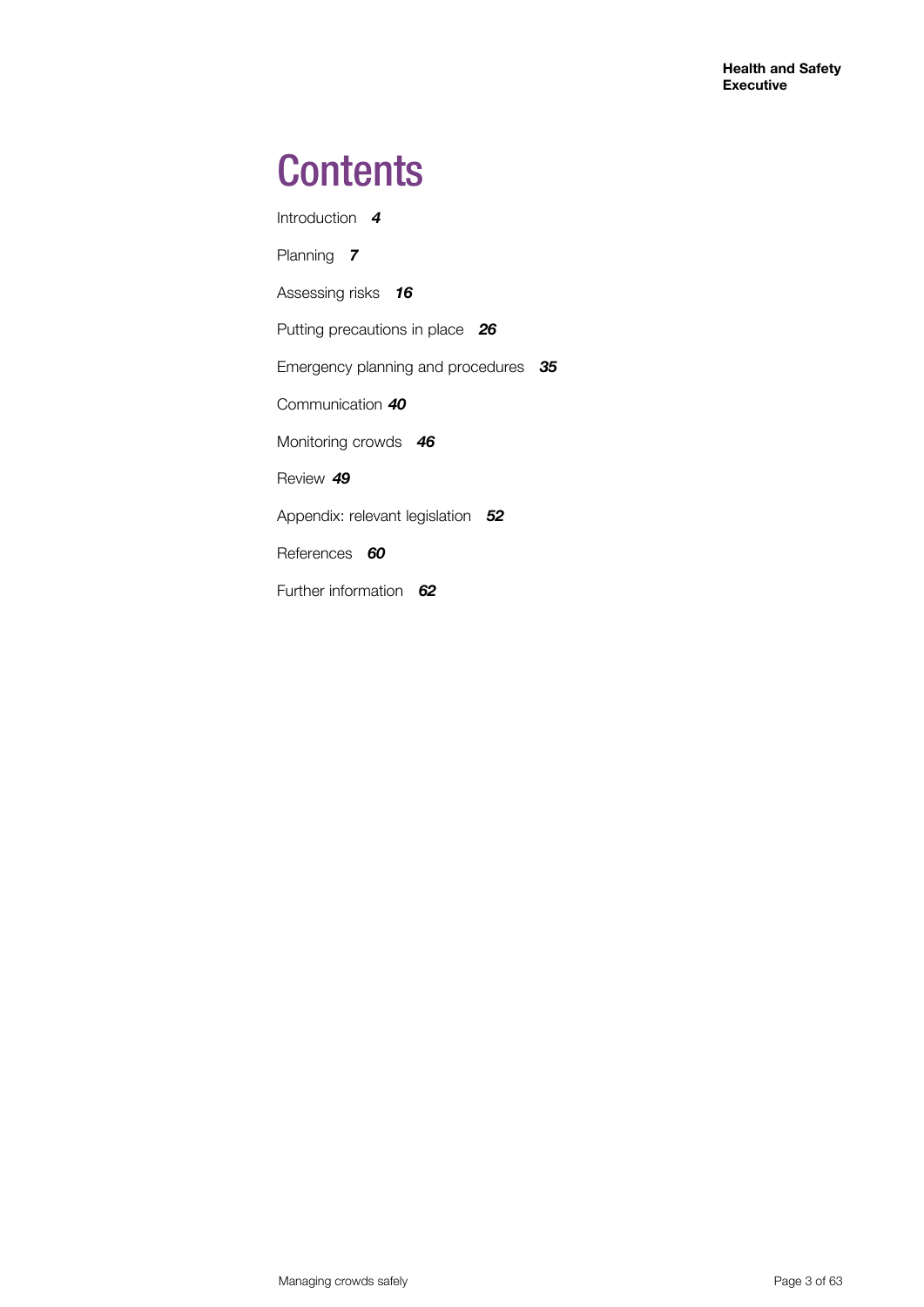# Introduction

# **The guide and its aims**

Crowds are unavoidable occurrences of everyday life; problems in their safe management are not. This guide aims to provide practical guidance to help those organising events to manage crowd safety in a systematic way. It does not specify a particular way of achieving crowd safety, but sets out a general approach.

**2** Although primarily aimed at organisers who have overall responsibility for the event, the guide will be of use to others involved in the event, such as venue staff and contractors.

**3** There is potential for minor or major injury occurring through the dynamics of crowd behaviour, as past tragedies have demonstrated. Measures should be taken by the organisers of events to ensure that there is effective and safe crowd management so that overcrowding does not occur.

**4** Crowding occurs as a result of an excessively large number of people gathering in a specified area. Large numbers gather routinely in such places as shopping malls, train stations, bus stations etc. However, they also gather, often in greater density, where particular attractions or events are taking place, such as at sporting events, concerts, theatres, cinemas and festivals. At such events there may be greater risks to their safety.

- **5** This guidance addresses:
	- events, both sporting and non-sporting, at football stadia and other sports grounds;
- $\blacksquare$  events at sites not designed for the purpose such as parks or industrial units, eg a fair on a town common or a public air-show on an airfield; and
- events in streets or built-up areas, eg street fairs, carnival processions, New Year celebrations.

**6** For the purpose of this publication, the 'organiser' is taken to be anyone who has prime responsibility for the event. The arrangements themselves may involve a number of people, depending upon the contractual arrangements under which the event is to be run.

**7** In order to successfully run the event, organisers may employ staff or use volunteers. They may hire self-employed people (such as lighting managers) or contractors (for stewarding duties or erection of a temporary stand). They may also hire out plots for catering, merchandising or attractions, such as fairground rides.

**8** The parties involved all have duties under health and safety legislation. The duties are outlined in the following paragraphs and further details are given in the Appendix. Close liaison and strong communication are essential in ensuring that health and safety responsibilities for the event are identified, assigned and adhered to. These include responsibility for crowd safety.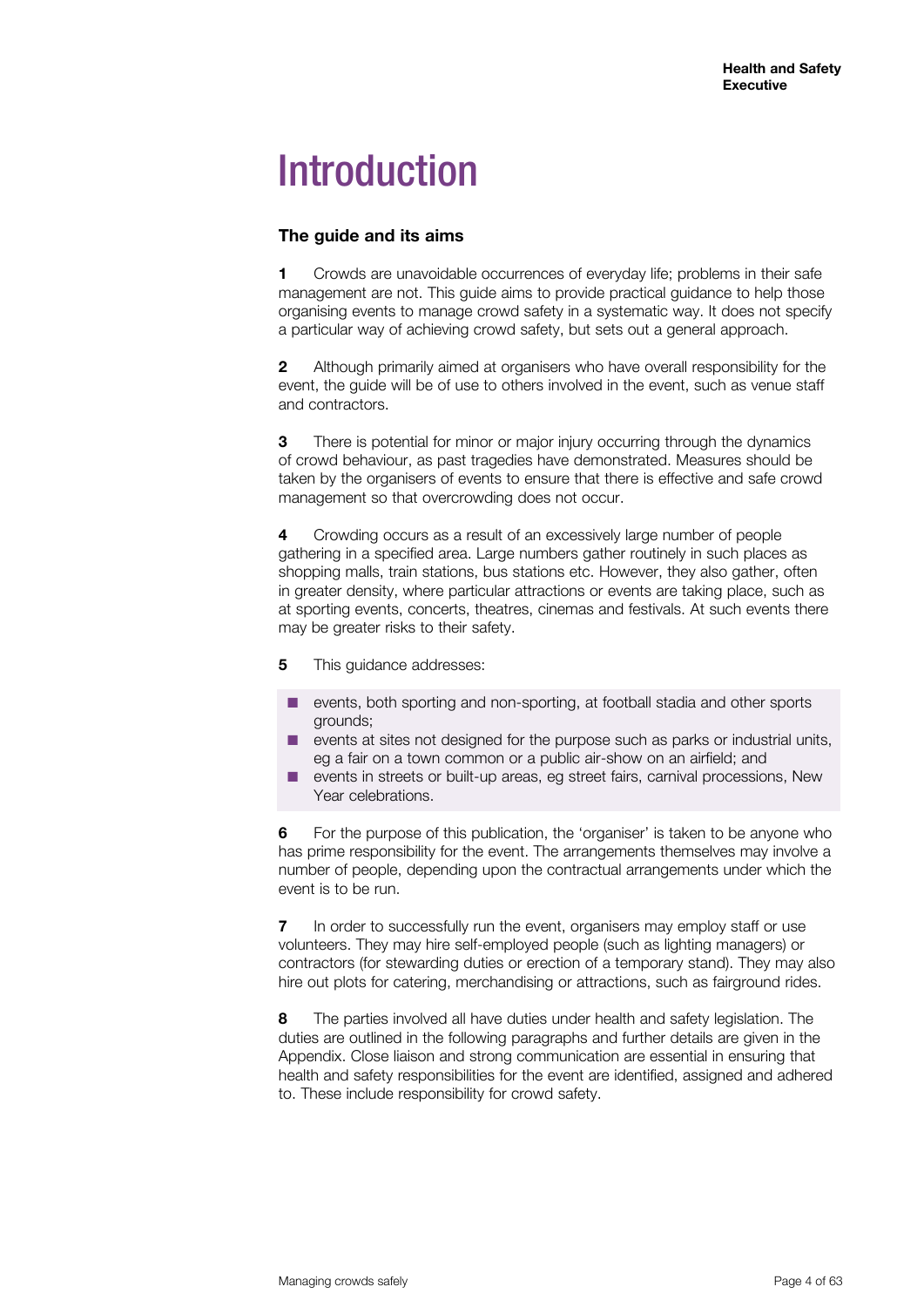**9** If, as an event organiser, you are in charge of a business or organisation, you will have general duties under the Health and Safety at Work etc Act 1974 (HSW Act)1 to ensure that risks to people's health and safety arising from work activities, including members of the public, self-employed persons, volunteers and contractors, are properly controlled. You may allocate elements of the organisation of your event to others, eg event stewards provided by a contractor, but you will retain overall responsibility for ensuring the safety of the visiting crowds.

**10** Contractors and subcontractors, as employers, have duties under the HSW Act to ensure the health and safety of members of the public, who may be affected by their undertaking. For example, a contractor will need to ensure that the barriers they are erecting will not fall over and cause injury to the crowd. The self-employed have similar duties.

**11** The Management of Health and Safety at Work Regulations 1999 (the MHSW Regulations)<sup>2</sup> generally make more explicit what employers and the self-employed are required to do to manage health and safety law under the HSW Act. The MHSW Regulations set out key steps to ensure that activities, including events, are managed safely.

**12** The information in this guide expands on the chapter on crowd management in *The event safety guide*, <sup>3</sup> which covers many other issues for organisers to consider when staging an event.

# **Section summary**

The following sections provide advice that should help you run a safe and successful event. They should also help meet your legal obligations to protect the audience and staff.

#### *Planning*

Describes important milestones in planning your event. A safe and trouble-free event requires good planning from an early stage. You need to ensure that your precautions to manage crowds are adequate and appropriate for the expected number and type of visitor. Planning involves gathering background information to enable both thinking ahead and assessing risks, and time to develop or modify plans.

#### *Assessing risks*

Describes how to systematically identify hazards which could affect crowd safety, eg surging and swaying, estimate the size of the problems and decide what you need to do to address the problems. This process is known as risk assessment, which involves the identification and assessment of risks to crowd safety within a venue and the development of steps required to minimise them. Depending upon the outcome of the risk assessment, plans may be modified.

#### *Putting precautions in place*

Gives examples of practical precautions that can be taken to address potential hazards identified through your risk assessment. Describes arrangements for the selection and training of staff.

#### *Emergency planning and procedures*

Sets out issues to consider when planning for the safe management of crowds in the event of an emergency, eg due to fire or bomb threat. Such plans are very important as an emergency could involve rapid, large-scale movement of people with potential for overcrowding.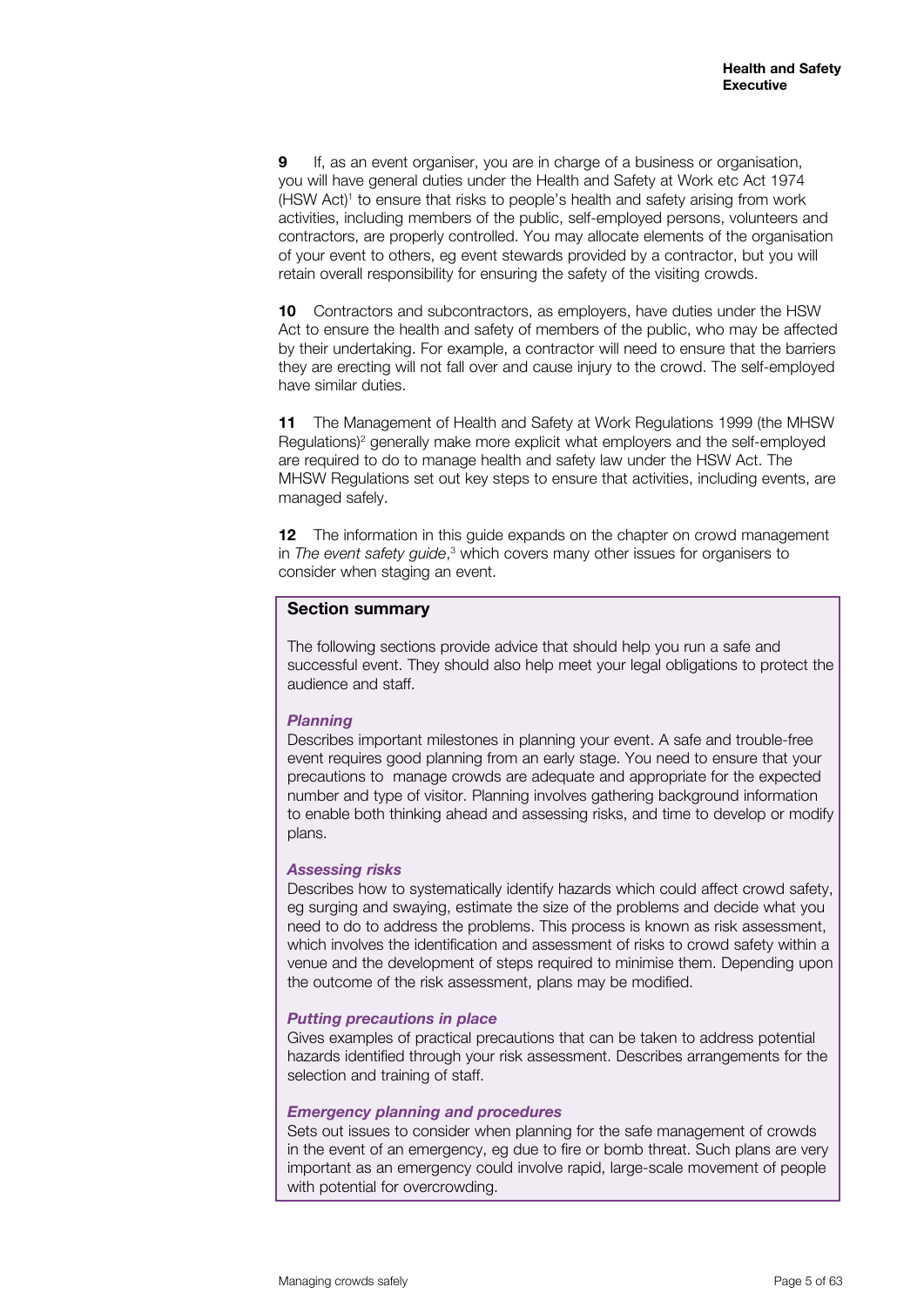# *Communication*

Describes importance of good communication and gives practical examples. Effective communication is particularly important in the safe management of crowds. Provision of clear, unambiguous information to visitors can help prevent dangerous situations arising. Good communication between staff assists a rapid and appropriate response if problems arise.

#### *Monitoring crowds*

Covers the actions involved in implementing your plans and checking to make sure they have been implemented correctly. Where crowd activity may develop into hazardous overcrowding, monitoring should be in place to identify potential problems and quickly sort them out. This section gives examples of practical approaches to crowd monitoring.

#### *Review*

Sets out ways to formally review the crowd safety system of your event and explains the need to do so. Reviews can be a debrief after an event, part of an investigation following a crowd-related incident, or scheduled routine examination. Subsequently, plans can be modified and future plans updated according to the outcome of your review. Reviewing one-off events or regular review of safety measures at your venue provides important feedback for improving crowd safety standards and checking that your precautions continue to be appropriate.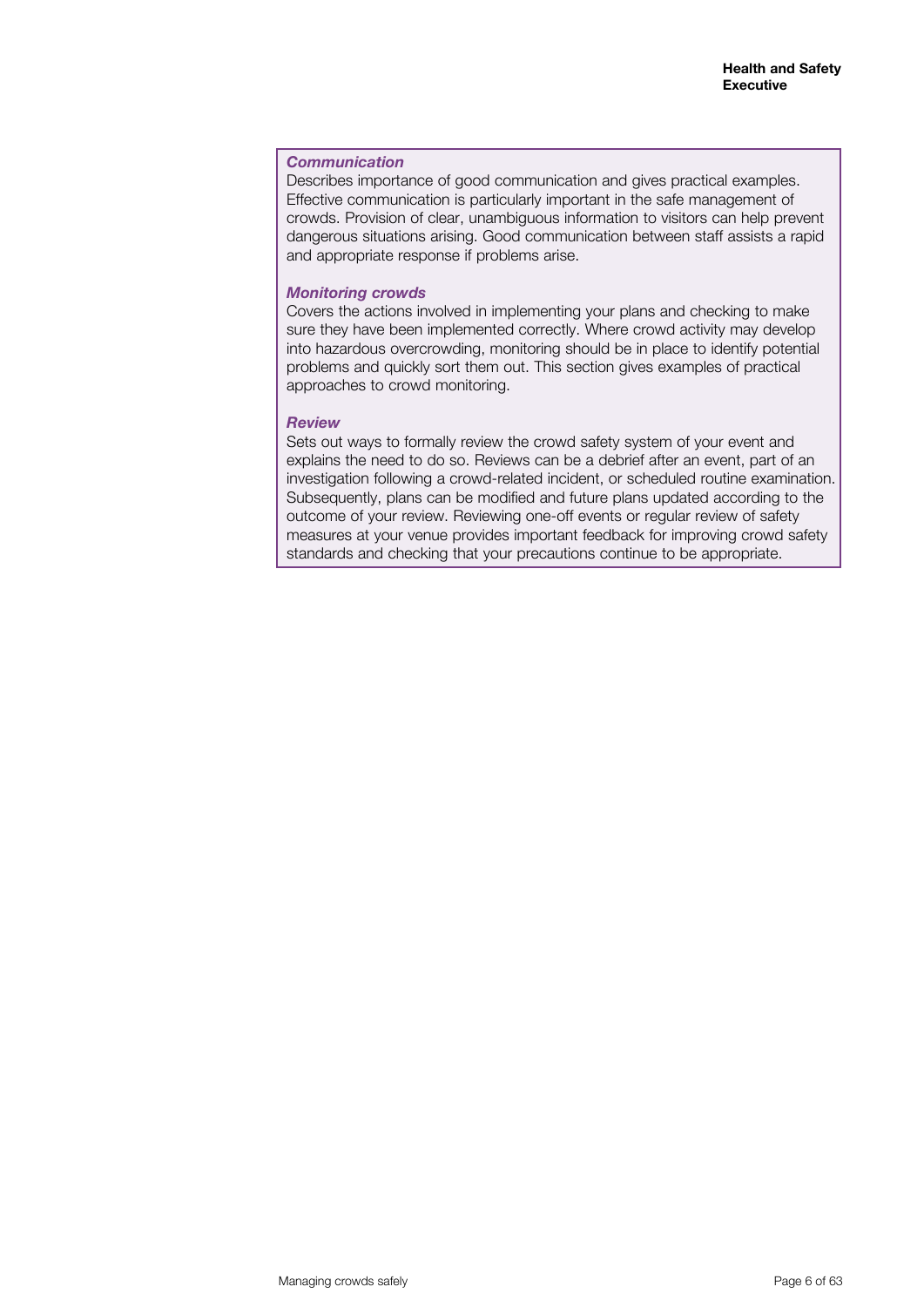# **Planning**

**13** Good planning from an early stage will help you run your event safely. You need to allow sufficient time to gather information, consult and obtain advice and put in place effective precautions to manage crowd safety. The safe running of your event should be given equal priority to other business aims.

**14** It is important to involve staff representing different facets of the event, eg technical staff, security, merchandise. Where appropriate, representatives of relevant outside bodies, such as local authorities and emergency services, should be brought into the planning process.

**15** To minimise the risk of overcrowding, you need to consider the activities, movement and dynamics of the crowd at various parts within the venue, at the entrance and exits, on the pedestrian routes to and from the venue and at the transport and parking facilities.

# **First steps**

**16** As an early priority, you need to establish that you can manage crowd safety for the type of event and at the venue you have chosen. An acceptable level of crowd density varies according to the venue. A preliminary walk around your proposed venue, carrying out a visual inspection, is essential to find out both the suitability and the acceptable level of crowd density for your event. Key issues to consider at this stage are considered below.

# *Expected turnout*

**17** When forecasting your expected turnout, you may find it helpful to consider:

- $\blacksquare$  attendance on previous occasions:
- $\blacksquare$  numbers visiting similar events;
- $\blacksquare$  proposed level of publicity;
- $\blacksquare$  advance ticket sales;
- $\blacksquare$  the effect of Bank Holidays, school holidays or good/bad weather;
- $\blacksquare$  whether some days are going to be particularly busy, eg first or final days;
- $\blacksquare$  whether any extra visitors will attend special attractions taking place at the event; and
- $\blacksquare$  allowance for unexpectedly large numbers of people turning up.

#### *Types of visitor*

**18** The nature of the visiting crowd will influence your planning and choice of venue. Children, people with special needs and the elderly need special consideration. People frequently attend events as a family or small group and will not want to get separated or leave each other, particularly in emergency situations.

**19** Performers can have a significant influence on crowd mood and behaviour, eg by jumping into the crowd or throwing items into it, or by calming the crowd, if pushing or surging starts to occur. Several acts/performances at an event may attract different groups of people, resulting in considerable crowd movement. For example, where one particular performer has a large or enthusiastic following, the audience may suddenly surge forward and crushing could result.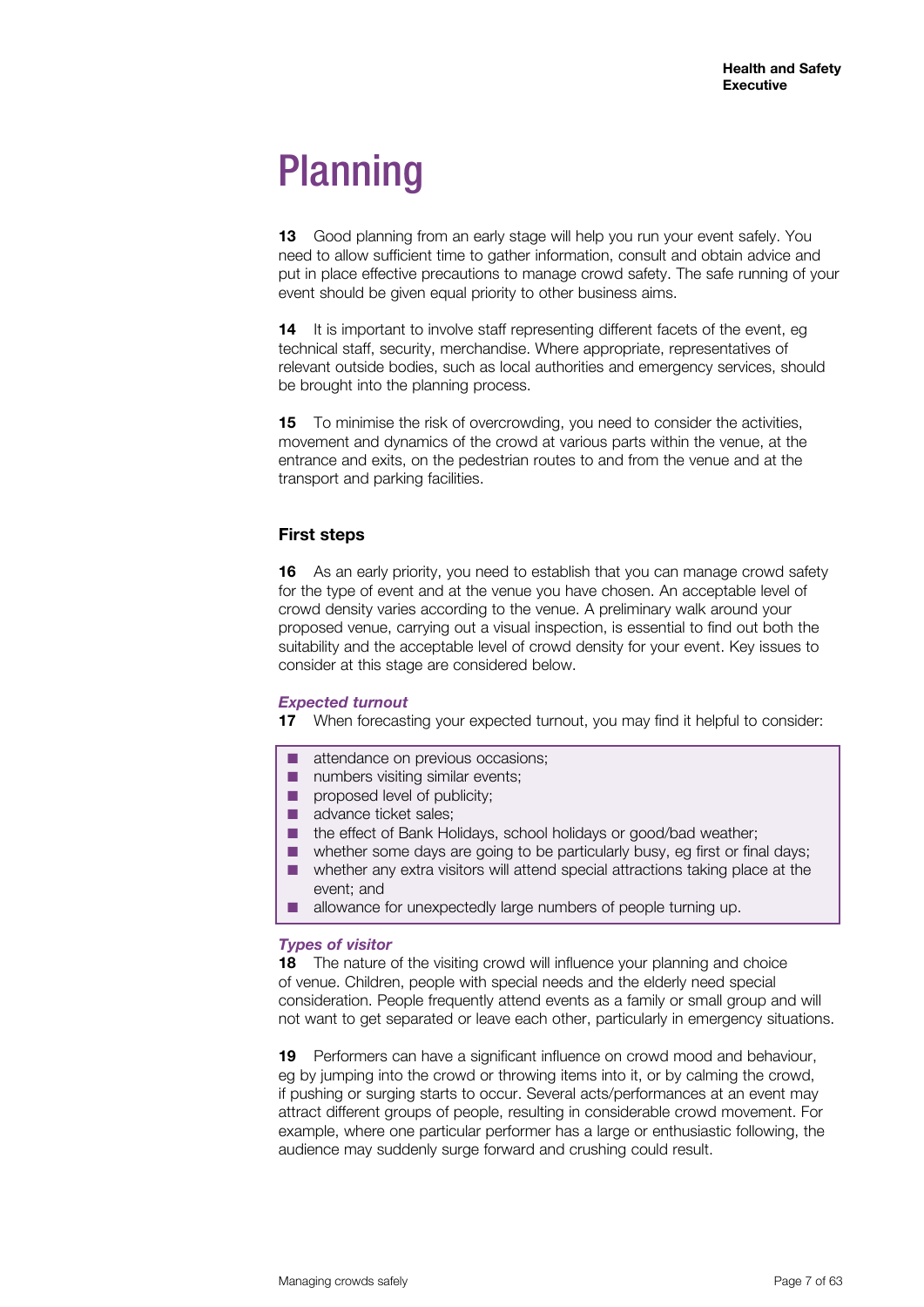**20** Crushing, trampling and suffocation are all potential hazards that can arise from the dynamics of crowd movement. To help avoid harm from crowd surges etc, ensure that crowd behaviour and movement are monitored effectively, eg by placing stewards/CCTV at suitable vantage points. All staff should know their precise roles in crowd monitoring and who has the authority to take immediate action (eg by stopping the event) if people are at risk.

#### *Getting to and from the venue*

**21** Plan your transport management arrangements well in advance, eg:

- $\blacksquare$  Where are the nearest bus and train stations located and will existing timetables be adequate?
- $\blacksquare$  Where are the local car and coach parks?
- $\blacksquare$  Is existing parking adequate?
- $\blacksquare$  Is the layout of roads and pedestrian routes to the venue adequate to deal with the expected turnout?
- $\blacksquare$  Are there any other venues nearby (especially those which may affect the crowding situation at your event)?
- $\blacksquare$  Is any construction work being carried out or proposed in the area? Roadworks could delay the arrival of crowds and lead to a late rush.

#### *Venue suitability*

**22** Ensure that the maximum capacity of the venue is established. This is to allow:

- $\blacksquare$  management of the crowd and help in eliminating overcrowding in terms of overall number of people in the venue;
- $\blacksquare$  safe entrance and exit; and
- $\blacksquare$  safe exit of people in an emergency.



Ensure staff are briefed thoroughly

**23** The maximum capacity should be calculated with reference to four factors:

- $\blacksquare$  the time it takes to get into the venue;
- $\blacksquare$  the time it takes to get out of the venue;
- $\blacksquare$  emergency evacuation time; and
- $\blacksquare$  accommodation capacity.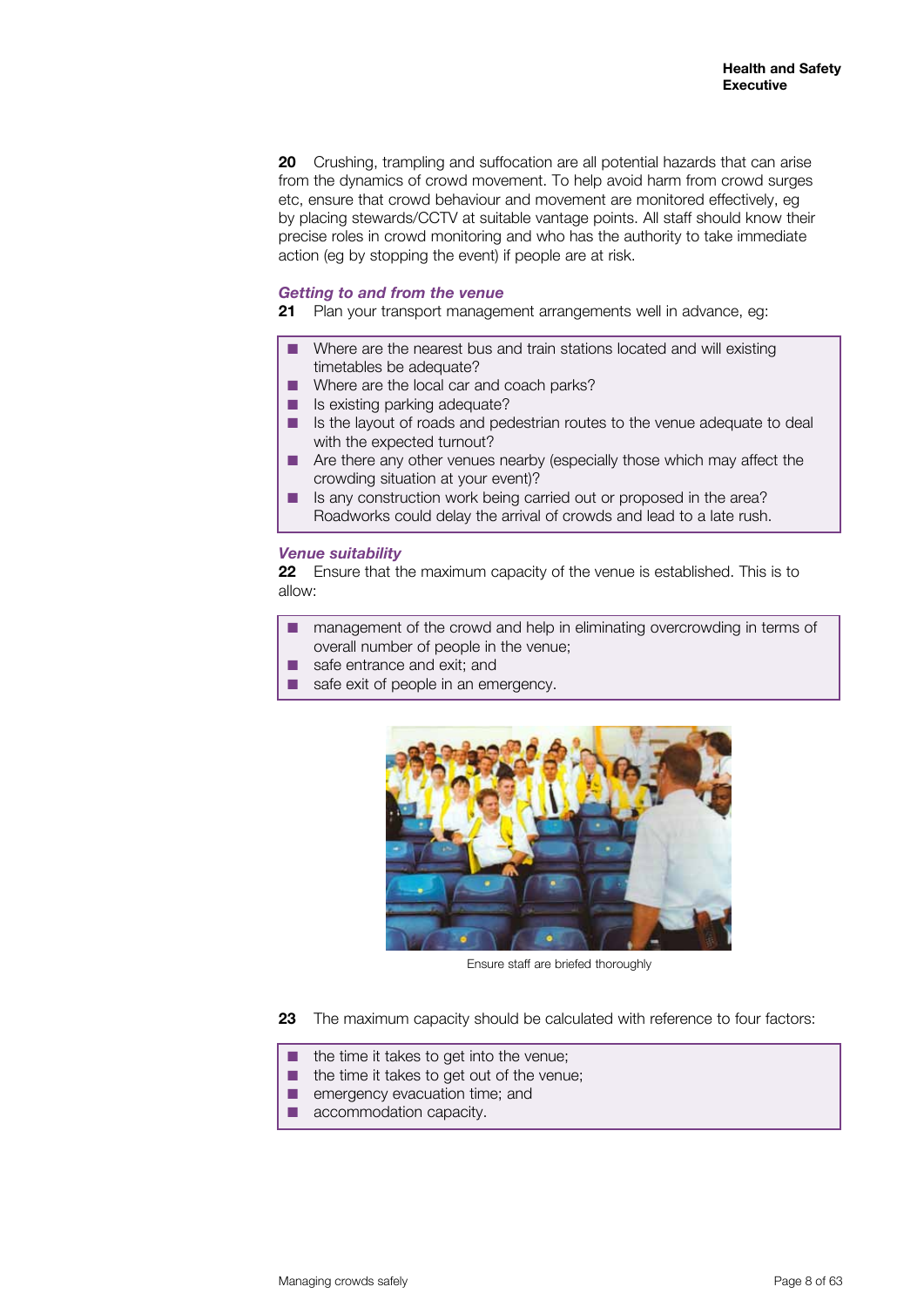Each of these capacities is likely to give a different figure. The safe capacity is the lowest of the four.

**24** When calculating capacity, ensure that allowance is made for areas taken up by facilities such as food and merchandising stalls, temporary structures etc as people cannot use these areas. Areas where there is no easy access to view the main attraction(s) should also be identified. Whatever the results of the calculation, the capacity should never exceed the limit calculated for means of escape purposes. (More guidance on this point can be found in the first chapter of the Stationery Office publication *Guide to safety at sports grounds*.)4

**25** Consider the distribution of crowds and how this might affect permissible capacity. Are the following adequate for your proposed event?

- $\blacksquare$  Capacity of the venue
- $\blacksquare$  Entrances and exits
- $\blacksquare$  Means of escape in event of emergency
- $\blacksquare$  Provision for people with special needs
- Maintenance of venue and equipment (eg turnstiles)
- $\blacksquare$  Facilities such as toilets and information points
- $\blacksquare$  Access to first-aid facilities
- $\blacksquare$  Suitable means of access/exit for emergency services
- $\blacksquare$  Provision for adverse weather conditions
- **n** Arrangements in place to ensure crowd safety if maintenance or construction work is being carried out in the venue

**26** The amount of space available to the audience is an important factor to consider. For example, more space may be needed at a pop concert than a sporting event due to the time people will be in the venue. See the checklist after paragraph 61.

#### *Excess arrivals*

**27** If there is any possibility that the number of people arriving at the venue will come near to or exceed the overall capacity of the venue, you will need:

- a system for restricting the number of people who arrive at the venue as well as those who enter it. This demands close liaison with the police and transport operators at the planning stage and during the lead-in period before the event; and
- $\blacksquare$  arrangements for closely monitoring the numbers of people arriving.

**28** You could:

- $\blacksquare$  make the event 'all-ticket', even if it's free:
- $\blacksquare$  plan the advertising campaign to emphasise that it's all-ticket only;
- $\blacksquare$  include in the advertising that the ticket-only rule will be strictly enforced;
- $\blacksquare$  discuss with the police how crowds could be redirected before reaching the venue;
- $\blacksquare$  discuss with the transport operators the possibility of announcements at stations, advising the public of crowd problems at the venue; and
- use local radio to advise on the current situation at the venue.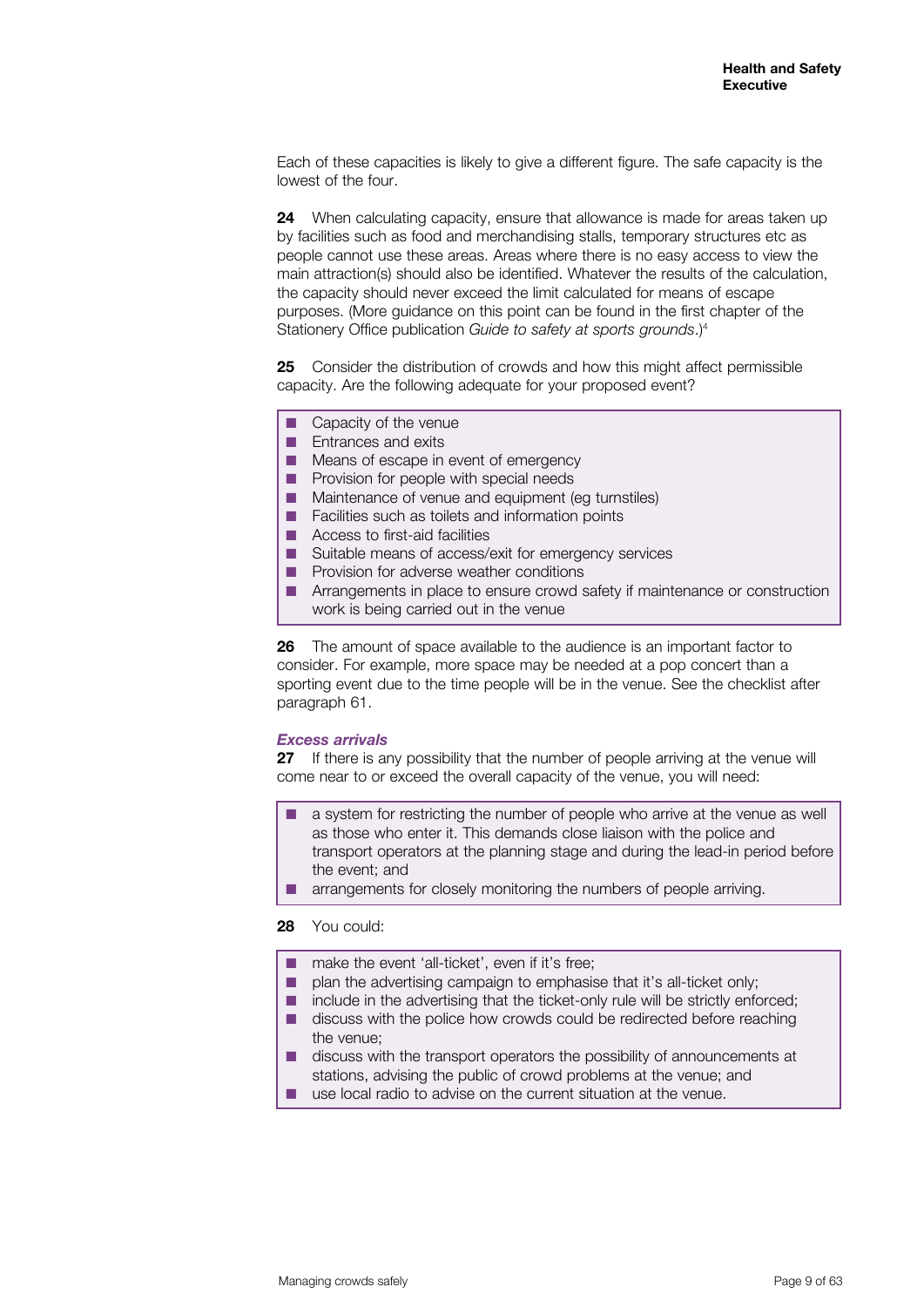# *Previous information collected*

29 You could refer to:

- $\blacksquare$  experience of similar venues or events;
- $\blacksquare$  problems raised at previous event debriefings;
- $\blacksquare$  reports of previous incidents;
- $\blacksquare$  experience of running events at a similar season/time of day; and
- $\blacksquare$  experience of previous delays.

**30** Seeking advice from relevant and experienced parties will help you obtain the information you require. It is advisable, if practical, to visit other venues holding similar events to obtain the relevant information. In some venues the requirements of the local authority and the fire authority will determine key precautions you need to take. Relevant parties include:

- $\blacksquare$  the owner of the venue where you are proposing to hold your event;
- $\blacksquare$  the local authority, for example licensing, environmental health and emergency planning departments;
- police and other emergency services;
- $\blacksquare$  transport operators or management of nearby transport venues;
- $\blacksquare$  management of adjoining or adjacent public venues;
- $\blacksquare$  local residents or their representatives, particularly if you are organising an event such as a carnival parade that goes through their residential area;
- $\blacksquare$  others providing services for the event (eg stewarding, first-aid and welfare organisations and merchandising) and any experts giving advice, eg on the structural stability of a proposed temporary stand; and
- $\blacksquare$  other subcontractors, eg a structures production manager.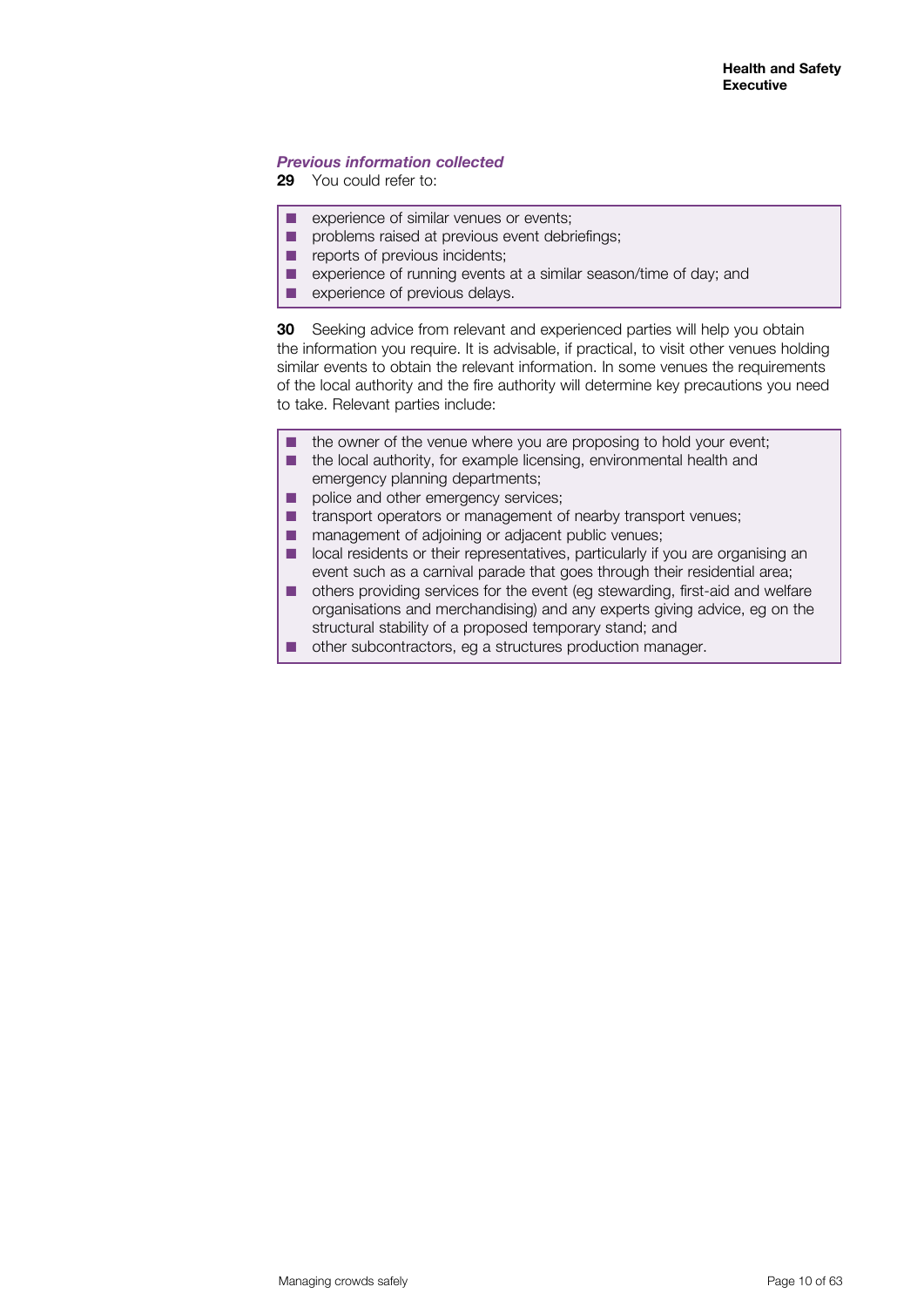# **Getting organised**

**31** Once the decision to proceed with your event is made, start by holding regular event planning meetings, bringing together all the main interested parties. Provide relevant information – see the 'Checklist for strategic project planning' at the end of this section.

**32** From an early stage, ensure that clearly defined roles and responsibilities exist in relation to crowd safety, addressing both normal and emergency situations. Whatever management structure you choose, you will need to decide who is responsible for the various safety duties, making sure there are no gaps and ensuring everyone understands their own responsibilities. If a number of people are involved, there will need to be close liaison and good communication between them. Consider all other related staff or developments and external bodies or organisations who could at some point be involved in crowd management at the event.

**33** It is important that meetings, and what has been agreed between various parties, have been clearly documented to avoid unnecessary confusion and misunderstanding.

**34** An event controller (safety officer) should be appointed by the event organiser to co-ordinate all aspects of safety relative to the event. Although this person must be able to act without reference to others, that appointment does not remove the responsibility of the event organiser. The event controller must have final control over all subcontractors, stewards etc, although their control may be via intermediaries.

**35** As an organiser, you have primary responsibility for the safety of the crowd. However, you may need to consider whether it would be appropriate to appoint a senior member of staff to take overall responsibility for crowd management when the venue is open to the public. Always ensure there is someone with the authority to act in their place if this person is unavailable.

**36** If you are an employer, you have a legal duty under the MHSW Regulations to appoint one or more competent persons to assist you with your health and safety duties. You should look to appoint competent person(s), where they exist, from among your employees in preference to external sources of competent advice and assistance. If you are a sole trader or member of a partnership, you may appoint yourself (or other partners), so long as you (or they) are competent. You can use external sources of competent advice and assistance if no internal source exists. Indeed, in these circumstances you would need to appoint a competent person from outside your organisation in order to comply with the law.

- **37** The person appointed could provide assistance in the following ways:
	- expert advice on crowd management and venue suitability for input to the planning process;
	- $\blacksquare$  inspection of the venue and developing procedures for managing the crowds; and
	- $\blacksquare$  investigation of incidents relating to crowding.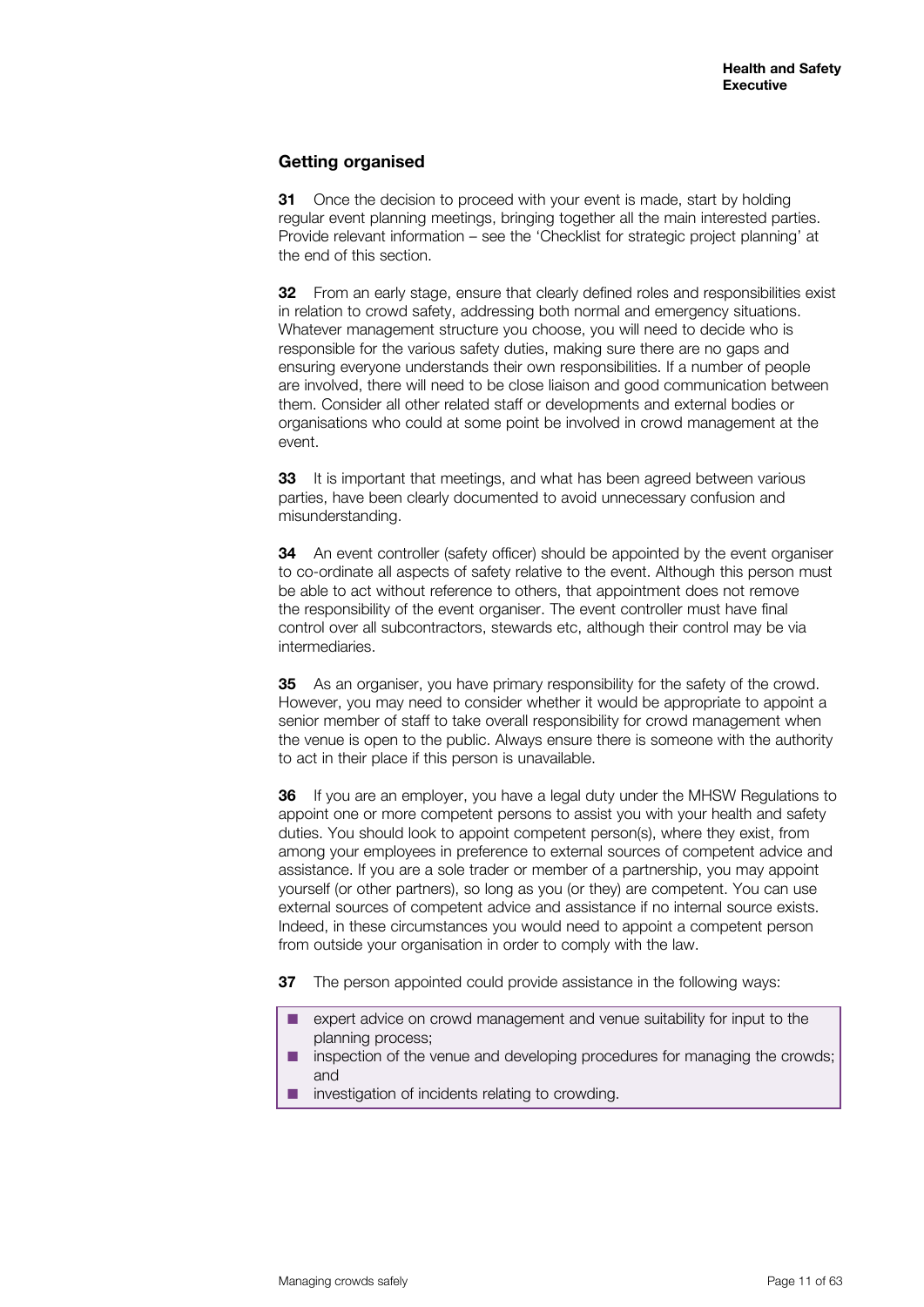**38** The person appointed would need to ensure that there are enough staff with the required skills to carry out crowd management duties during both normal and emergency situations. Staff need to be carefully selected and trained to ensure that they can fulfil their defined roles and responsibilities in relation to crowd safety. Training is important as overcrowding can develop extremely quickly and requires a rapid response from staff.

**39** Where crowd management duties are subcontracted (eg to a private stewarding company) you should ensure that the contractor's staff are competent and have received training appropriate to their responsibilities.

# **Keeping records**

**40** If you employ five or more people, you have a legal duty to produce several written documents or records (see the Appendix for further details). These include your health and safety policy and significant findings of risk assessments.

**41** It is recommended that records are also kept of contingency plans, staff training/job descriptions, and checks/inspections of sites and structures.

# **Crowd behaviour**

**42** Research has highlighted several important factors which influence the way crowds behave. These factors may affect the types of precautions you put in place to ensure crowd safety and need to be considered during your event planning.

#### *The crowd's goals and objectives*

**43** This is very often one of the most important factors affecting how people behave. It may affect, for example, when people choose to arrive and leave, which routes they choose to take, where people want to gather etc.

**44** For example, people may:

- $\blacksquare$  arrive early to gain vantage points from where to watch the event. Once there, they may be reluctant to move away, even if asked to do so;
- $\blacksquare$  park illegally, obstructing access for emergency vehicles, so that they can make a quick getaway;
- $\blacksquare$  wait for friends/family at or near exits and obstruct the flow of people:
- $\Box$  choose to use the most direct or quickest route rather than follow a designated one; or
- n quickly change direction, eg fans leaving a music concert early may rush back if they hear a favourite song during the encore.

#### *The crowd's knowledge and experience*

**45** People who are unfamiliar with the event or venue generally require more assistance and direction. They tend to follow the crowds, use the main routes and gather at the same accommodation areas. This can lead to an uneven distribution of people. They may not be aware of alternative routes or entrances which they could use to reduce congestion. Those who are familiar with the venue may use short cuts, rather than follow the directional signs.

**46** Visitors may be unaware of the locations of emergency exits. So they will choose to use those routes or exits with which they are familiar or which are the most obvious, rather than those which are closest or give the quickest evacuation time.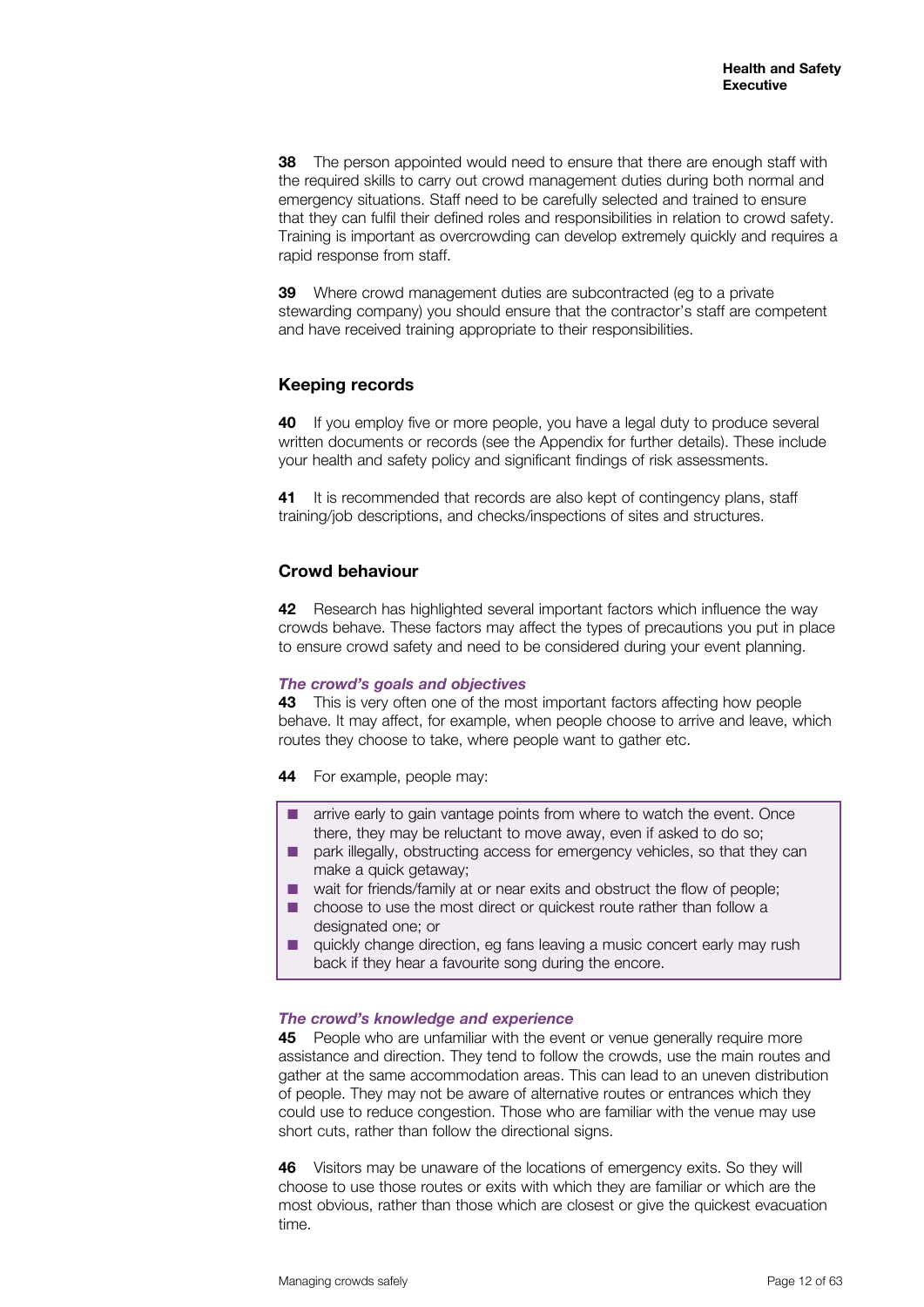**47** You can improve site familiarity with details on the back of tickets, plans of the venue strategically placed inside and out, and through good use of signs.

**48** It is important to note that venues and outdoor sites can look very different in the light and the dark. People may become disorientated if they arrive in the light and depart in the dark.

#### *The crowd's expectations*

**49** Prior expectations are likely to have a significant impact upon people's reactions under certain circumstances:

- $\blacksquare$  Visitors might regard some routes and entry points as the 'formal' or main access to the event. Perhaps such a route is the most direct between the parking area and the part of the venue that they want to visit. It might be wider and resemble the main route with adjacent facilities such as toilets and stalls.
- $\blacksquare$  Where smoke or similar effects are part of an event (eg a fireworks display, dry ice effects at a pop concert), people are likely to respond more slowly to the presence of smoke generated by a fire hazard.

**50** You need to consider if certain groups of people will exhibit undesirable behaviour. Further precautions may be necessary, for example the use of barriers to set up a diversion, or the use of staff to direct flows of crowd traffic.

**51** You may be able to use certain forms of behaviour to your advantage. For example, once an orderly queue is set up, it tends to attract people and introduce some order into crowd patterns.

#### *The crowd's mental and emotional conditions*

**52** People's emotions, such as excitement, desperation, aggression, hysteria etc, may affect their behaviour. For example, people who are eager to gain entry may surge towards the doors when they are opened. Those not satisfied with the quality of a performance or outcome of a sporting fixture may become aggressive, offensive and unco-operative.

#### *Collective behaviour*

**53** The behaviour of individuals in a crowd can be influenced by the things they see others doing. The unauthorised actions of a few people can result in larger numbers following their example. Individuals within a crowd may carry out actions which they would not perform if they were on their own. For example, the frustration of excessive crowding, queuing or delays may result in incidents such as climbing of barriers which could lead to overcrowding in another area.

**54** If safety rules are not visibly enforced, or crowd control is not maintained, the spread of non-compliant behaviour can have a serious impact on crowd safety. For example, if a few people gain entry to a prohibited area by climbing over or under a barrier, others may follow suit if the response from those controlling the crowd is slow, weak, or non-existent. The resulting uncontrolled crowd flow may lead to overcrowding and other related hazards.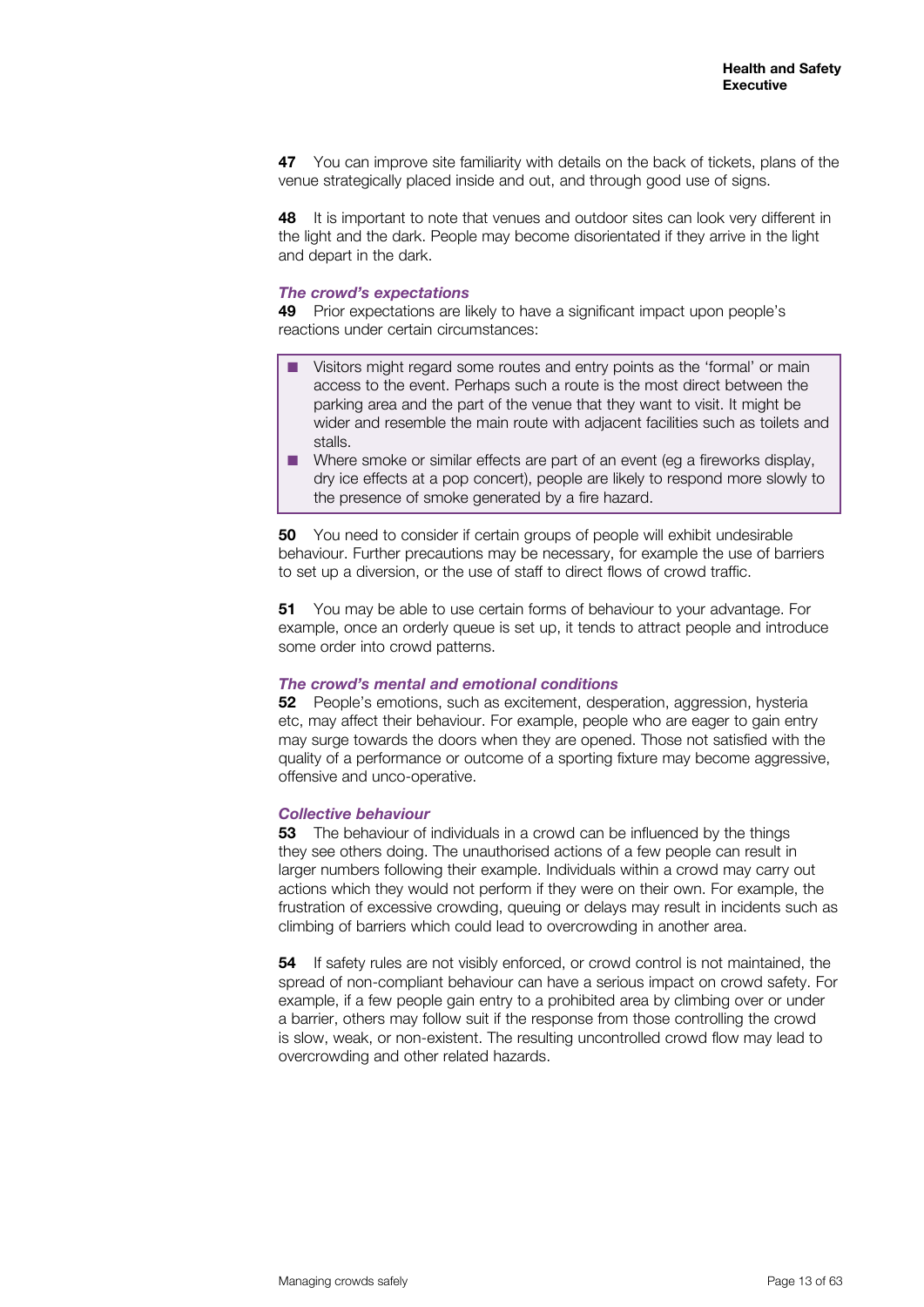**55** In the early stages of an emergency situation, crowd behaviour can be influenced by individuals who appear to be 'experts' or know what to do. An individual or group of people taking decisive action (eg leaving a nearby exit, outwardly dismissing a warning as a false alarm) can trigger a widespread response among the crowd. Members of staff might be allocated to evacuate a venue or another area.

#### *Information*

**56** In general, people look for clear, unambiguous information and indicators on expected rules of behaviour to help them decide how to act, eg to find out if a particular door is an entrance, an exit, or both, or whether they can drink or smoke in the venue. If such information and instructions are not provided, people will form their own rules based on past experience and the observed behaviour of others, such as joining a queue, parking on access routes, taking short cuts etc.

Good use of signs and public address systems is therefore extremely important.

**57** Providing visual and audible information (eg warnings, advice, directions, instructions) is of vital importance during an emergency when the situation can be confusing and unfamiliar. Figures of authority (eg promoter, steward, firefighter) are likely to be listened to and obeyed in an emergency. For this reason, such people should always wear easily identifiable clothes/colours.

#### *Relationships between staff and the public*

**58** People are more likely to be in a relaxed and contented frame of mind if they are effectively managed and the venue is comfortable and pleasant, with adequate facilities, such as toilets, food, drink and information points. People are more likely to comply with instructions if good relations are maintained between venue staff and the public. Therefore, it is imperative that information is effectively communicated to them through the staff, so that confusion or causes for complaint are avoided.

**59** The 'attitude' of the predicted audience may be different to that expected. For example, security searches or ticket checks which you might decide to do may be contrary to the ticket holders' expectations. This could have the potential for the development of ill feeling, which could result in public order problems.

#### **The next steps**

**60** Identify possible hazards that could harm people attending or involved in your event. Variation in crowd behaviour means there is often more than one way to tackle a particular hazard. For example, in order to ensure an early and effective response in an evacuation, where panic may be a feature, measures might be taken to improve the quality and clarity of information that is both broadcasted over the public address system and displayed through the use of signs. Such measures would enhance the role of staff in directing or leading people out of the venue and aid the staff in maintaining as much calm as possible.

**61** Looking systematically at the hazards associated with your event will help you put in place effective precautions to ensure crowd safety. The following sections suggest ways of doing this.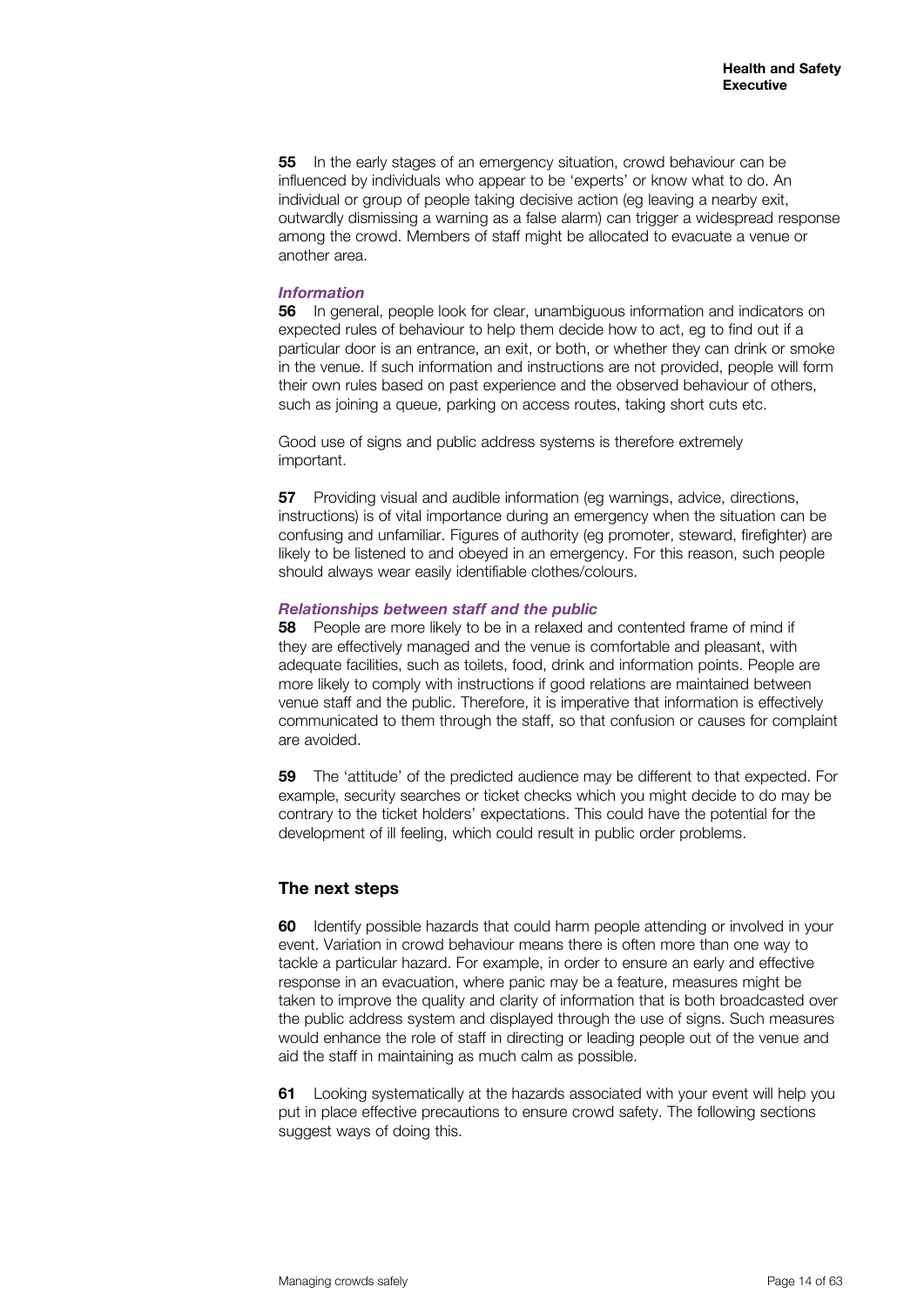# **Checklist for venue suitability**

- n Are public transport arrangements to and from the site adequate to deal with expected numbers of visitors and for periods of peak demand?
- $\blacksquare$  Are arrangements for vehicle parking and pedestrian approach to the venue adequate?
- $\blacksquare$  Are there sufficient entrances, spaces and routes (ie roads, gangways, walkways, stairs etc) inside and outside the venue to cope with the expected numbers and are they adequate to cope if people arrive in sudden masses rather than an even flow?
- $\blacksquare$  Are precautions in place to deal with possible crowd pressure at the entrances and exits to the venue?
- $\blacksquare$  Will the sound quality be suitable for the event, eg to avoid crowding at the front of the stage?
- $\blacksquare$  Has the overall capacity of the venue been established and precautions put in place to prevent over-capacity?
- $\blacksquare$  Have you checked the trouble spots? For example:
	- routes which become narrow or areas in which people could congregate, as these may cause congestion;
	- bottlenecks such as stairs, escalators and tunnels or bridges;
	- areas where people queue, such as pay desks and information points; or
	- popular stalls, attractions or exhibition and refreshment areas.
- $\blacksquare$  Is the safety of vulnerable groups (eg children, people with special needs and the elderly) addressed?
- $\blacksquare$  Are the means of escape adequate in event of an emergency?
- $\blacksquare$  Has adequate access been provided for the emergency services?
- $\blacksquare$  Have particular hazards arising from the venue been taken into account, eg has drowning been considered as a hazard at water events or events adjacent to water?
- Is the venue properly maintained in a safe condition, eg floors, stairways and lighting?
- $\blacksquare$  Have litter and combustible materials been removed to safe storage or disposed of?
- **n** Is emergency equipment, eg firefighting equipment, emergency lighting, fire alarms, smoke alarms, public address and other communication systems, properly maintained and in good working order?
- $\blacksquare$  Are fire exits unlocked, and are escape routes unobstructed and free from hazardous and combustible materials?
	- Are all direction and information signs in place and clearly legible?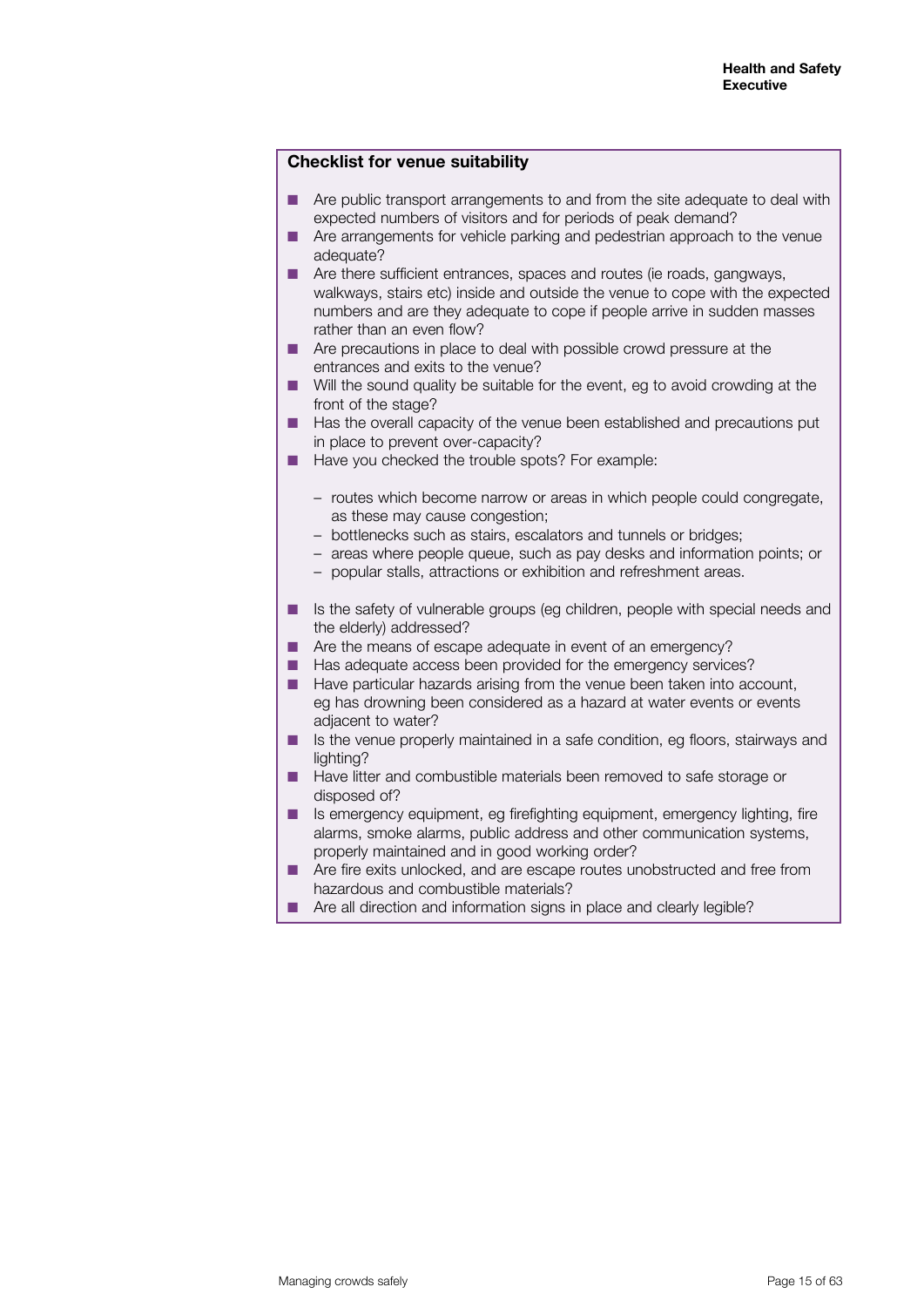# **Checklist for strategic project planning**

- **n** Plans and drawings:
	- production of scaled plans of site or venue with temporary installations plotted onto the drawing to be distributed to key personnel.
- **n** Meetings calendar:
	- details of pre-production, during performance and post-production (review) meetings.
- **n** Inspection calendar:
	- details of site suitability survey;
	- inspections during build; and
	- inspections during performance.
- Legal calendar:
	- details of licences, certificates, concerts and notifications required by legislation.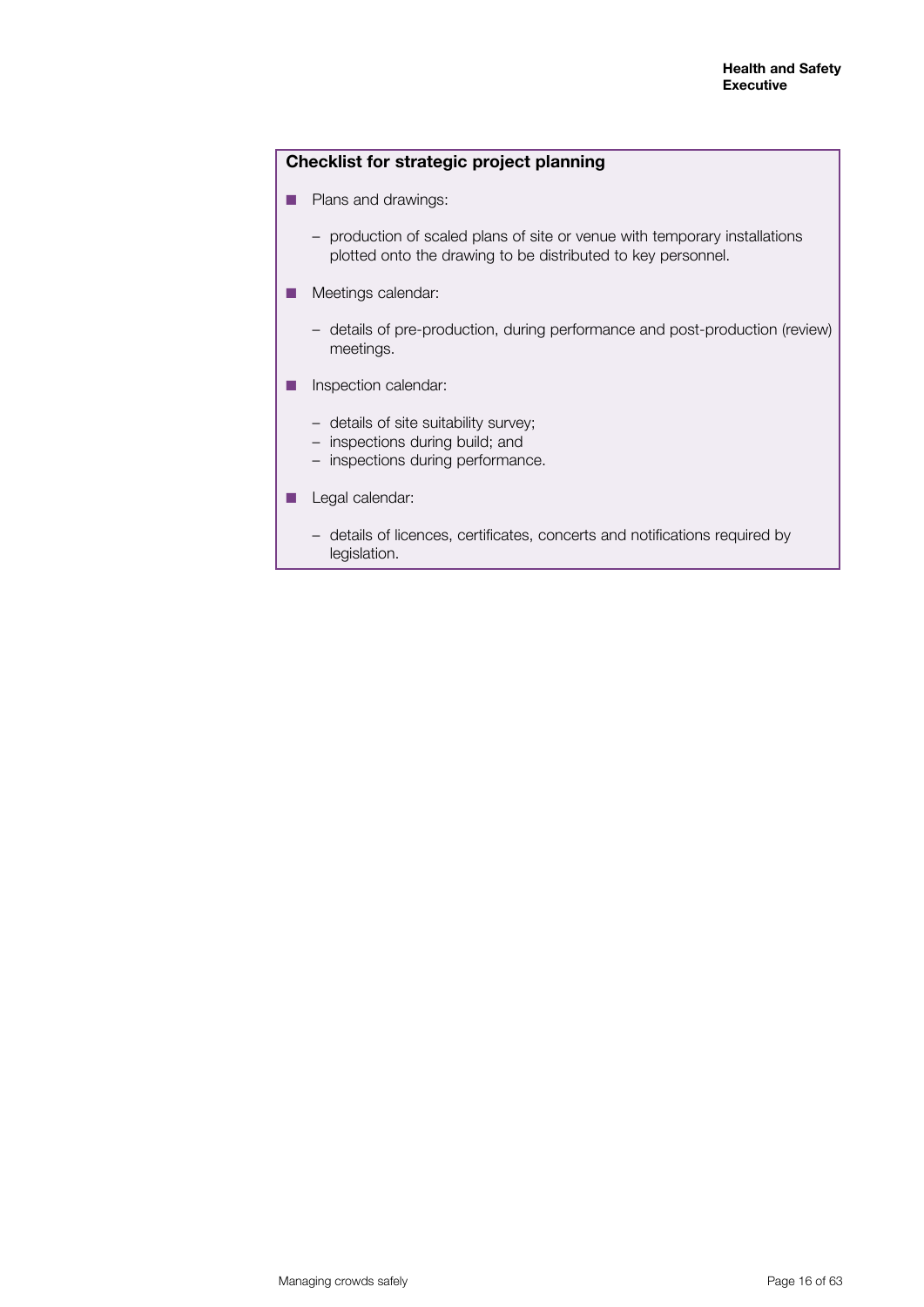# Assessing risks

**62** Look carefully at what you are proposing to do and identify hazards, ie those things that could harm the people involved or attending. You are required by law to assess what precautions you need to take to prevent harm. This process is referred to as risk assessment. Risk is the chance, high or low, that somebody will be harmed by the hazard.

**63** Risk assessment is a legal requirement under the MHSW Regulations. Regulation 3 requires all employers and the self-employed (including those who organise events) to assess the risks to workers and anyone else, for example members of the public attending an event, who may be affected by work activities being undertaken. Both the HSW Act and regulations covering particular hazards require that appropriate preventive and protective measures should be taken in the light of the risks identified.

**64** Your risk assessment needs to examine all aspects of your event, including transport to and from the event. You need to think about incidents that could occur, even if they seem unlikely, eg a visitor collapsing from heat exhaustion or a larger scale emergency such as a fire, bomb threat or stand collapse. You also need to carefully evaluate all places where there may be potential for high crowd density and subsequent crushing, eg queuing areas at the venue entrance.

**65** During early planning, identify people who have the right competence and knowledge to contribute to the risk assessment process. The important things you need to decide are whether a hazard is significant, and whether you have dealt with it satisfactorily through taking the relevant precautions, so that the risk is reduced or minimal.

**66** HSE has developed a five step approach to risk assessment:

STEP 1: Look for the hazards.

STEP 2: Decide who might be harmed and how.

STEP 3: Evaluate the risks and decide whether the existing precautions are adequate or whether more should be done.

STEP 4: Record your findings.

STEP 5: Review your assessment and revise it if necessary.

For more guidance on this, see the HSE publication *Five steps to risk assessment: A step by step guide to a safer and healthier workplace*. <sup>5</sup> The following paragraphs give advice on how you might carry out a risk assessment with examples relating to event organisation.

# **STEP 1 Look for the hazards**

**67** Consider all aspects of the proposed activity and look at what could reasonably be expected to cause harm. Ignore the trivial and concentrate on significant hazards which could result in serious harm or affect several people, eg funnelling of visitors at the venue entrance leading to congestion and crushing.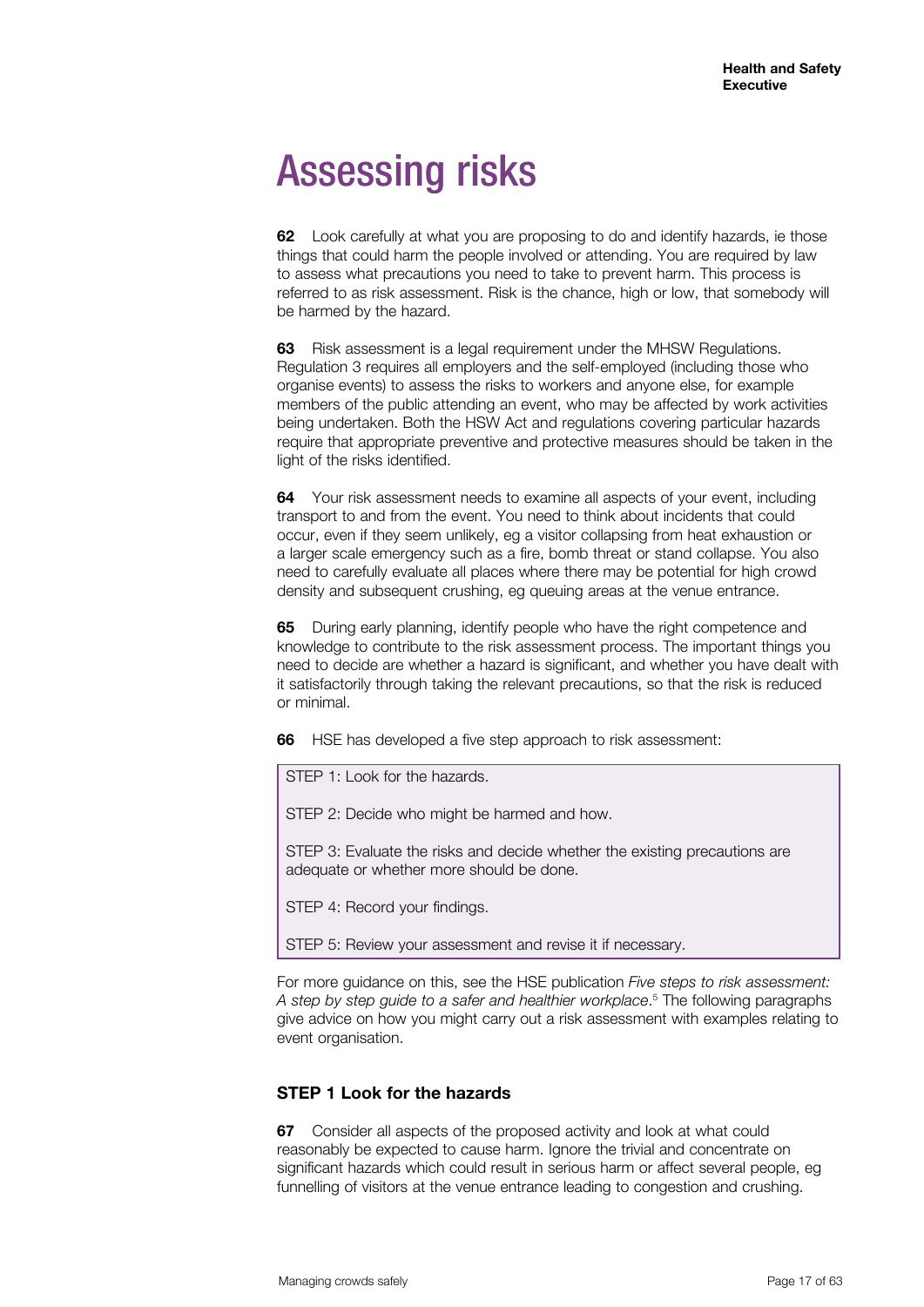**68** Speak to your staff about possible hazards – they may have noticed things that are not immediately obvious to you. It may be helpful to refer to previous information, eg post-event reports, incident reports or visitors' comments.

**69** Consider hazards associated with the crowd and those presented by the venue. It is important to identify hazards that are not immediately apparent such as a hazard that arises due to the introduction of a new feature, eg the late addition of several market stalls at a venue may restrict access routes and lead to congestion.

#### *Hazards presented by a crowd*

- $\blacksquare$  Crushing between people
- $\blacksquare$  Crushing against fixed structures, such as barriers
- $\blacksquare$  Trampling underfoot
- $\blacksquare$  Surging, swaying or rushing
- Aggressive behaviour, particularly between groups of rival supporters
- Dangerous behaviour, such as climbing on equipment, running down steep slopes or throwing objects

#### *Hazards presented by a venue*

- Slipping or tripping due to inadequately lit areas or poorly maintained floors
- $\blacksquare$  Moving vehicles sharing the same route as pedestrians
- $\blacksquare$  People getting trapped, eg wheelchair users in a crowd
- Collapse of a structure, such as a fence or barrier, which falls onto the crowd
- **n** People being pushed against objects, such as unguarded, hot cooking equipment on a food stall
- Objects, such as stalls, that obstruct movement and cause congestion during busy periods
- $\blacksquare$  Crowd movements obstructed by people queuing
- $\Box$  Crossflows as people cut through the crowd to get to other areas, such as toilets
- **n** Failure of equipment, such as turnstiles
- Sources of fire, such as cooking equipment

**70** For the purpose of this quidance, aspects of activities are considered under five topics, listed below. You may find the topics helpful when looking for hazards and completing the rest of your risk assessment.

**Nature of the event** – Who will be attending and what is their expected behaviour? What might they do that could cause a problem?

**Venue suitability** – Is the venue adequate for ensuring the safety of people throughout the event?

**Crowd management arrangements** – Are arrangements adequate? For example, clear roles and responsibilities; command and communication structures in place; good co-operation and co-ordination throughout the organisation of the event; sufficient monitoring of crowds; provision of appropriate numbers of competent and trained staff.

**Presence of hazardous items and substances** – Your activity may involve the use and storage of items or substances which could pose a hazard to the crowd. In such circumstances, the relevant specific health and safety regulations should be observed.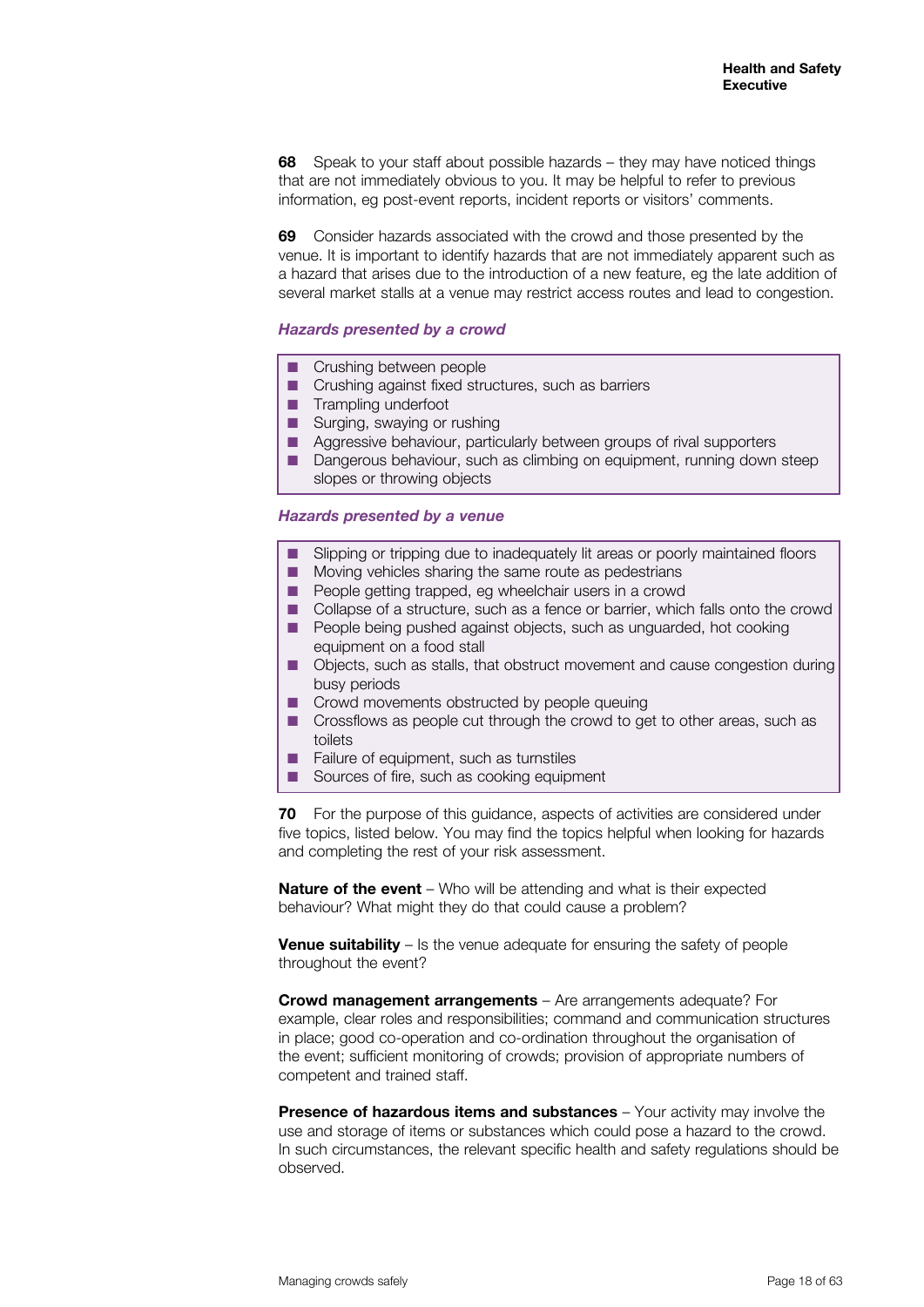**'When things go wrong'** – Think about how your activity could be disrupted and what new hazards could arise as a result of a disruption. An emergency, such as a serious fire, may call for an evacuation, thus introducing new hazards. Even a minor disruption, such as a train delay or cancellation, could turn into a significant hazard.

**71** Identify the scenarios which could disrupt your activity, such as:

- $\blacksquare$  emergency situations (eg fire, bomb threat, structural collapse, toxic release etc);
- $\blacksquare$  accident, eg traffic accident, outside or within the venue;
- $\blacksquare$  closure of part of the venue;
- $\blacksquare$  closure of a nearby or related venue (eq the closure of an adjacent train station);
- $\blacksquare$  delay or cancellation, eg late kick-off in a football match;
- disruption to the arrival/departure profile, eg severe traffic congestion on a main approach road;
- $\blacksquare$  loss of services, eg power cut;
- $\blacksquare$  public disorder;
- system or equipment failure, eg jammed door or gate, escalator stops; or
- $\blacksquare$  weather, eg a sudden change of weather and adverse weather conditions such as too hot/cold, heavy rainfall/snowfall, high winds etc.

**72** For the scenarios you have identified, consider the effect the disruption could have on people's behaviour, venue operation, crowd management and on the items or substances you are using. Then identify what new hazards may arise as a result. For example, a severe traffic problem due to roadworks on one of the main approach roads to the venue could lead to a last minute rush and congestion at the entrance to the venue.



Look for the hazards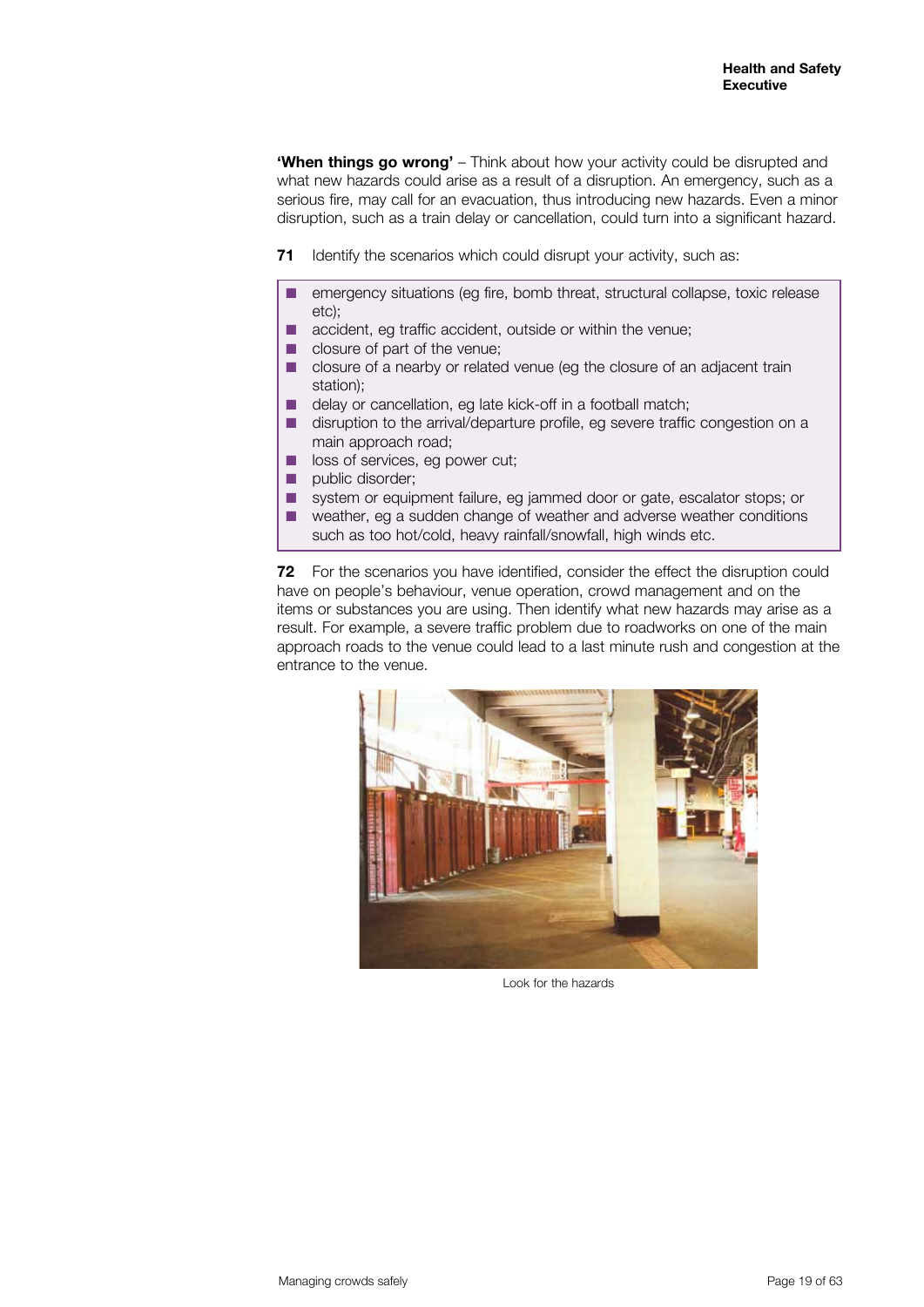# **STEP 2 Decide who might be harmed and how**

**73** In the case of major disruption, such as emergencies involving a major fire or bomb threat, detailed assessment of significant hazards is likely to be necessary. Managing such disruptions is dealt with in more detail in the 'Emergency planning and procedures' section.

**74** The aim of this step is to find out what causes the hazards identified in Step 1, what dangers they could pose and who might be affected. Knowing the cause(s) could help you to decide later in the assessment process what actions are needed to get rid of the hazards. Thinking about the consequences and who might be harmed could help you to decide how to protect people against the harm.

#### *How might people be harmed (what are the causes)?*

**75** You may have already found the immediate causes earlier on in Step 1. But don't stop there – there could be other causes that are equally important. It is worth emphasising again that a hazard could arise from a combination of factors, including the suitability of the venue, the crowd and their behaviour, the crowd management arrangements and the presence of hazardous items or substances.

**76** Some causes may not be immediately obvious. Congestion, for example, could be the result of an object obstructing crowd flows, insufficient capacity or a pinch point (ie venue suitability), people assembling or waiting for others in the area (ie behaviour) and too many people being directed to use this area (ie crowd management). It could also be because of a problem elsewhere in the venue or what happens nearby, such as crowds leaving a nearby football match.

**77** If the hazard is caused by people's behaviour, you also need to know why people behave in such a way (see paragraphs 42–59).

#### *Who might be harmed?*

**78** Think about the consequences and who might be harmed. This could include anyone in the crowd or anyone exposed to overcrowded conditions for a prolonged period of time. You need to consider the number of people who may be affected. Also, ask yourself if the hazard could only harm the individuals directly involved or if others in the vicinity could be affected. Children, young people, people with special needs and the elderly are particularly vulnerable and need special consideration. Remember that your own staff and contractors could also be at risk, particularly those who might have to deal with a difficult situation.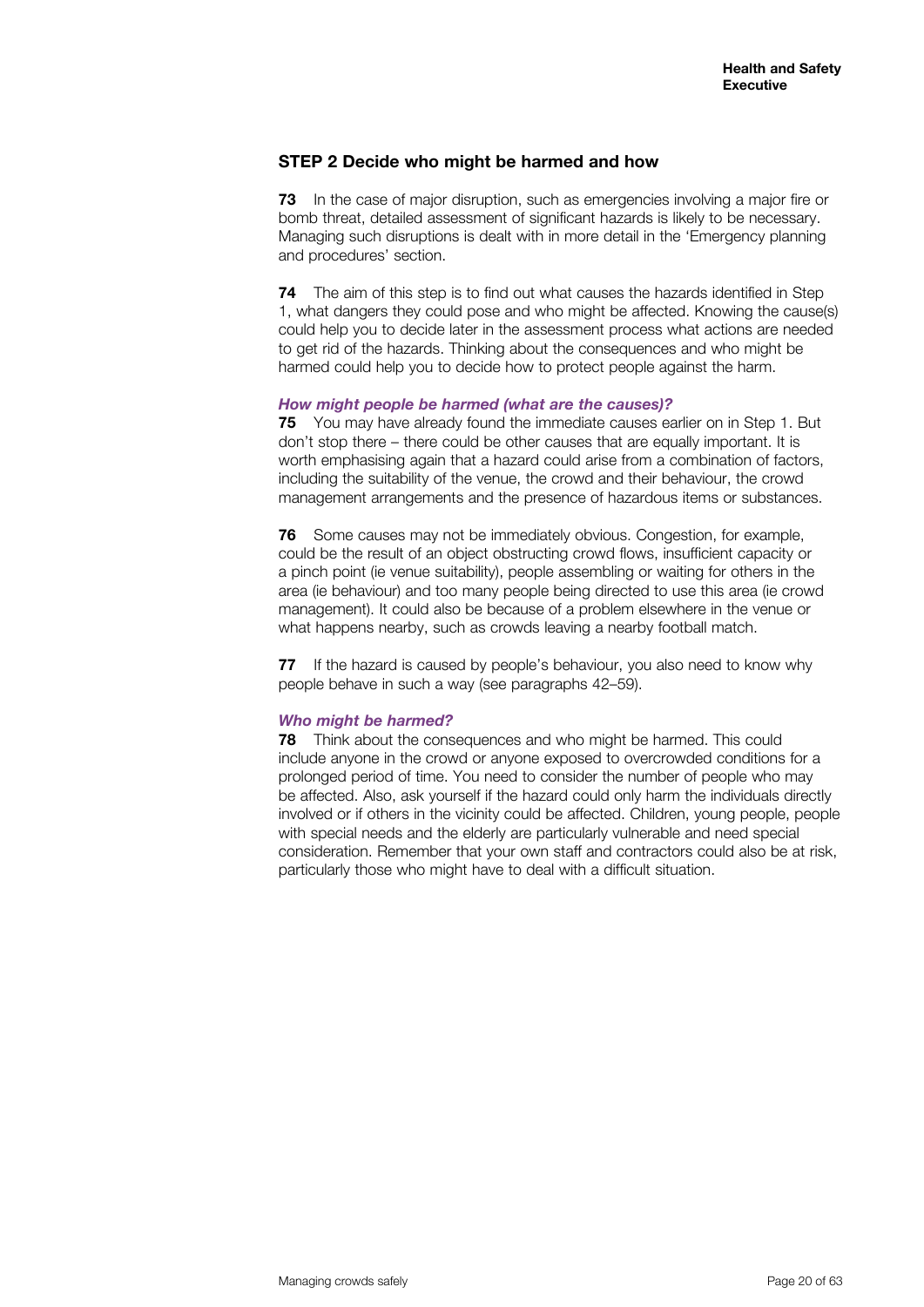| <b>Examples</b>     |                                                                             |
|---------------------|-----------------------------------------------------------------------------|
| <b>Hazard</b>       | People could trip on stairs within the venue                                |
| Causes              | People pushing their way through the crowd                                  |
|                     | Inadequate lighting in the area                                             |
|                     | Poor construction of stairs                                                 |
| Who might be harmed | People being pushed could fall down the stairs. They                        |
|                     | could be trampled on                                                        |
|                     | Young and old people are particularly vulnerable                            |
| <b>Hazard</b>       | People falling over as a result of crowd dynamics                           |
| Causes              | Misjudgement of attraction's popularity                                     |
|                     | Unexpected mass movement of audience                                        |
|                     | Non-management of aggressive/irresponsible behaviour                        |
|                     | by crowd                                                                    |
|                     | <b>Who might be harmed</b> Those within the crowd and at the edge of 'wave' |

# **STEP 3 Evaluate the risks and decide whether the existing precautions are adequate or whether more should be done**

## *Evaluate the risks*

**79** The aim is to decide for each significant hazard how much risk still remains after the existing precautions have been taken into account. The findings will enable you to establish how important the hazards are and prioritise actions you need to take to control them.

**80** Risk reflects the likelihood that harm from a particular hazard will occur and the potential severity of that harm. To evaluate the risk you need to estimate the likelihood and the severity.

**81** When estimating likelihood, it is important that you consider how likely the hazard is to occur and to cause harm. This is because not all hazards cause harm all the time. For example, crossflows and obstructions do not normally give rise to a significant problem, unless they take place in a busy area.



Check existing precautions



Hold training sessions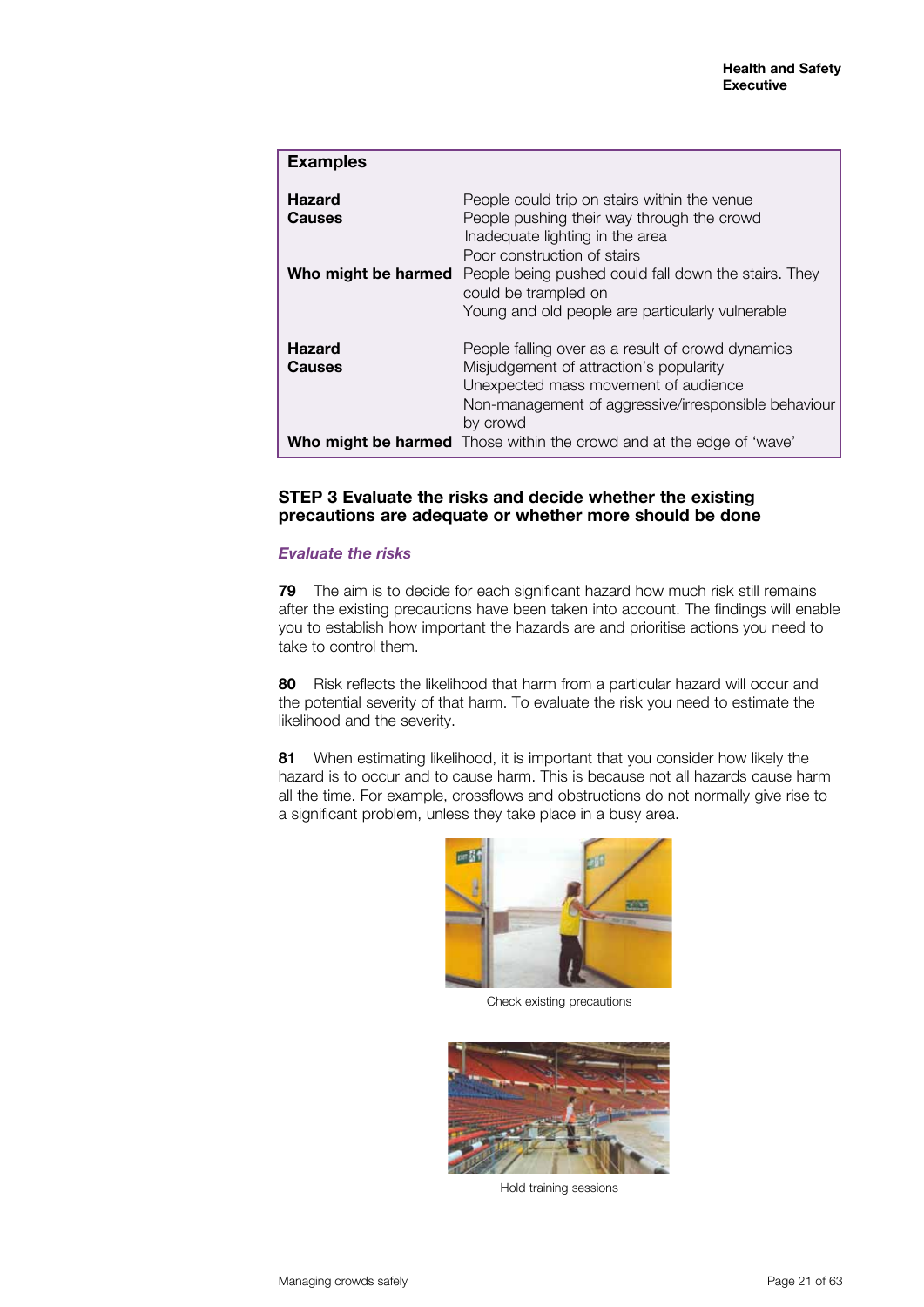**82** Severity is a consideration of the extent of possible injuries, ranging from little real harm to an individual to multiple deaths. When estimating severity, you need to take into account the circumstances under which the hazard takes place. For example, the severity of potential harm to people mingling with moving vehicles will depend on whether this takes place on a busy main road with fast moving traffic or on a quiet side road where the vehicles move slowly.

**83** By considering both likelihood and severity for each significant hazard you will be able to judge the size of the remaining risk. Grouping the hazards into high, medium and low risks groups may help you prioritise further actions you need to take to reduce risks.

**84** Other tools such as risk classification matrices have been developed, and you may find these helpful if you are organising a complex activity or have large numbers of significant hazards to consider.

#### *Are existing precautions adequate?*

**85** Some hazards may already be controlled, whether by deliberate measures (eg you may have recently improved the lighting on stairways) or by the circumstances in which they are found (eg street lighting outside the venue may incidentally light the venue entrance stairs). The aim is therefore to identify the precautions and decide whether they are adequate or whether more should be done.

**86** Think about how effective the existing precautions are. Look at how they actually work, not how they are supposed to work. Actual practice may differ from what you originally planned. Indeed, this is often where risks creep in unnoticed.

**87** Also consider how your precautions may fail or become less effective. For example, features at the venue such as turnstiles could suffer from vandalism, wear and tear, component failure etc. Crowd management arrangements could be hindered by staff confusion over their roles and responsibilities or a breakdown in communication between parties involved in the activity.

**88** In order to decide whether the existing precautions are enough, you may wish to make a first rough risk assessment. Consider the risks in the light of existing precautions; trivial risks can usually be ignored as can risks arising from routine activities associated with life in general, unless the activity compounds those risks. In a street event, the pavement kerb could pose a tripping hazard but you could ignore it on the grounds that the risk is no more than that arising from walking along the high street on a normal Saturday afternoon. If the crowd density is much higher than that on the normal high street, so will be the risk. One reason for this is that people may not see the kerb. Therefore, the previous assessment is no longer valid and this hazard should be evaluated further.

#### *Deciding what more should be done*

**89** A number of important factors should be considered when deciding what further precautions you need to take to address remaining risks.

**90** Have you done all the things that the law says you have to do? For example, the MHSW Regulations require employers, including organisers and contractors, to provide employees with adequate health and safety training and relevant information. Safety signs at the venue must conform to the Health and Safety (Safety Signs and Signals) Regulations 1996.<sup>6</sup>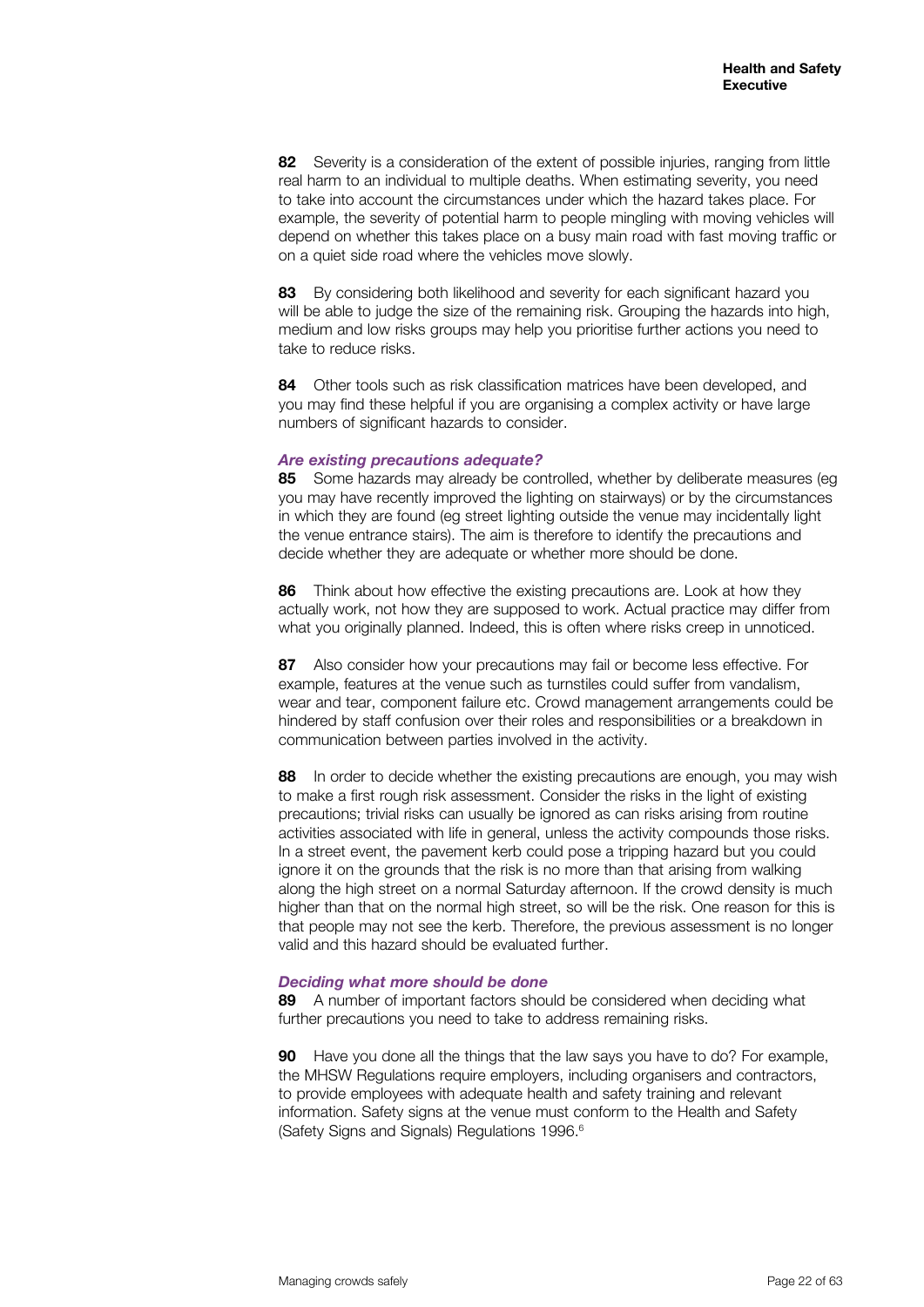**91** Are generally accepted standards in place? For example, have you taken account of HSE guidance that may relate to your event? This guidance includes publications on fairgrounds,<sup>7</sup> fireworks displays,<sup>8</sup> music events<sup>3</sup> and motor sports.<sup>9</sup>

**92** The law also says that you must do what is reasonably practicable to keep your activity safe. 'Reasonably practicable' means that the time, trouble, cost and physical difficulty of taking measures to avoid the risk are not wholly disproportionate to it. The greater the risk, the more likely it is that it is reasonable to go to very substantial expense, trouble and invention to reduce it. But if the consequences and extent of a risk are small, insistence on a great expense would not be considered reasonable. The size or financial position of the employer is not taken into account in this calculation.

## **Example**

The owners of a venue situated adjacent to a busy road identified the high risk of injury to people. There was a high risk of them being struck by a moving vehicle when queuing at the venue entrance. The owners had permanent barriers installed and provided additional stewarding at the entrance to reduce the risk of injury. They regarded this as a 'reasonably practicable' measure to ensure safety. Although the cost of installing the barriers was significant, it was not disproportionate to the high risk of injury.

A further illustration of this point is included in the example of completing a risk assessment at the end of this section.

**93** The actions you identify should be realistic and give priority to hazards which pose the highest risks. An essential part of your risk assessment is to consider first if it is possible to eradicate the risks altogether. This can usually be achieved by either removing the source of hazard or tackling its causes. For example, it may be possible to exclude all vehicles from the site prior to the event, thus eliminating the risk of people being struck by vehicles during the event.

**94** If it is not 'reasonably practicable' to eradicate the risk, then think about how to control the risk (ie to make it less likely to occur or cause harm, to reduce its severity and/or to protect people against harm). For example, the organisers of an open-air festival set aside an area where members of a vintage car club could display their vehicles. To reduce the risk of visitors being struck, the cars had to arrive one hour before the public were admitted and leave one hour after they had left.

**95** The section 'Putting precautions in place' covers examples of steps you might take to address risks you have identified.

# **STEP 4: Record your findings**

**96** If you have fewer than five employees you are not legally required to write anything down, though it is good practice to keep a written record of what you have done. However, if you employ five or more people you must record the significant findings of your assessment. Significant findings usually include: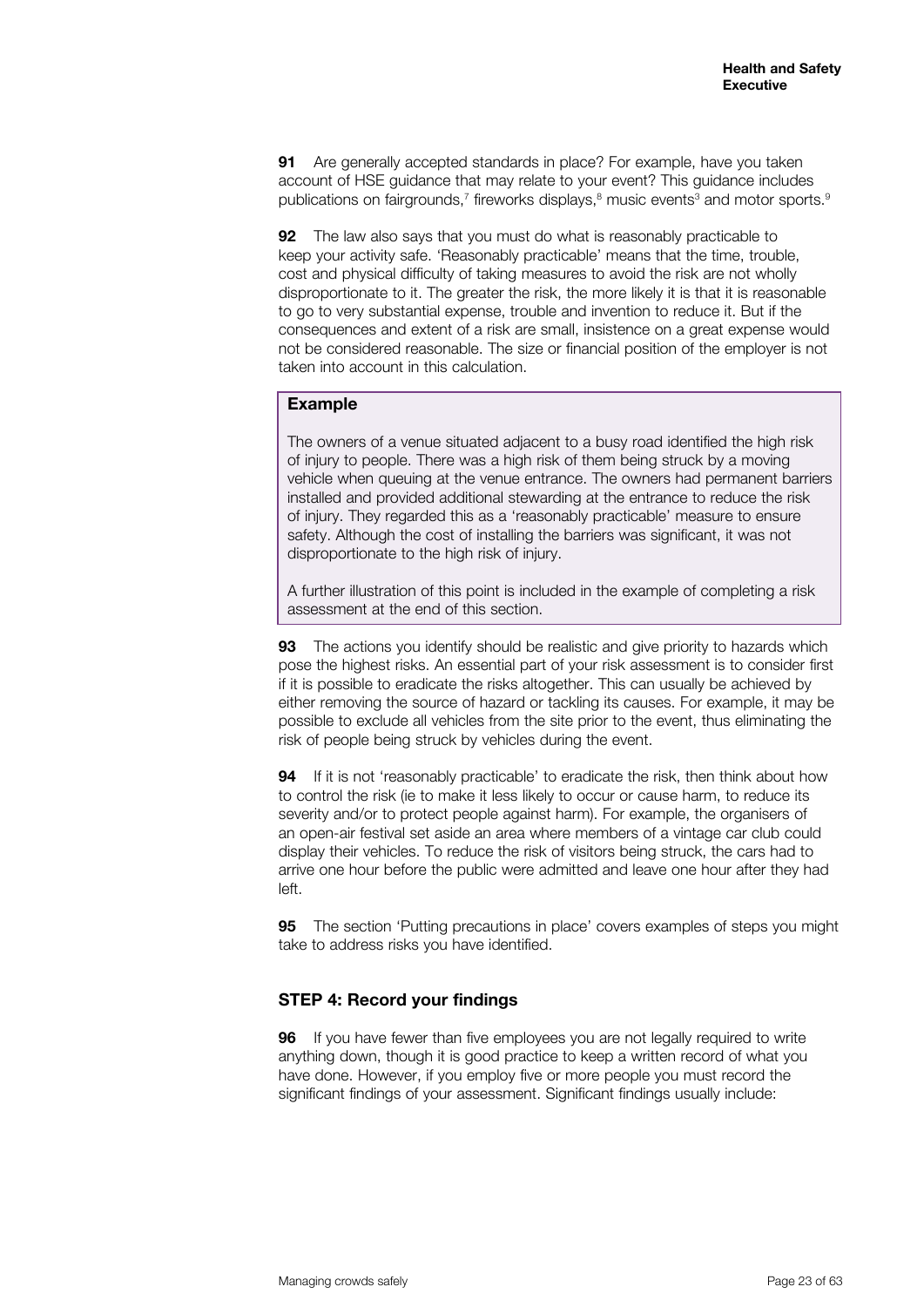- $\blacksquare$  the significant hazards identified in the assessment;
- $\blacksquare$  the existing precautions in place;
- $\blacksquare$  the remaining risks, including any groups of visitors who are especially at risk; and
- $\blacksquare$  the conclusions of the assessment, including the actions you have identified to further reduce the risks.

**97** The law requires you to tell your staff, including any safety representatives, about your findings. The record could be documented in writing by other means (eg electronically), so long as it is available for use by management or for examination (eg by enforcing authority inspectors).

**98** Some hazards may have already been dealt with elsewhere. A risk assessment under the Control of Substances Hazardous to Health Regulations 1999 (COSHH)10 will have addressed the risks associated with the use of hazardous substances. Also, some existing precautions may have already been described in other documents (eg a procedures manual). There is no need to repeat this information in the record – you can simply refer to where it can be found.

# **STEP 5 Review your assessment and revise it if necessary**

**99** You are required by law to review your assessment and revise it if there are developments which suggest that your assessment may no longer be valid. Such developments could include:

- najor changes to the venue, for example being unable to use waterlogged greenfield parking areas;
- $\blacksquare$  significant changes to the event, for example a last-minute introduction of fairground attractions;
- n previous incidents which did or could have injured members of the public; or
- $\blacksquare$  serious incidents at other venues from which you could learn and take preventive action.

Further information about this issue is contained in the 'Review' section.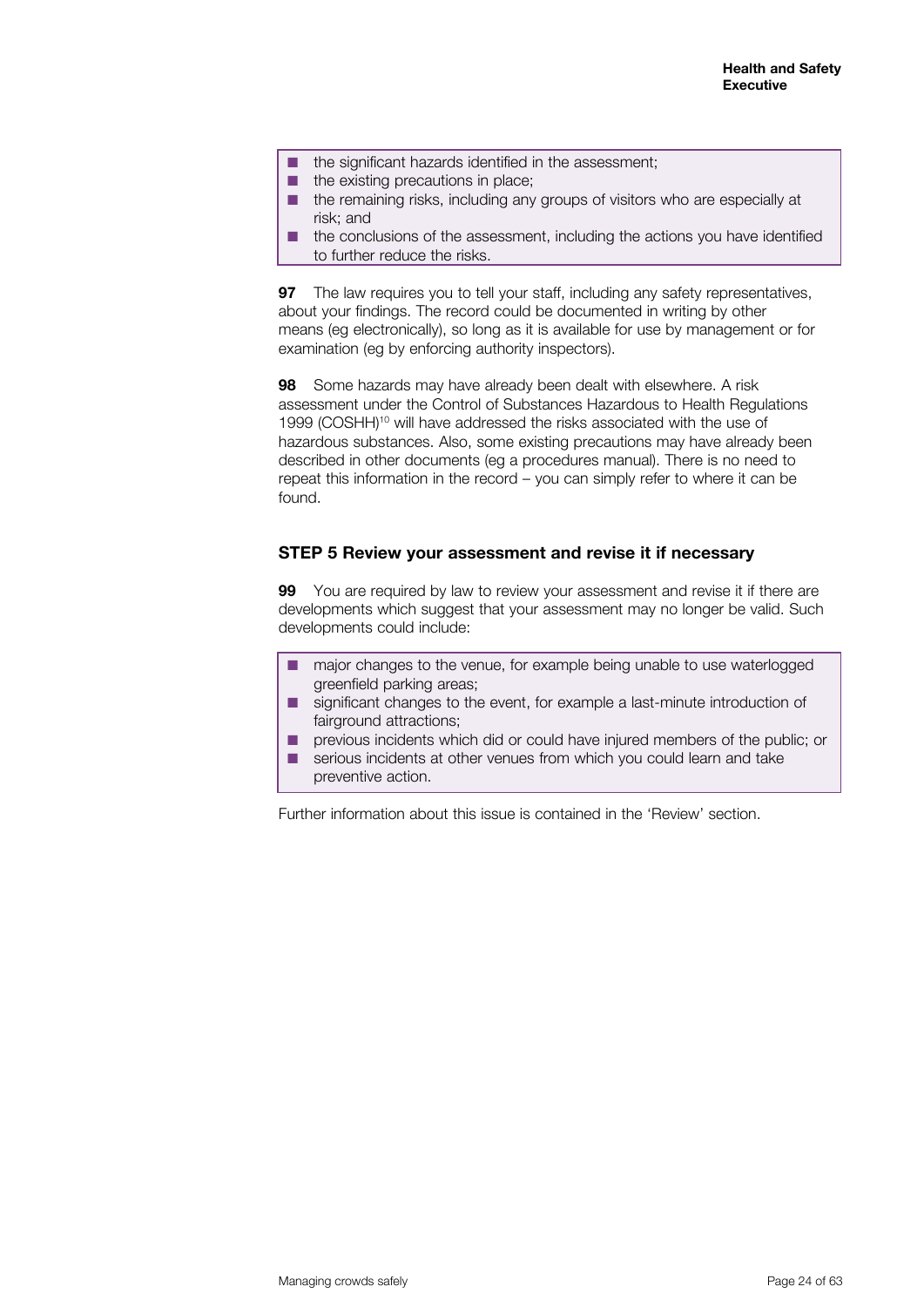# **Completing a risk assessment: an example (family fun day) STEP 1:** *Look for the hazards*

Crossflow of people near the toilets in the entrance area was identified by the venue owner as a significant hazard.

# **STEP 2:** *Decide who might be harmed and how*

Staff at the venue had commented that people may cut through other people entering the venue to get to the toilets. This could lead to severe congestion in the venue, pushing and even some minor crushing. A large number of prams and wheelchair-users were anticipated.

# **STEP 3**: *Evaluate the risks and decide whether the existing precautions are adequate or whether more should be done*

After investigating the crossflow in this busy area, the owner felt it possible that harm could occur (likelihood), resulting in injuries to a number of people who would require first aid (severity). The owner decided that the remaining risk associated with this significant hazard was 'medium'.

Relocation of the toilets was considered in the future, but the costs of doing so were regarded as disproportionate to the improvements that could be achieved to reduce the risks associated with the crossflow. Management decided that this risk reduction method was not 'reasonably practicable'.

The owner decided to reduce the risk by a lower cost option of hiring additional portable toilets for the event and locating them elsewhere. Clear signage and information was provided to reduce the usage of toilets in the entrance area.

# **STEP 4:** *Record your findings*

Using a risk assessment form, the owner recorded details of the hazard and the people at risk from it. The owner then recorded the risk as 'medium' and wrote down the steps to be taken to address the risk. The employees were told about the new arrangements. When the toilets and signs had been put in place, the owner made a note on the risk assessment form to confirm that the action had been completed.

# **STEP 5:** *Review your assessment and revise it if necessary*

After the event, the owner and team discussed how effective the arrangements had been, and reviewed the risk assessment. Minor changes to signage were agreed to further reduce risks at such events and the actions recorded on the amended assessment.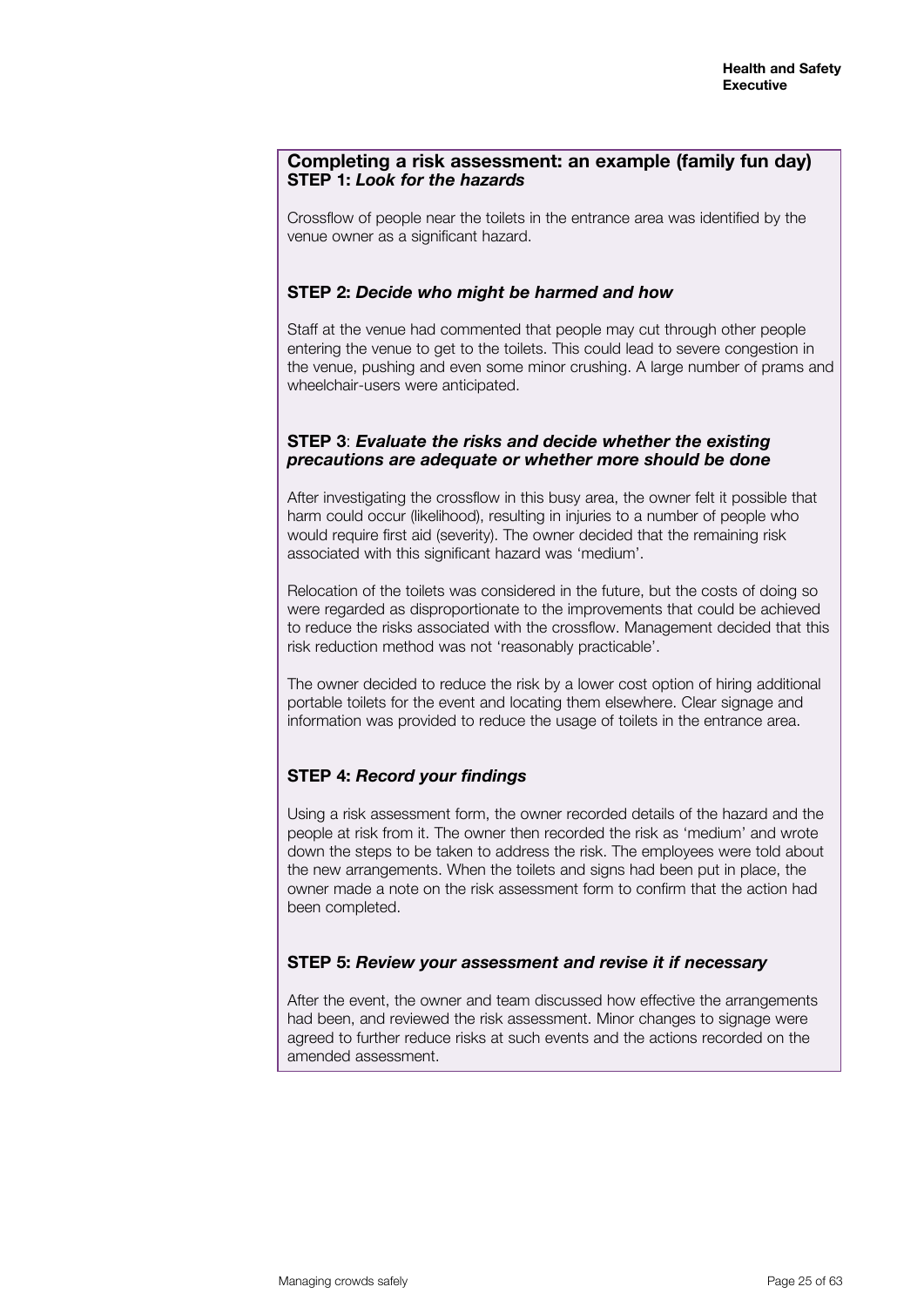# *Risk assessment – a checklist*

It may be helpful to consider the following questions when looking for hazards and completing your risk assessment:

- $\blacksquare$  Are the numbers attending controlled or predictable?
- $\blacksquare$  Are visitors likely to be familiar with the venue?
- $\blacksquare$  Is the event going to attract a particular age group?
- $\blacksquare$  Is the event likely to generate high emotions?
- Is the crowd likely to be mostly male, mostly female or mixed?
- $\blacksquare$  Is the crowd going to be made up of individuals, families or mostly large groups?
- $\blacksquare$  How are you going to cater for particular groups with disabilities?
- $\blacksquare$  How long will the event last?
- $\blacksquare$  How will performers at the event affect the behaviour of the crowd?
- $\blacksquare$  In what ways could media provision at the event affect crowd safety?
- $\blacksquare$  Have you considered possible aggressive behaviour, for example between rival supporters or by visitors towards staff?
- $\blacksquare$  Are gatecrashers likely?
- $\blacksquare$  Will alcohol be available?
- $\blacksquare$  Is it likely that some individuals attending the event have been consuming drugs?
- $\blacksquare$  Are there other major events in the area at the same time as your event?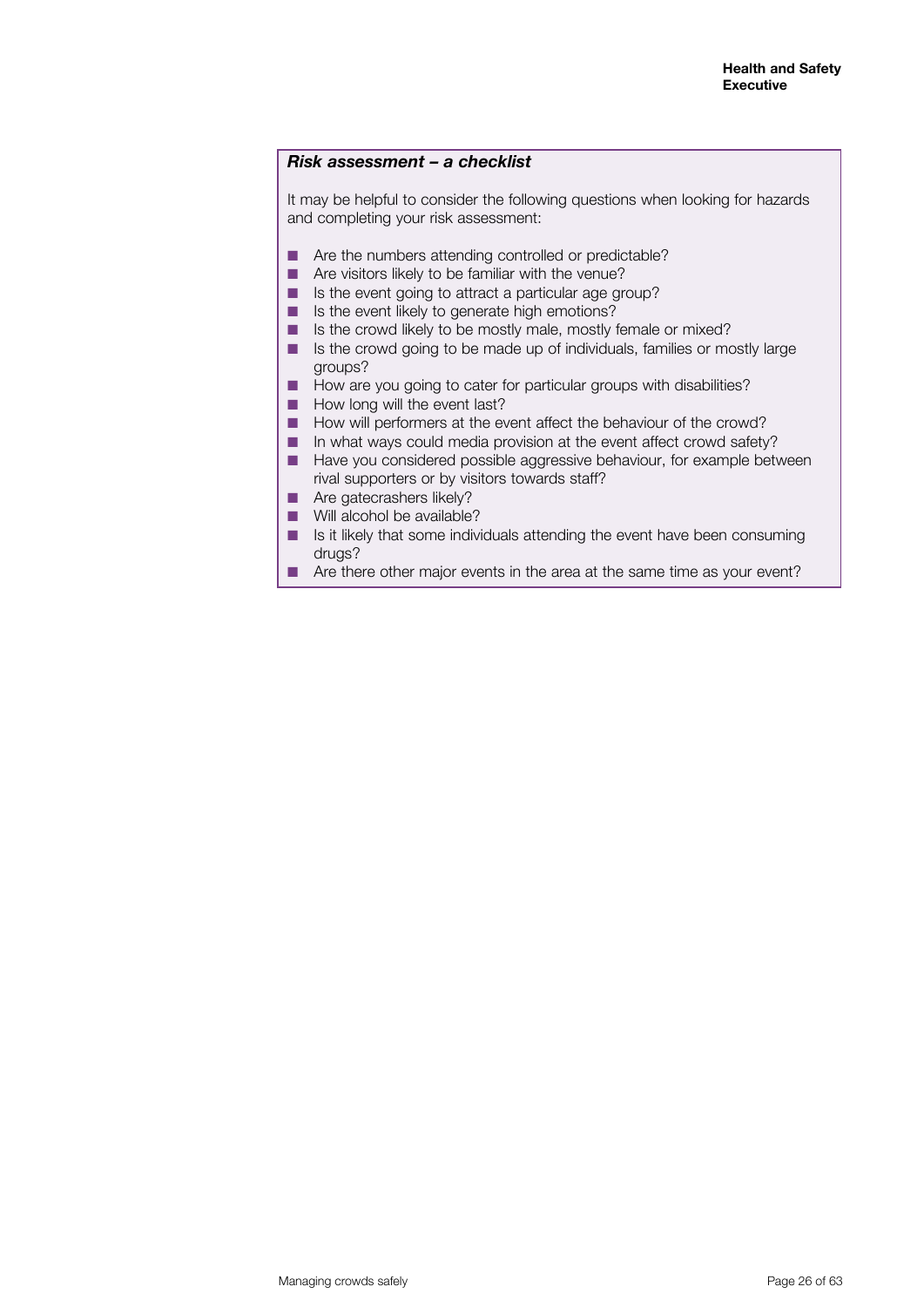# Putting precautions in place

**100** This section provides further details about precautions to address risks to crowd safety that you have identified during your risk assessment. The types of precautions described fall broadly into two categories – the venue and crowd management.

**101** The guidance under the following headings illustrates the types of precautions you may need to consider. It does not cover all possible circumstances that may be relevant to your event. References to more detailed guidance are provided.

## **The venue**

**102** The following paragraphs cover people's arrival through to their departure. Wherever possible, encourage phased arrivals and departures to prevent overcrowding, for example by:

- $\blacksquare$  making entry cheaper off-peak;
- $\blacksquare$  offering entertainment before and after the main event;
- $\blacksquare$  staggering the start and/or finish of several events within the venue;
- $\blacksquare$  making early arrival and late departure pleasurable by providing good catering and welfare facilities. If possible, provide a place for people who want to eat their own food or just want to sit down.

#### *Transport to and from the venue*

**103** Ensure that at the planning stage transport facilities (eg bus stops and stations, train stations, car parks) are sufficient to cope with the expected numbers of people. Schedule your event to finish at a time which allows people plenty of time to catch transport.

**104** Consider encouraging people to use existing or specially provided public transport systems. For some events you could also consider issuing combination bus or rail tickets.

**105** If parking space near the venue is limited or remote sites are used, or it is some distance between the venue and bus/rail stations, consider the use of a shuttle bus service to take people to and from the venue.

#### *Parking*

**106** Enure that parking arrangements are clearly signposted some distance from the venue, so that the information is conveyed to drivers well in advance.

**107** Avoid locating coach drop-off and pick-up points and parking places immediately in front of, or very close to, the entrances/exits to reduce the risk of congestion.

**108** Cordon-off areas where parking is potentially dangerous (because it would cause an obstruction, for example to emergency access routes, or an undesirable mix of vehicles and pedestrians) and erect signposts that explain the penalties for illegal parking. It may be necessary to seek the advice of the police about cars that are illegally parked outside the venue.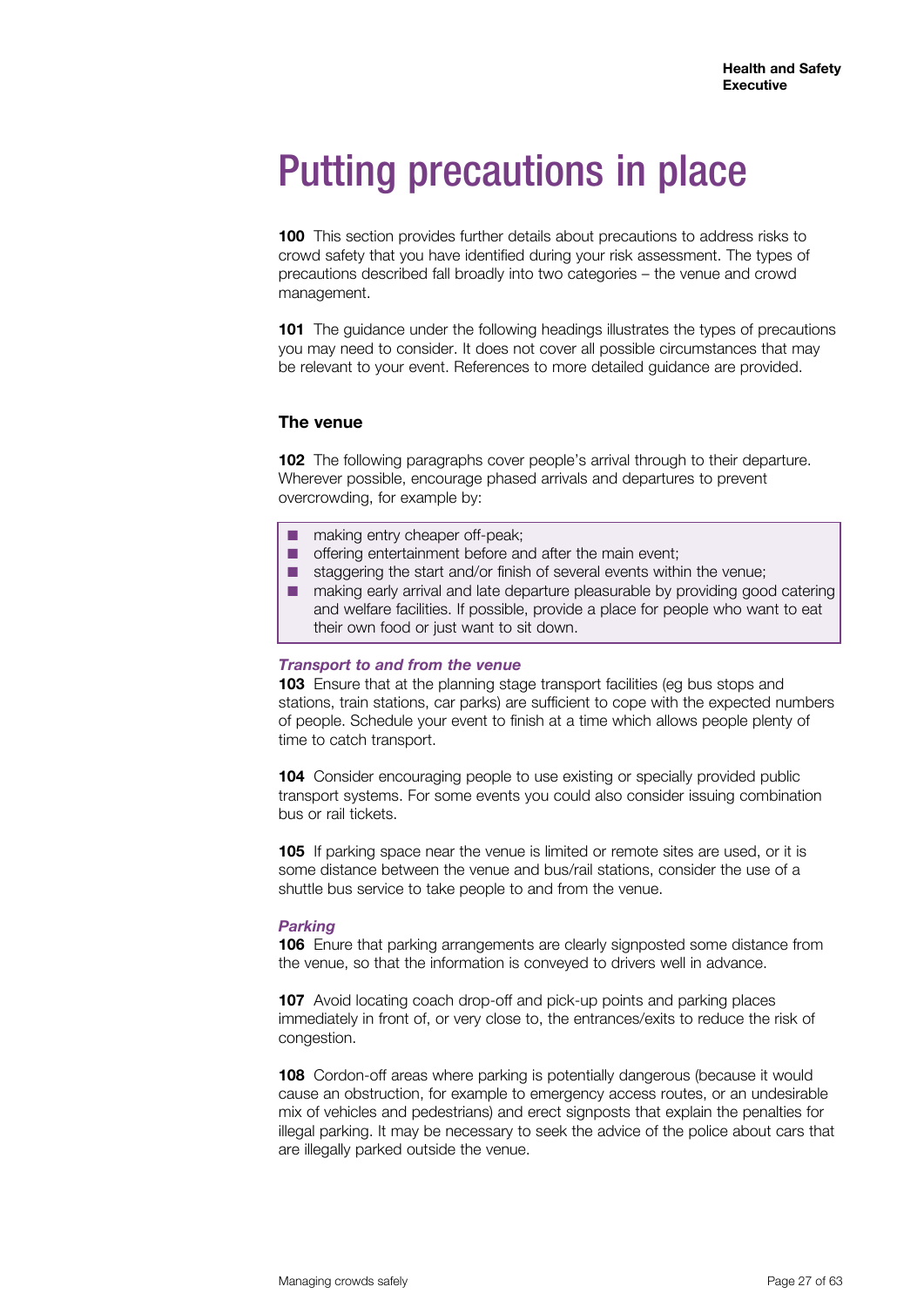#### *Access routes to and from the venue*

**109** Ensure, as far as is possible, that pedestrian routes are separated from vehicle routes. Additional precautions will be required where vehicles form an integral part of the event, for example at motor sport events.

**110** Maintain a clear route for emergency vehicles and ensure that the emergency services are aware of the route.

**111** Ensure that routes are adequately lit and, where necessary, provide guard rails or barriers to prevent trips or falls.

**112** Where possible provide:

- $\blacksquare$  direct routes to prevent people from trying to take unauthorised short cuts, such as walking on the road among traffic;
- $\Box$  one-way systems to prevent flows of people in more than one direction;
- $\blacksquare$  separate flows, for example you could set up different pedestrian access routes for visitors arriving from the railway station and those coming from coach/car parks. Separate routes can also be used to reduce conflict between rival supporters;
- $\blacksquare$  routes without pinch points or width changes (slow flows at these points can cause people to become separated). They may wait in other areas to try to rejoin their group, causing further congestion; and
- $\blacksquare$  access routes that are level and ramps for people using wheelchairs.

**113** Consider providing facilities such as toilets and refreshments outside the venue for those who arrive early. These can also be used to attract some of the people away from particularly busy routes or areas.



Combining barriers with effective stewarding

#### *Entrances and exit*

**114** A combination of barriers and effective stewarding can be used to encourage orderly queuing and movement through entrances and exits. Be careful that queues do not block access or pedestrian flow. Wherever possible, ensure that there is a way by which people can get out of the queue without having to move against the flow or those queuing behind them.

**115** Avoid locating ticket sales and pick-up points, temporary structures, attractions, facilities and main information sources close to entrances and exits.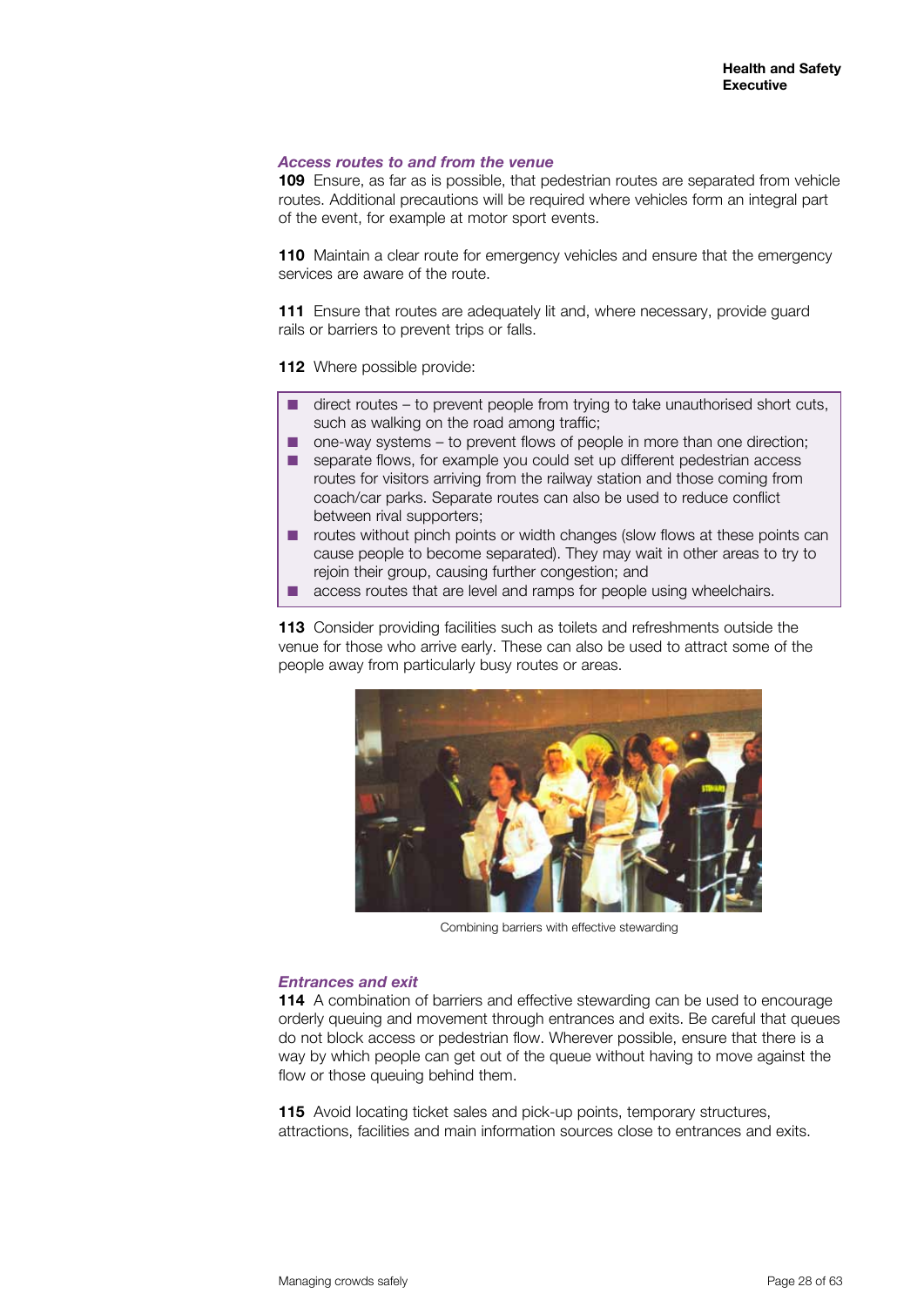**116** Entrances and exits for people with disabilities should be clearly signposted. Provide a separate entrance if large numbers of people are expected; this will avoid disruptions of crowd flows.

**117** Don't let people queue on roads, unless there is plenty of room for both people and traffic, and the queue is physically separated by adequate barriers. If this is difficult to achieve, it is better to avoid queuing on roads if possible.

**118** Try to avoid letting people queue on stairs, especially if they are used by others, or are part of the means of escape. If it is unavoidable, make certain you have adequate stewards to ensure the queue and adjacent flow of people are well controlled.

**119** Try to discourage people from moving forward until doors are fully open. Fix doors in the open position once you have started to let people in or out. If there are other entrances or exits that are not to be used, indicate these types of doors, for example by putting up 'no entry' signs.

**120** Take measures at entry points and at sales points to ensure that prohibited items, such as metal cans, glass bottles, or other possible missiles, cannot be taken into the venue. You may find it helpful to use a filter system. For large outdoor events, a system of free flow can help speed up entry to the venue.

#### *Inside the venue*

**121** Ensure that entrance routes do not filter into vantage points such as popular attractions or front stage areas. This is to avoid people staying at the end of the route and blocking flow into the venue.

**122** Crowd surges or pushing should be anticipated when the action in the venue becomes particularly exciting, leading to excess pressure and overcrowding standing areas are particularly vulnerable. For example:

- $\blacksquare$  the audience may move forward as the main act comes on stage at a music concert; or
- n unexpected mass movement of audience members from one attraction or performance to another; or
- $\blacksquare$  in response to cheers and shrieks, the people gathered around an attraction may rush forward to get a better view.



Encourage orderly queuing

**123** Protect areas where people are vulnerable to crushing by means of barriers or special design arrangements. For example, relieve and prevent build-up of crowd pressures by using the front of stage barrier used at music events or crush barriers in terraced areas at sports grounds where spectators are standing.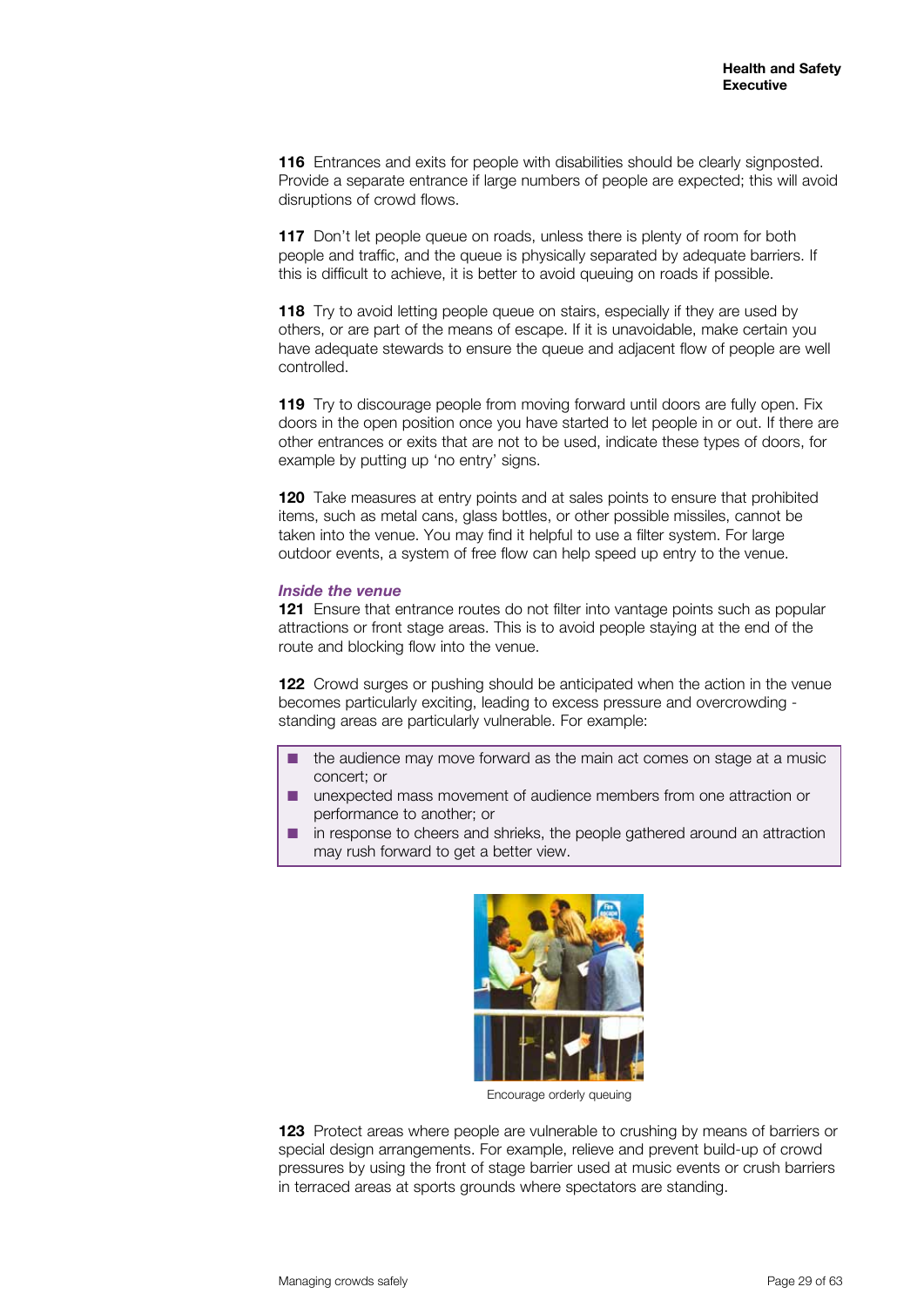#### *Viewing areas*

**124** Design viewing areas in such a way that all people have good sight lines to any stage areas. This reduces the tendency of people to crush or surge in order to obtain a better view. Video or projection screens can be used to attract people away from crowded areas.

**125** Ensure that viewing areas are set aside so that people using wheelchairs have a clear view of the attraction and are not affected by crowd movement, such as surging. Be careful that wheelchairs do not block gangways or exits.

#### *Seating areas*

**126** For seated areas, ensure that the distance between rows of seats is sufficient to enable people to move in and out freely. If temporary seating is provided, it will be necessary to ensure that the seating is adequately secured to avoid 'snaking'.

#### *Fences*

**127** At outdoor venues, the provision of a fixed boundary will help the safety management of the crowd and prevent trespassers entering the site. For large outdoor events, a substantial perimeter fence may be needed.

#### *Barriers*

**128** You may need to keep certain areas clear of people, for example an area adjacent to a means of escape. This can be done by barriering-off the areas or obstructing sight lines. For example, side-stage sight lines can be reduced, so that people do not congregate by emergency exits in those areas.

**129** Make sure that there are enough facilities, eg refreshments, toilets, welfare and information services, meeting points or waiting areas provided in the venue to prevent obstruction and congestion through the build-up of queues.

**130** The location of facilities, attractions, eg fairground rides and temporary structures, eg stages, temporary stands, viewing platforms etc can obstruct entrances, exits or emergency vehicle access and therefore needs to be checked. Ensure that there is sufficient space provided around them for people to move without obstructing flows.

**131** You should ensure that adequate inspections and tests are carried out to establish that all structures, installations and equipment, whether permanent or temporary, are safe for the purposes for which they are intended. This is likely to include inspections before, during and after the event. These are equally important for one-day events as for events that last for a number of days.

**132** You should ensure that such inspections are carried out by suitably qualified personnel, that a programme of inspections and tests have been drawn up and adhered to, that detailed records of inspections and tests are kept and that adequate resources are allocated to carry out the tasks. Further advice on this can be found in the Institute of Structural Engineers publication *Temporary demountable structures: Guidance on procurement, design and use*. 11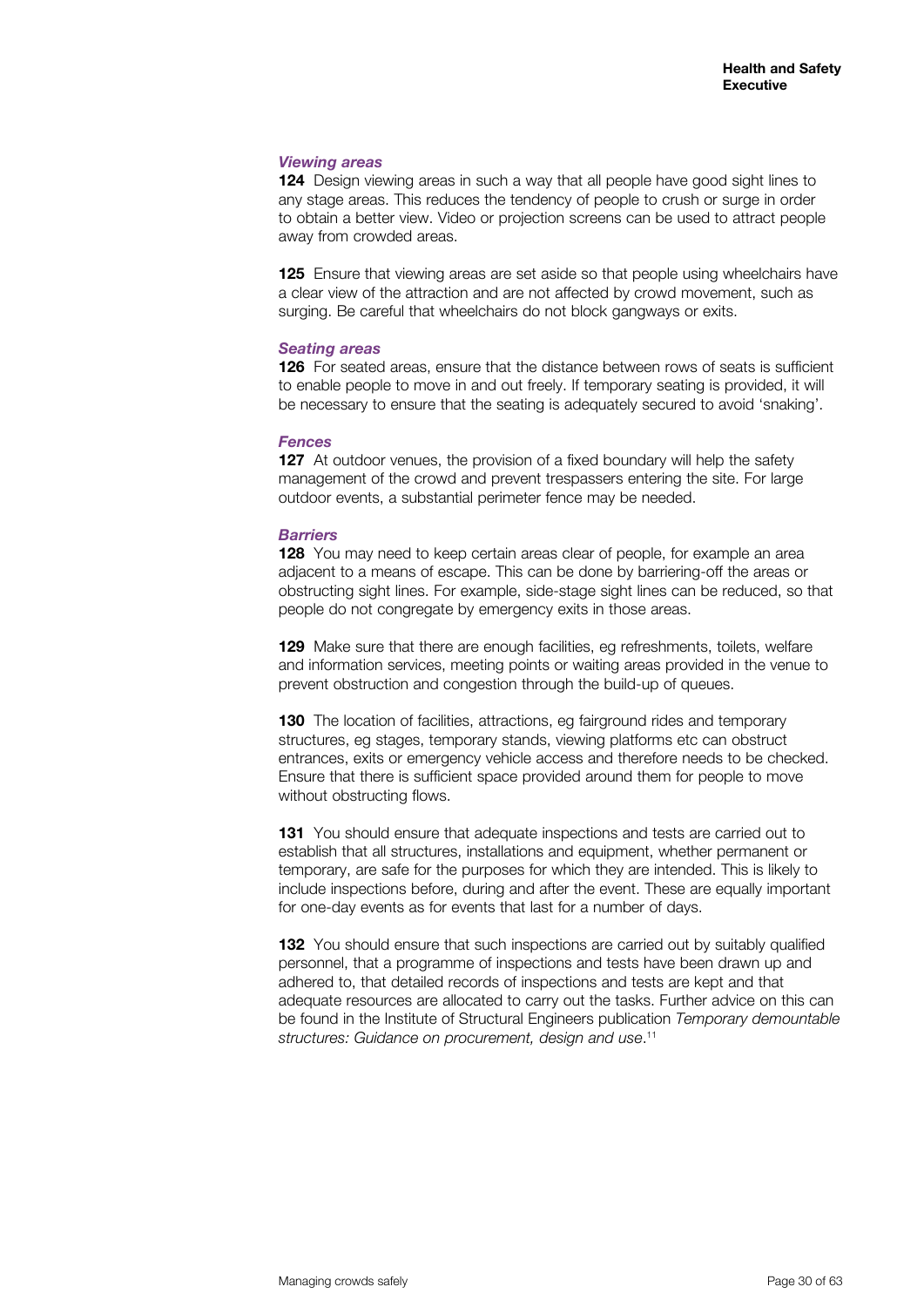# **Crowd management**

**133** You should provide an adequate number of staff to ensure effective crowd management. Your staffing structure will depend on the size of your event. A large event may require the appointment of a chief steward to be responsible for effective stewarding, supported by a senior supervisor and a number of other supervisors.

**134** The staff may also assist the police and other emergency services. Where an event requires the presence of police officers, agree the duties and responsibilities of staff between the organisers and the police.

**135** Staff duties include:

- $\blacksquare$  knowing the layout of the site and being able to assist the public by giving information about the available facilities, remembering those with special needs;
- $\blacksquare$  being aware of the location of entrances and exits and first-aid points;
- $\blacksquare$  ensuring that overcrowding does not occur in any part of the venue by managing and directing the crowd, particularly on entering or leaving the venue;
- $\blacksquare$  keeping gangways and exits clear at all times and preventing standing on seats and furniture;
- $\blacksquare$  controlling unruly behaviour and investigating immediately any disturbances or incidents;
- $\blacksquare$  ensuring that combustible litter does not accumulate;
- $\Box$  communicating with supervisors;
- $\blacksquare$  knowing and understanding the arrangements for evacuating the venue, including coded messages and undertaking specific duties in an emergency;
- $\blacksquare$  monitoring of crowds at key points where overcrowding may occur;
- $\blacksquare$  controlling vehicle parking and marshalling traffic.

**136** Identify the parts of the venue where staff will be needed and the numbers required to manage the crowd under both normal and emergency situations. Locate staff at key points to manage the crowds. These would include entrances and exits, gangways, barriers, pit areas near the stage at pop concerts etc.

**137** Co-ordinate the management of staff from the venue's control point, which needs to maintain an efficient means of communication with the staff and/or their supervisors (see the 'Communication' section).

**138** Provide staff with distinctive clothing, such as jackets or tabards which clearly indicate the duty that they are performing (eg steward, traffic marshal supervisor). Provide staff with a means of identification.

**139** Train staff to carry out their duties effectively. The type of training will depend on the functions to be performed. Keep a record of the training and instruction provided. Staff with fewer duties (eg controlling parking and marshalling traffic) may not need to cover all elements of the training.

**140** Brief staff prior to the event, particularly about communicating with supervisors and others in the event of an emergency. It is recommended that staff receive a written statement of their duties and a plan showing key features of the venue, so that there is less likelihood of information being misinterpreted.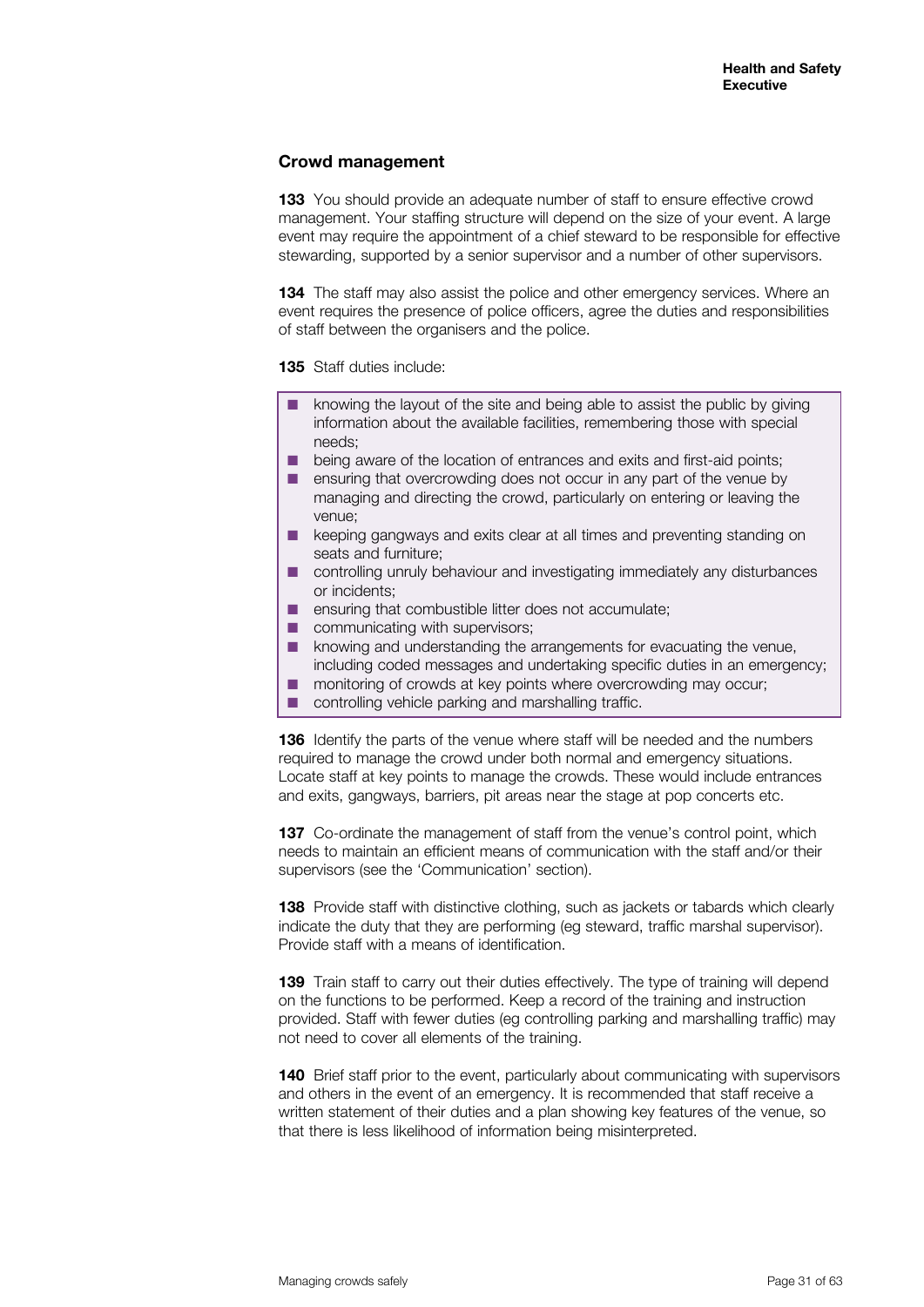**141** Train all supervisory staff in the handling of emergencies, and agree the limits of their responsibilities in conjunction with the emergency services at the planning stage. Inform supervisors of the communications system for the event and the working of the control point (see the 'Communication' section). It is advisable for some of the supervisory staff to have received training in first aid, particularly in cardiac pulmonary resuscitation.



Provide staff with distinctive clothing

**142** If you are using a contractor to supply staff, it is recommended that you check that they:

- $\blacksquare$  carry adequate public and employer liability insurance;
- $\blacksquare$  have a company policy on health and safety;
- $\blacksquare$  employ an adequate number of personnel who are competent in the following areas:
	- fire safety and emergency evacuation;
	- – basic first aid; and
	- communication procedures.

Where staffing duties are subcontracted (eg to a private stewarding firm), ensure that the contractor's staff meet the required standards.

**143** To check that your staffing arrangements are adequate you could, for example:

- $\blacksquare$  check staff training records;
- $\blacksquare$  carry out mock exercises to assess staff training; or
- $\blacksquare$  check procedures are being followed.

#### *Enforcing rules*

**144** Venue rules, eg those concerning bringing in alcohol, drugs and offensive weapons need to be enforced firmly and clearly. If appropriate:

- $\blacksquare$  discuss arrangements with the police and think about inviting a special police presence;
- $\Box$  consider introducing some form of penalty for certain types of dangerous behaviour. Penalties could include exclusion from the venue and/or banning from future events:
- $\Box$  publicise the consequences of dangerous behaviour in terms of possible outcome (accidents, injuries, structural collapse etc).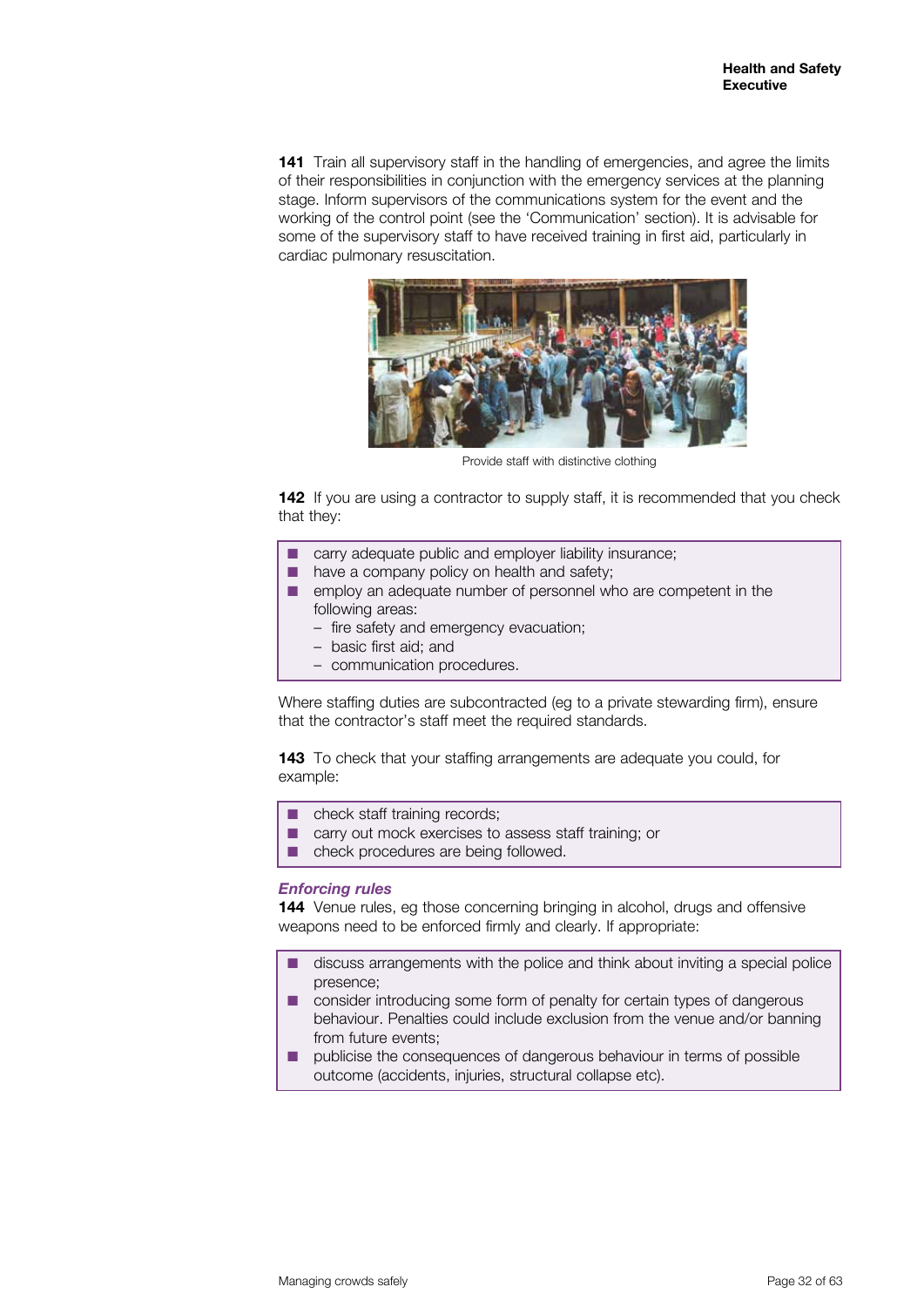# **Checking your precautions**

**145** Check and inspect the precautions you have put in place to ensure they remain effective. Are the arrangements as you planned them? You need to check that stands, attractions etc are sited as planned. Carry out inspections regularly, both before and after members of the public are admitted to the event. Ensure that the persons performing the checks and inspections are competent. Remember to allow enough time for the problems that are discovered to be put right, or for you to find another effective precaution.

**146** During the event ensure that all routes, including emergency routes, are kept clear and well signposted. Ensure that arrangements are in place to prevent litter and waste accumulating or being stored in circulation, exit or escape routes.

**147** Ensure that any necessary remedial action is taken before the next event. You may find it helpful to write down areas of concern and record when they have been corrected.

## **When things go wrong**

**148** Disruptions could happen, for example through:

- $\blacksquare$  equipment failure, eg public address system not working;
- $\Box$  overcrowding, eg through late arrival of large number of people; or
- $\blacksquare$  crowd behaviour, eg surging and pushing, people leaving the venue early, people re-entering the venue.

**149** As part of your risk assessment, identify potential disruptions and set up procedures to deal with them (often referred to as 'contingency procedures or plans'). For each disruption, consider the extra resources you will require in staff and equipment (eg loud hailers, additional barrier sections etc). Staff have a key role to play in dealing with disruptions and it is important that they have received adequate training and briefing.

**150** Ensure that procedures are made familiar to all relevant staff. Staff meetings or briefings could be used to remind staff about the procedures prior to the staging of the event. Mock exercises are a useful way of testing out your procedures for dealing with disruptions and emergencies.

**151** At large events, barriered-off areas, often referred to as 'safety zones', can be designated. If overcrowding threatens, people can be filtered into and through the 'safety zone' to prevent crushing. The use of safety zones needs careful consideration; their possible use should be discussed at the planning stage with relevant parties including the local authorities, the police and emergency services.

**152** Planning for emergencies is covered in the 'Emergency planning and procedures' section.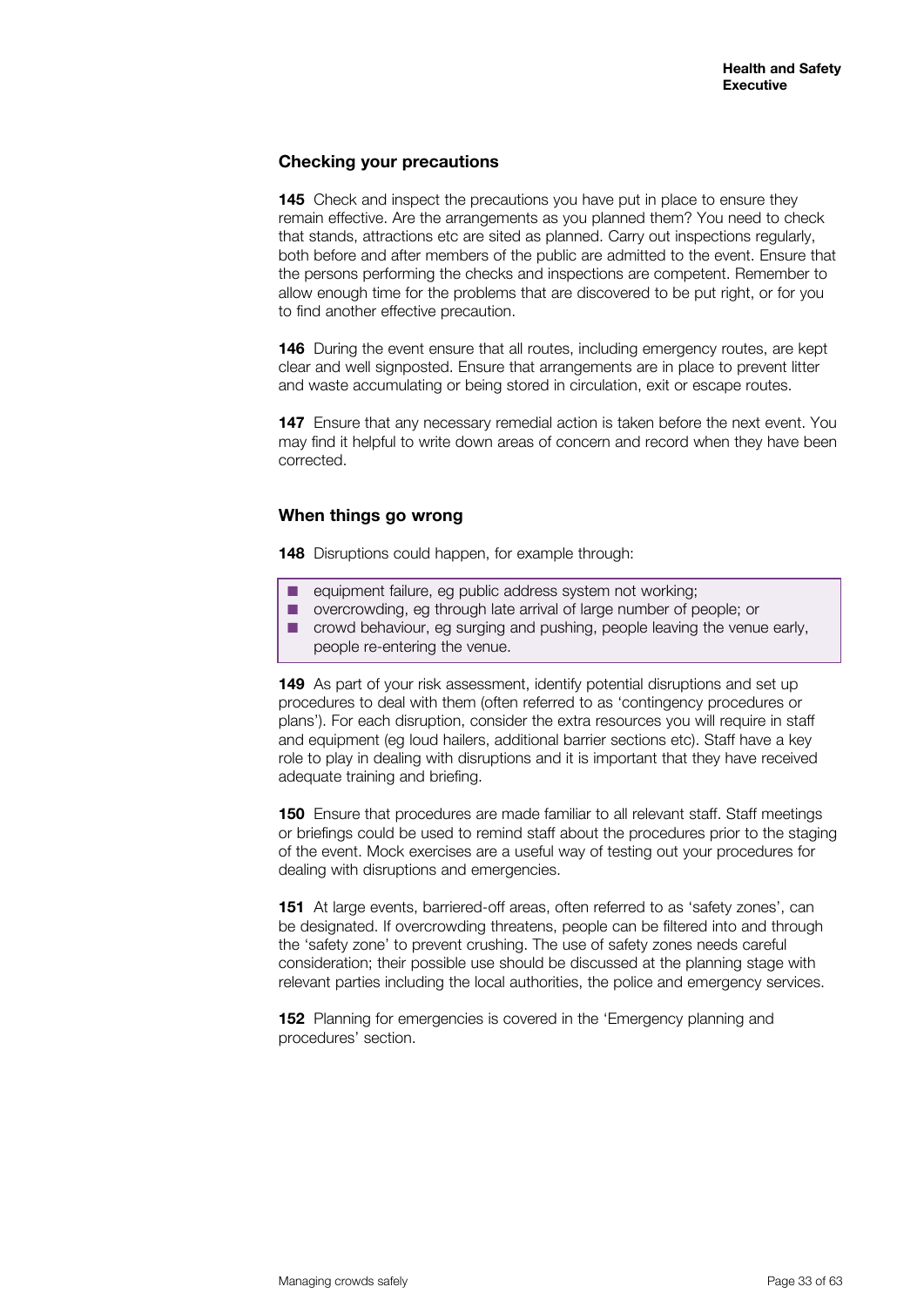# **Crowd safety management – a checklist**

# **Communication**

- $\blacksquare$  Is the information you will provide to visitors adequate?
- $\blacksquare$  Is the information you will provide to employees and others involved in the event, including emergency services, adequate?
- Have you established clear lines of communication with visitors and others involved with the event?
- $\blacksquare$  Who are the visitors and what do they already know about the venue and the event?
- How could the layout of the venue affect safety and what assistance could you provide for people to find their way about?
- What directions, advice warning or other general information will people need?
- Where, and at what stage of the visit, will people need the information or assistance?
- $\blacksquare$  In what form should the information be presented?

#### *Putting precautions in place*

- $\blacksquare$  Are staffing levels, including those for stewards, adequate?
- $\blacksquare$  Are staff competent and adequately trained?
- $\blacksquare$  Are arrangements in place to enforce venue rules, for example those regarding prohibiting the bringing in of alcohol, drugs and offensive weapons?

#### *Monitoring crowds*

- $\blacksquare$  Are arrangements in place to monitor the event and detect and deal with any potential problems at an earlier stage?
- $\blacksquare$  Are there sufficient staff to be able to monitor reliably all areas where there are potential crowding problems?
- $\blacksquare$  Are there suitable vantage points available to enable staff on location to monitor all areas effectively?
- Can information collected in a local area of the venue be relayed in an accurate and reliable manner to a central location or control point for control and co-ordination purposes?
- $\blacksquare$  How quickly could crowding develop to a dangerous level at various identified locations?
- $\blacksquare$  How much time is required to respond to crowding problems?
- $\blacksquare$  If a crowding incident occurred, how would you get to know about it so that you could deal with the incident itself and prevent its escalation or reoccurrence?
- $\blacksquare$  Are there enough staff to be able to monitor reliably all areas where there are potential crowding problems?
- $\blacksquare$  Are there enough good vantage points for staff to monitor all areas effectively?
- $\blacksquare$  Can information collected from different areas of the venue be communicated quickly to the control point?
- $\Box$  Can staff at the control point quickly alert staff to a potential problem?

#### *Presence of hazardous items and substances*

- $\blacksquare$  Have structures, such as temporary stands, been inspected by a competent person to ensure against collapse?
- n Has the position of structures been checked prior to the activity to ensure that they do not restrict access routes?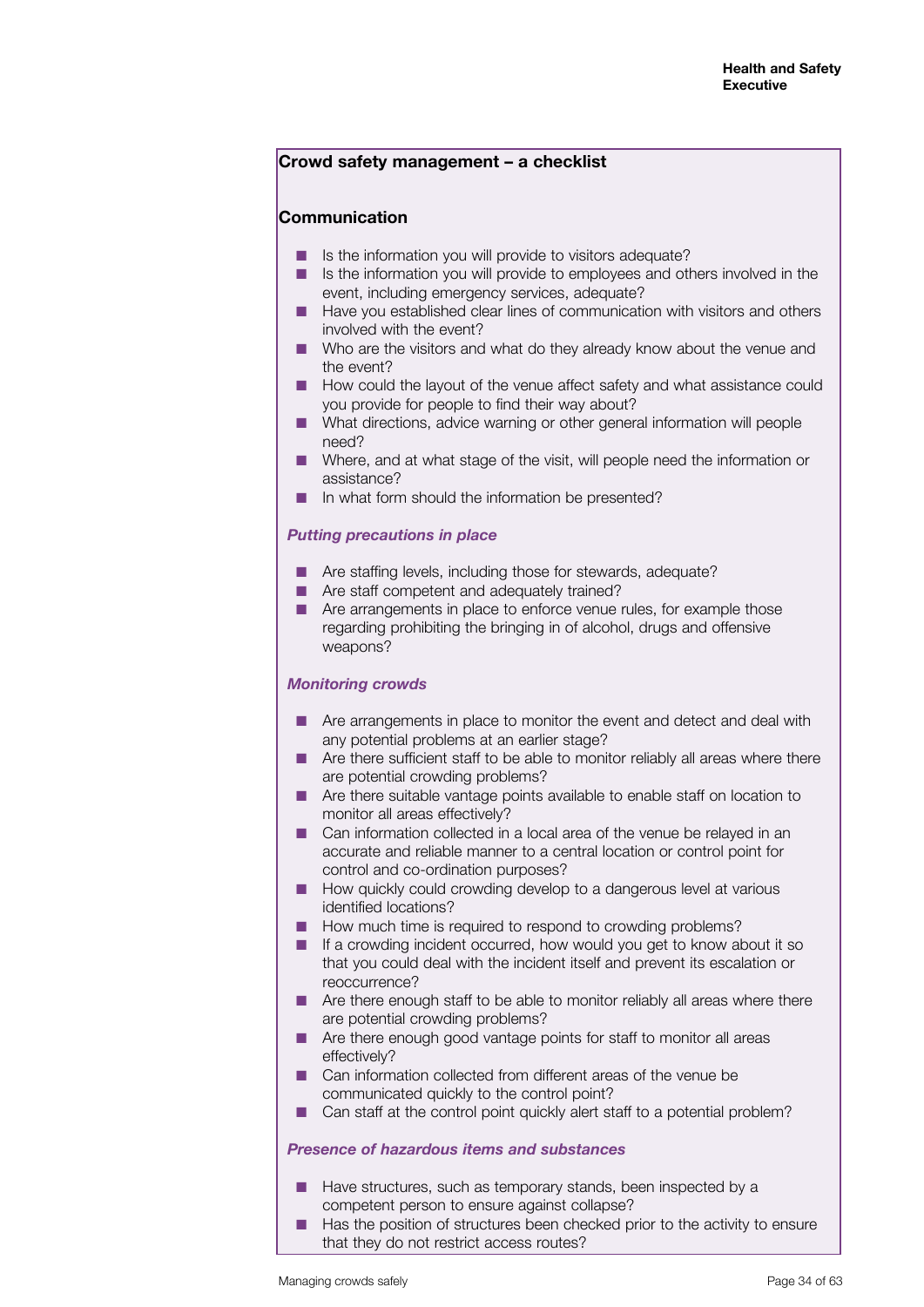- Are any fireworks to be used stored safely and are adequate procedures in place for their safe use?
- $\blacksquare$  Are adequate precautions in place to prevent visitors from being struck by vehicles in and around the area of the event?
- $\blacksquare$  Has the effect on crowd safety of any special effects, eg lasers, dry ice etc been adequately addressed?
- Has equipment installed to ensure effective crowd movement, eg escalators, turnstiles, ticket machines etc been adequately maintained?
- $\blacksquare$  Are the risks associated with substances hazardous to health, eg fumes form generators adequately controlled?
- Are potentially hazardous areas, such as plant rooms, switchgear and chemical storage areas, inaccessible to unauthorised persons?
- $\blacksquare$  Have sources of fire been adequately dealt with, for example hot food stalls, LPG cylinders on stalls and in caravans, petrol generators, smoking, lighting of fires by visitors etc?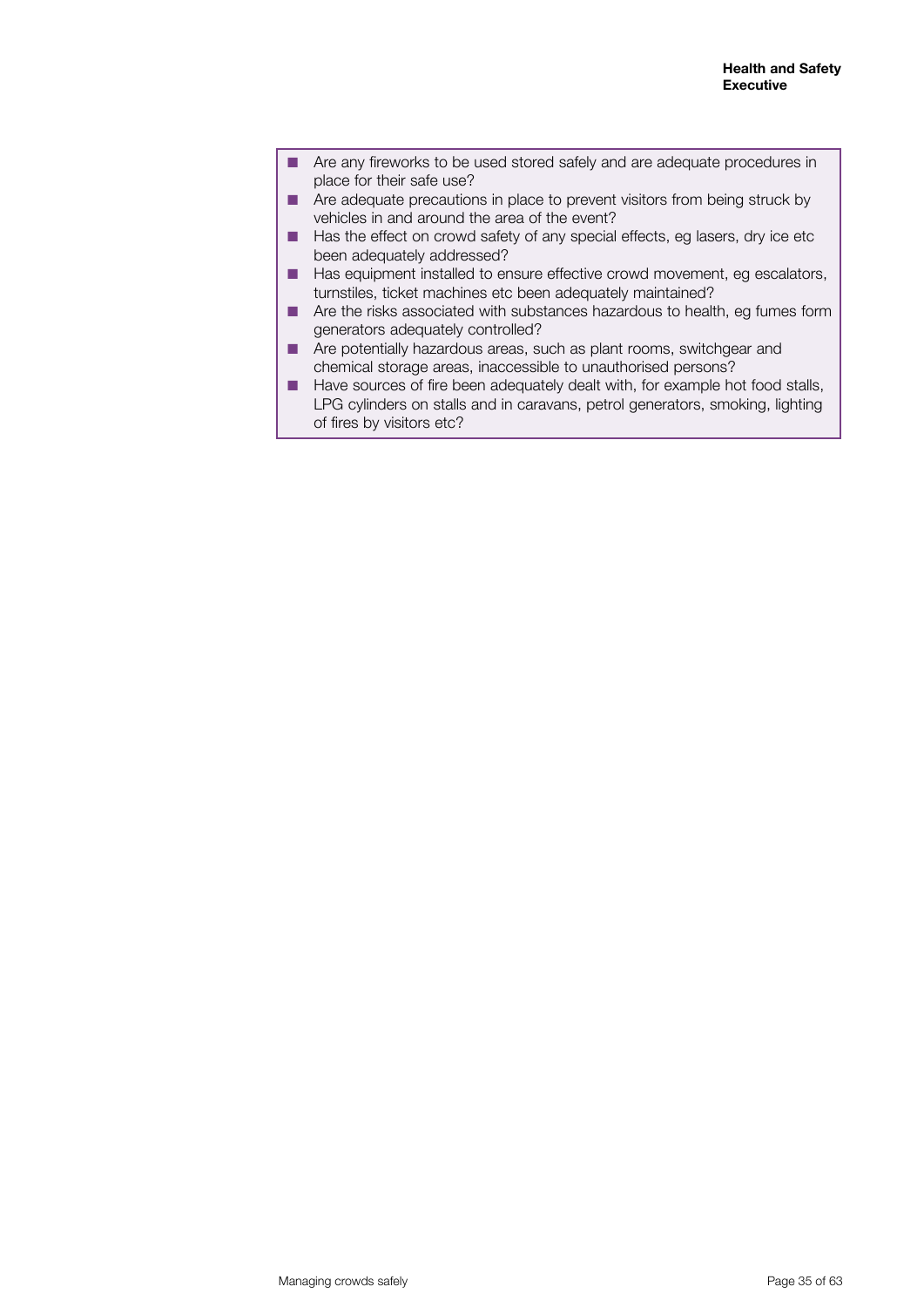# Emergency planning and procedures

# **What is good crowd safety emergency?**

**153** The term 'emergency' is taken to mean a situation where the emergency services become actively involved or an urgent evacuation is required. Broadly, they will be situations with the potential for serious injuries requiring immediate and specialist action beyond the capabilities of venue staff.

**154** Emergencies may include fire or explosions, bomb threats, collapse of a structure, eg seating, staging, fairground attraction, release of hazardous substances, eg gas leak, or unanticipated, hostile weather conditions, eg flooding, high winds.

**155** The significance of crowd management for emergency planning is that crowd disorder and overcrowding can be factors in the creation of emergencies, eg overloading of barriers, staging etc, behavioural problems such as violence or panic and are also factors which make dealing with emergencies more difficult if they do occur.

#### **Measures to manage emergency situations**

**156** The types of measures you put in place will depend on the findings of your risk assessment. They will also be influenced by your consultations with other relevant parties including:

- $\blacksquare$  authorities who enforce the relevant legislation, eg local authority, fire authority and any relevant government departments;
- $\blacksquare$  emergency services, including the police, nearby hospitals and on-site first-aid providers;
- $\blacksquare$  all those involved in the operation, such as the venue owner, security firms and vendors operating at the venue;
- $\blacksquare$  nearby sites and transport operators, which could be affected by the emergency or subsequent evacuation.

Any discussions need to include the consideration of the safety of the emergency services, as well as that of the public, your own staff and others on-site.

**157** This section sets out key issues that should be covered in emergency procedures to minimise risks due to crowding during emergency situations. It does not attempt to provide guidance on the general subject of dealing with emergencies; further information is available on this from other sources.

**158** It is important to keep written emergency procedures together as an emergency plan. Ensure that copies of emergency procedures or plans are easily accessible to managers, supervisors, stewards, other relevant staff and personnel from outside bodies (eg local authority contractors, vendors, emergency services). Cover the procedures in training and reinforce during event briefings; this will help staff to act confidently and efficiently during an emergency. Basic procedures and other relevant information could be put on a small card or sheet provided to all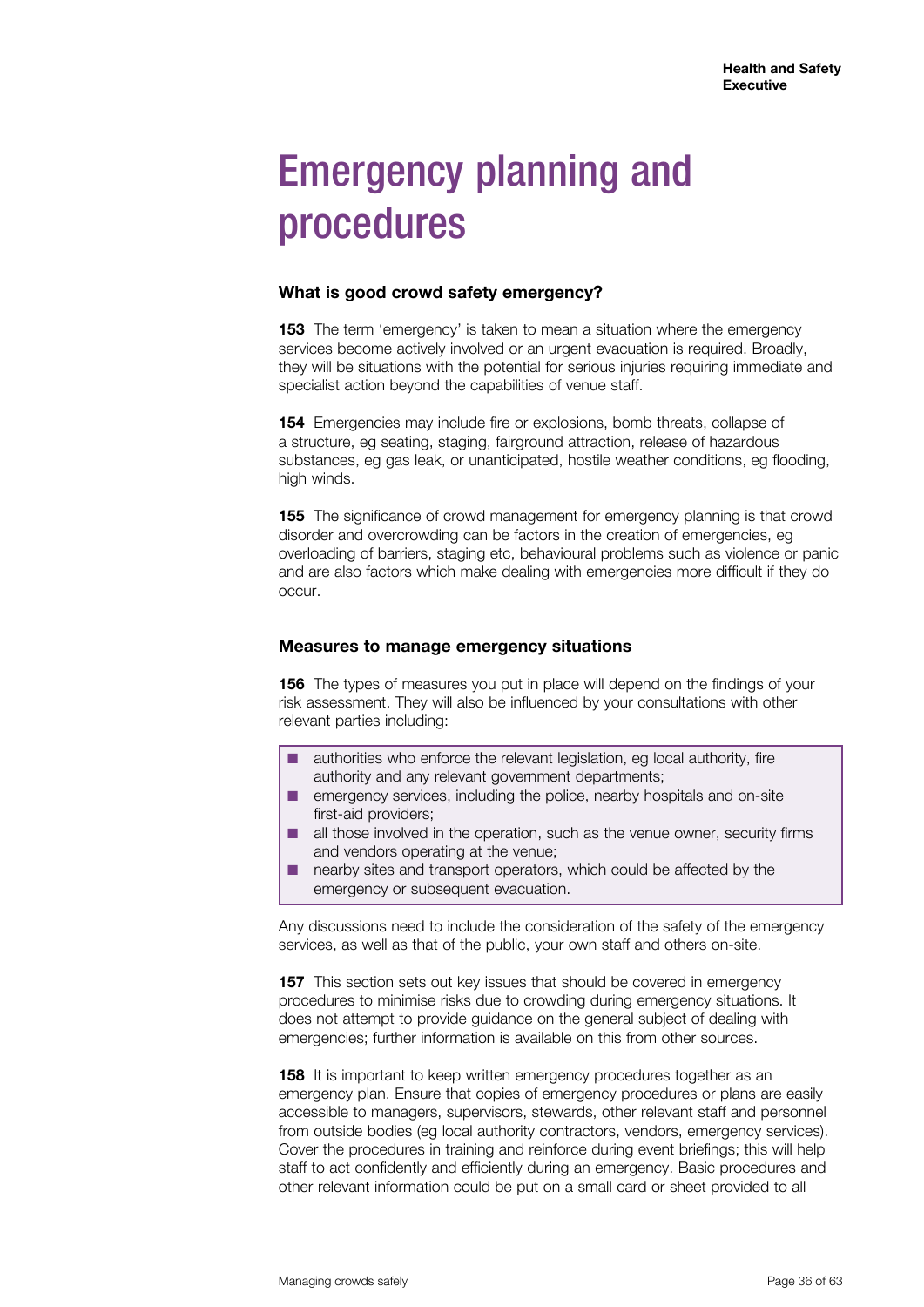staff. Consider carrying out mock exercises to ensure that your procedures will be effective in the event of an emergency. Emergency procedures should cover the areas dealt with in the following paragraphs.

#### *Informing the emergency services*

**159** Decide who will contact the emergency services in the event of an emergency and who will deputise in their absence. They should be clear on their responsibilities.

**160** Once an emergency is identified (in the case of bomb threat, when a suspicious package is discovered or a warning telephone call received), the police and other relevant emergency services, including those responsible for 'accident investigation', need to be told as soon as possible. It may be helpful if checklists of information obtained are passed to relevant staff, or at key locations such as the control point. The obtained information could include:

- $\blacksquare$  the exact official address of the venue;
- $\blacksquare$  the nature of the emergency, accident or incident and its extent, if known;
- $\blacksquare$  the access route and meeting point. The previously agreed access may no longer be suitable due to the circumstances of the emergency;
- $\blacksquare$  any relevant information about hazards, eg storage of chemicals;
- $\blacksquare$  make sure that there is a system for passing on information to all venue staff and any relevant outside bodies. Clearly specify who should be informed and in what order.

**161** Further guidance for managers and security officers on bomb incidents and threats is contained in the Home Office handbook *Bombs: Protecting people and property*. 12

#### *Communicating with staff*

**162** Different levels of urgent response may be necessary, from injury or sickness of one person to a major incident that requires urgent evacuation. It is therefore important that a competent person(s) with authority to stop the event is designated at the planning stage. Since each link in a communication chain is a potential source of misunderstanding, breakdown or delay, alerting chains should be as short as possible.



Are communication systems adequate?

**163** Make sure that there is a system for passing on information to all venue staff and any relevant outside bodies. Clearly specify who should be informed and in what order. Staff need to be kept informed about any emergencies within the venue in a way that does not alert the crowd before staff are ready and in a position to handle the sudden flows. You could do this by two-way radio, or by coded public address messages. The latter can also be used to signal to staff to listen to radio messages or to contact the control point through the internal telephone system.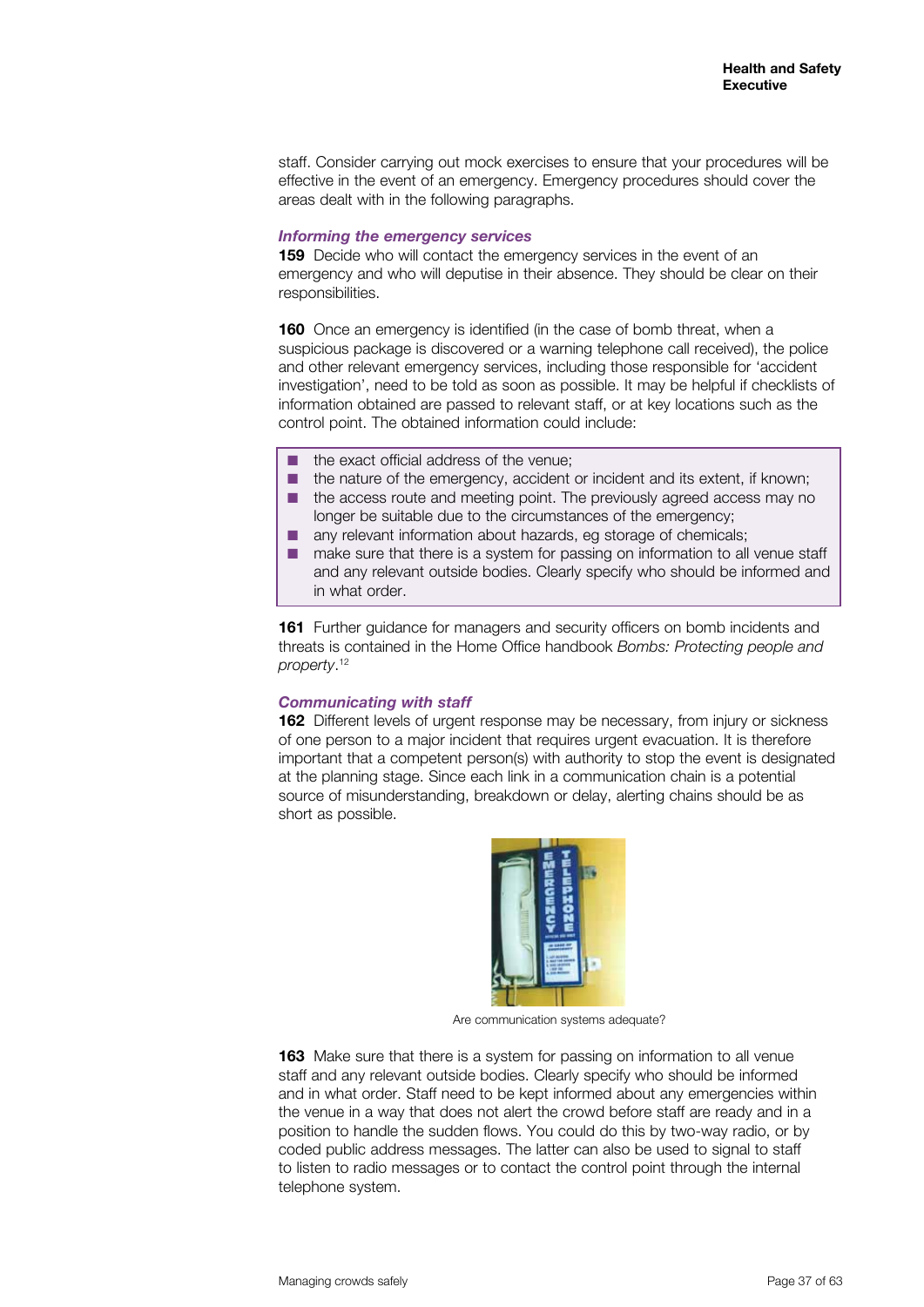**164** You need to decide what to tell staff. Information could include: the nature of the emergency, the location and the affected areas, the procedures to follow, and any special information about which escape routes or exits should not be used.

#### *Communicating with the public within the vicinity of the event*

**165** You will need to consider what to tell the public about the emergency, and when. Whether the whole venue is told at once will depend on the nature of the emergency.

**166** People may be confused and unsure of what action to take in an unfamiliar situation. Some may be more concerned about making alternative arrangements, such as looking for separated friends/family or telephoning home about a delay. The way you provide instructions can address these concerns and influence the speed of the public response.

**167** It will help to give short, clear instructions, repeat important information and phrase instructions positively (eg 'Use the green door', not 'Do not use the red door'). Be polite, firm and calm. It is important to ensure that the information is presented in a way that is not alarming.

**168** People can be informed about evacuation by combinations of the following means:

- na recorded or live PA messages;
- $\blacksquare$  word of mouth by staff (including the use of loud hailers);
- $\blacksquare$  audible alarms:
- **n** information boards (including scoreboards, star screen etc).

**169** Information to be given to the public might include:

- $\blacksquare$  which exits to use and how to get there;
- $\blacksquare$  where to assemble, if appropriate:
- $\blacksquare$  the reason for the instructions (eg 'to avoid overcrowding in Area A, please use...');
- n an assurance to people that arrangements will be made to compensate them or to refund/re-schedule the event;
- $\blacksquare$  telling people where the meeting point(s) are for friends/relatives who have got separated;
- $\blacksquare$  availability of toilets and telephones outside the venue; and
- providing information on any transport arrangements that are available.

#### *Evacuation*

**170** People tend to evacuate via the routes and exits with which they are most familiar. Unless clear directions are given, this could result in overloading of certain routes and exits. You will need to ensure arrangements are made to make use of all available exits, and people are directed to the most appropriate escape route and exit. It may be necessary to redeploy staff to help in the most crowded areas.

**171** Ensure suitable arrangements are made to provide assistance to people with special needs, adults with young children and pushchairs etc during the evacuation. Such assistance will help these people and also reduce the likelihood of both crushing and overcrowding. You may also need to set up barriers and signs and help staff and police turn away those arriving at the venue as quickly as possible.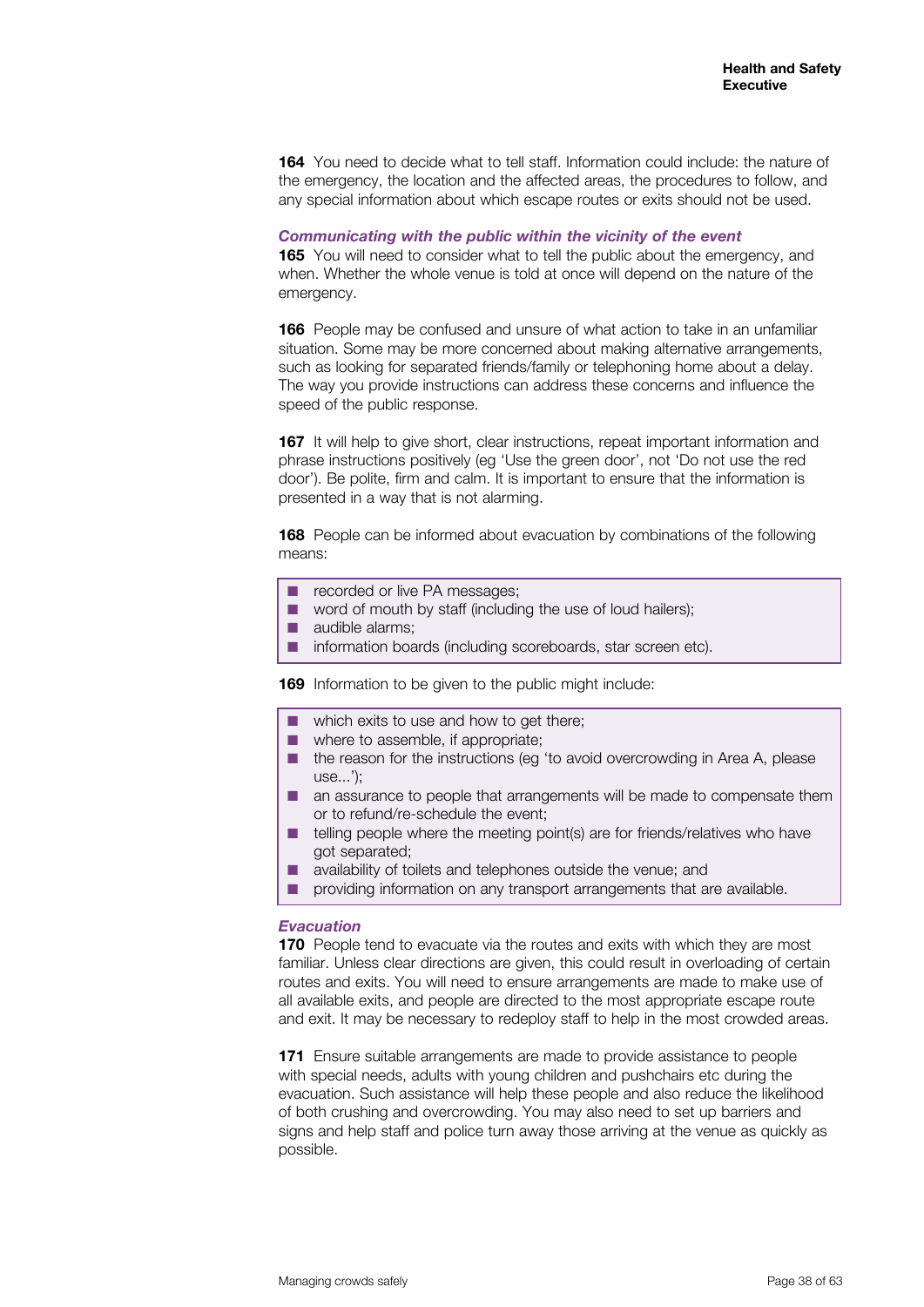**172** If the layout of the venue is complex, or the size of the area to be evacuated is particularly large or distant from the exits, it may be more practical to ask people to gather at various safe points in the venue and then escort them in groups to the exits.

**173** Staff need clear guidance on what to do if someone refuses to co-operate, for example going in the wrong direction or being reluctant to leave. Staff should try to find out what the problem is if time permits. The person(s) may have a problem that can easily be solved, or know of a problem which you don't, such as a blocked exit. If their refusal to follow instructions is likely to endanger the safety of others, staff should seek help from a supervisor or event promoter or manager. If danger is involved, don't waste time on it - turn to more urgent tasks.

**174** Maintain a clear route for emergency vehicles and ensure that the emergency services are aware of the route. This is to avoid emergency vehicles having to compete with departing or other traffic or the evacuating crowds in order to get to the venue.



Consider phasing departure

#### *Assembly areas*

**175** Safe assembly areas are vital for successful evacuation. Ensure there are enough assembly areas and that they are big enough to accommodate the crowd. Situate these areas away from vulnerable areas such as flammable or chemical stores or car parks in bomb threat situations. Ensure that signs are prominent and that the location of assembly areas on venue maps or programmes is clearly marked. This will make it easier to direct the crowd to them when an evacuation is necessary.

**176** Provide people in assembly areas with:

- $\blacksquare$  relevant information, eg closure of car parks, availability of facilities such as toilets, telephones and meeting points etc; and
- $\blacksquare$  updated information on what is happening at regular intervals, eg whether and when the venue is likely to be reopened, or if the event is likely to continue etc.

**177** The information could be provided via your public address system or by staff using loud hailers. This assists other staff to carry out their tasks without frequent interruption from members of the public seeking information.

**178** If departure en masse as a result of an emergency or otherwise is likely to lead to congestion of departure routes or hamper emergency services, ensure there are sufficient stewards to control a phased departure.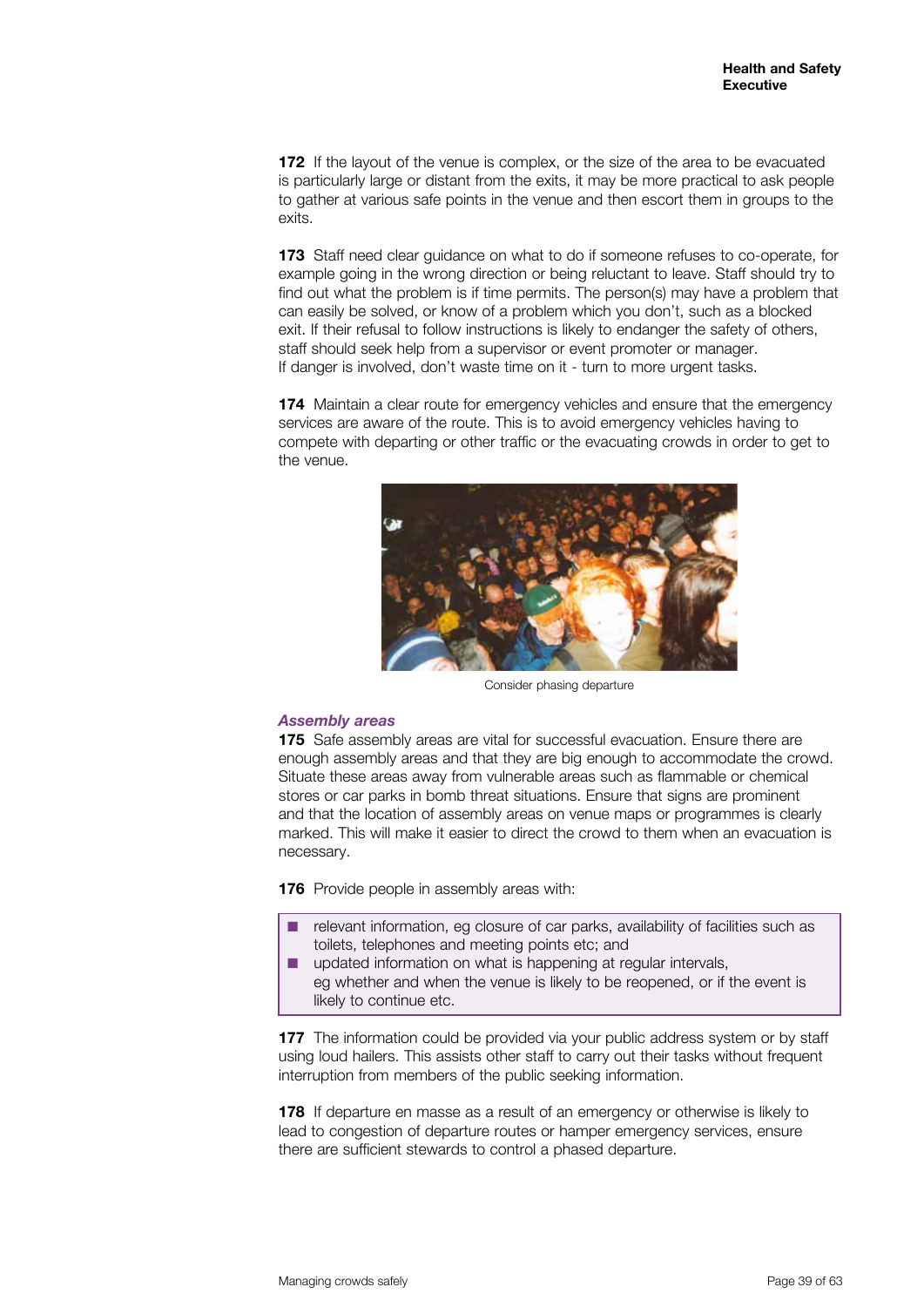#### *Reopening the venue*

**179** You will need to consider the implications of reopening the venue once it is safe to do so – issues include:

- $\blacksquare$  whether you can readmit the people safely in a short time;
- $\blacksquare$  anticipated crowd reaction to closure or reopening;
- $\blacksquare$  whether there will be transport to take people home after the planned closing time; and
- $\blacksquare$  refund arrangements.

**180** Set up procedures to manage the reopening of the venue. These procedures would ensure an orderly reoccupation and avoid overcrowding due to the heavy and sudden flows created by people who may be in a hurry to get back into the venue. Ensure staff are in position before allowing people to re-enter the venue. Position staff at the likely 'pinch points' in order to form orderly flows or queues.

#### **Things that can go wrong checklist**

Have all foreseeable scenarios that could disrupt the event been considered? For example:

- $\blacksquare$  Have you consulted relevant parties, eg local authority, police, fire authority, emergency services, transport operators, about planning for possible emergencies?
- $\blacksquare$  Have you considered possible disruptions and emergencies in your risk assessment?
- $\blacksquare$  Do you have procedures in place to deal with possible disruptions and emergencies?
- $\blacksquare$  Do employees and other staff understand the procedures?
- $\blacksquare$  Are the procedures covered in training and reinforced during event briefings?
- $\blacksquare$  Have you carried out mock exercise(s) to check that your procedures work?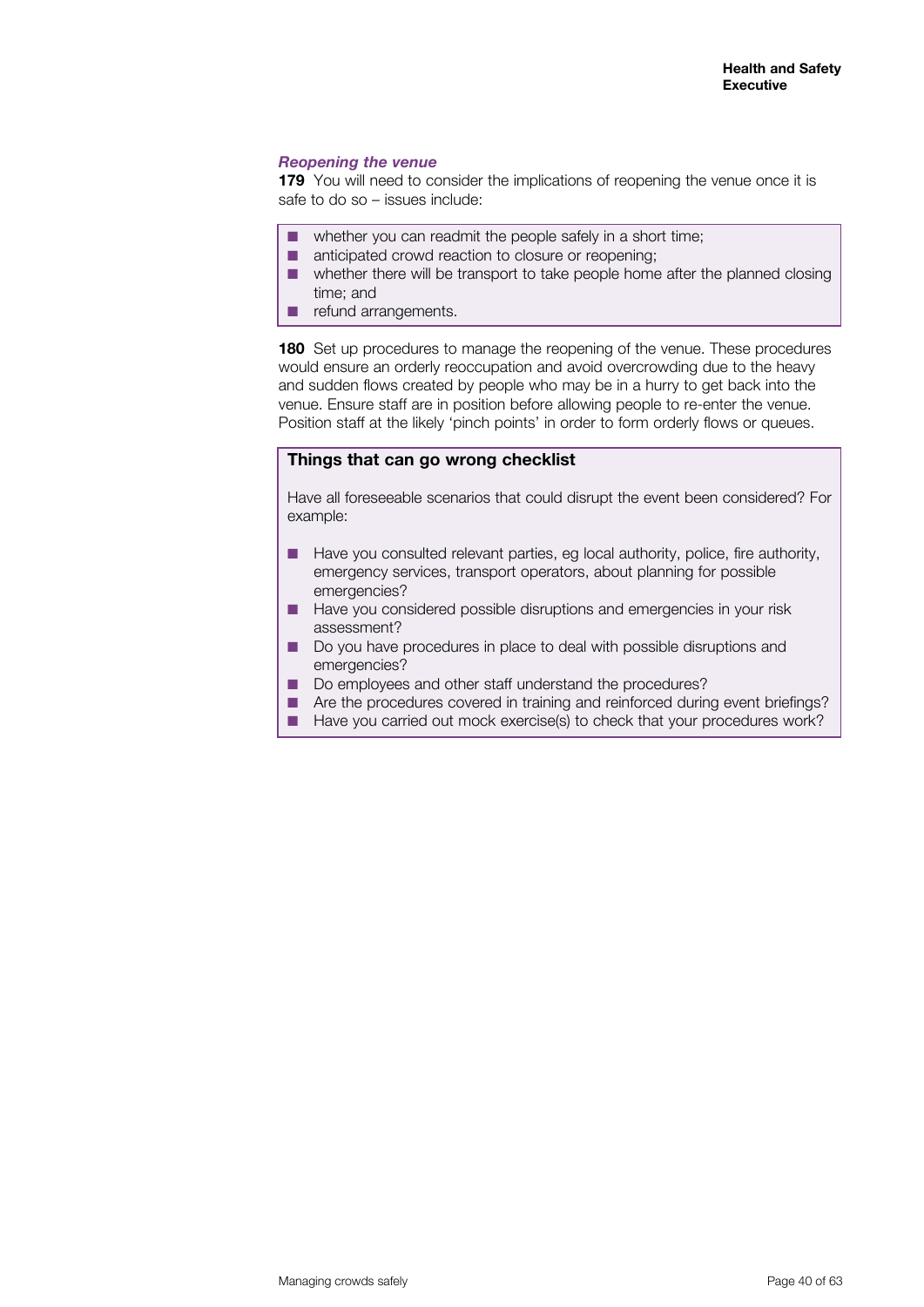# **Communication**

**181** Good communication is an essential feature of managing crowd safety. Organisers, their staff and other personnel all have a key role to play.

# **Communication with the public**

**182** If you fail to provide the right information at an early enough stage, visitors may quickly become confused. For example, they may stop or slow down to search for information, or suddenly change direction, being unsure about where to go. This could lead to overcrowding or obstruction of flows.

**183** People experiencing difficulties in obtaining information may feel unsatisfied, discontented or even become aggressive. They may be less likely to comply with instructions.

**184** There are many ways of communicating effectively with the public; examples are shown in Table 1 on page 62. Whatever methods you decide to use, ensure that your communication system provides accurate, up-to-date and relevant information, for example when certain tickets are sold out or an attraction is temporarily closed. Consider relaying information in languages other than English if necessary, for example if there is likely to be a proportionately large number of people from an ethnic group.

**185** Communications play an essential role in managing the flow of people, for example by encouraging people to use alternative or under-used routes, entrances and exits. Selective information can be given to people coming from different directions to direct them to certain routes and entrances and exits.

**186** Wherever possible, ensure that information is given to the public in advance to help them plan. For example:

- $\blacksquare$  transport details, meeting points, venue rules and prohibitions could be printed on the ticket or promotional leaflet;
- $\blacksquare$  display boards at the venue's entrance(s)/exit(s) could be used to inform people about items such as tickets that they need to have ready or prohibited items that cannot be brought into the event. This may reduce congestion at ticket checkpoints; or
- $\blacksquare$  a formal press release, letter drop, or advertisements could be used to provide information to the local community.

# **Example: Event in park**

People familiar with a park are likely to follow park paths rather than those set out for the event, even if this means cutting through crowds. Routes would therefore need to be considered in planning. Good signage and effective stewarding would be essential.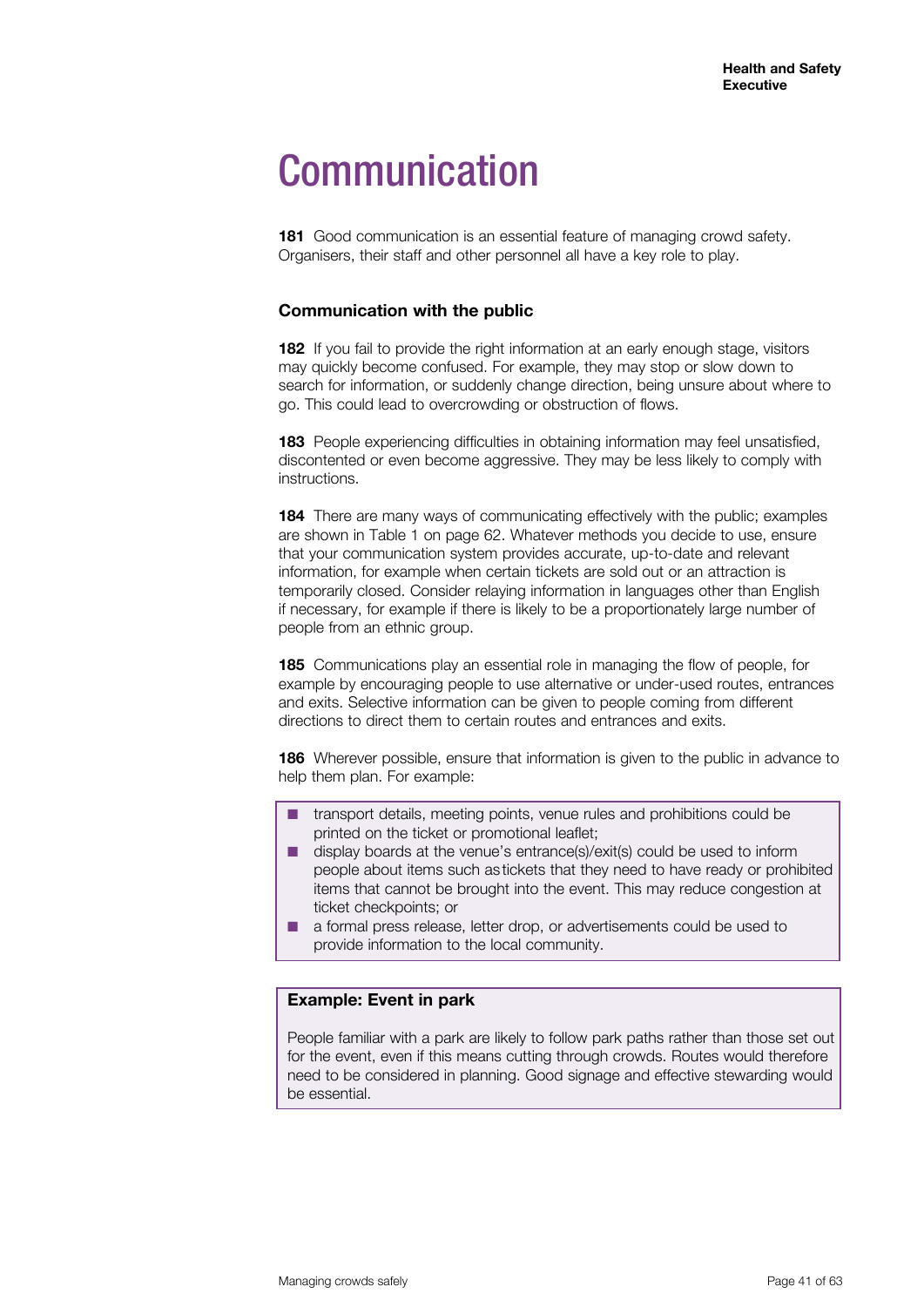

Provide clear announcements

**187** Inform people promptly when an event is postponed or transport is delayed; this could be done via display boards, public address system or loud hailers. Inform people of the measures that are in place to deal with the changes. Remember that for evening events people may arrive in the light and leave in darkness - they could be disorientated.

**188** Ensure that all signs, and particularly those relating to fire safety and emergency evacuation, are presented and sited so that, as far as is possible, they can be easily seen by people with impaired vision or colour perception. Clear, audible public address announcements are vital for safety of people with impaired vision. People with impaired hearing rely on the presentation of clear, informative visual information.

# **Communication between staff**

**189** Crowding incidents can develop very quickly; good communications enable you to make a rapid and organised response.

#### *Control point*

**190** You need to ensure the flow of essential information between all staff concerned with crowd management, during normal operations and in emergencies. The use of a central location or control point to co-ordinate the flow of information can assist you to:

- $\Box$  gain an overall picture at the venue, eg size of crowd, build-up of queues, serious incidents;
- $\Box$  co-ordinate the response of all staff responsible for crowd management; and
- $\Box$  co-ordinate actions with other departments, emergency services or other external bodies.

**191** For small venues, the control point can be in the form of a manager's office with basic communication equipment (eg telephone and a two-way radio) and necessary plans and procedures. At an outside event, it could be a tent or cabin. For a street event, you may need to choose a 'primary site' (eg beginning or end of carnival route to base the control point).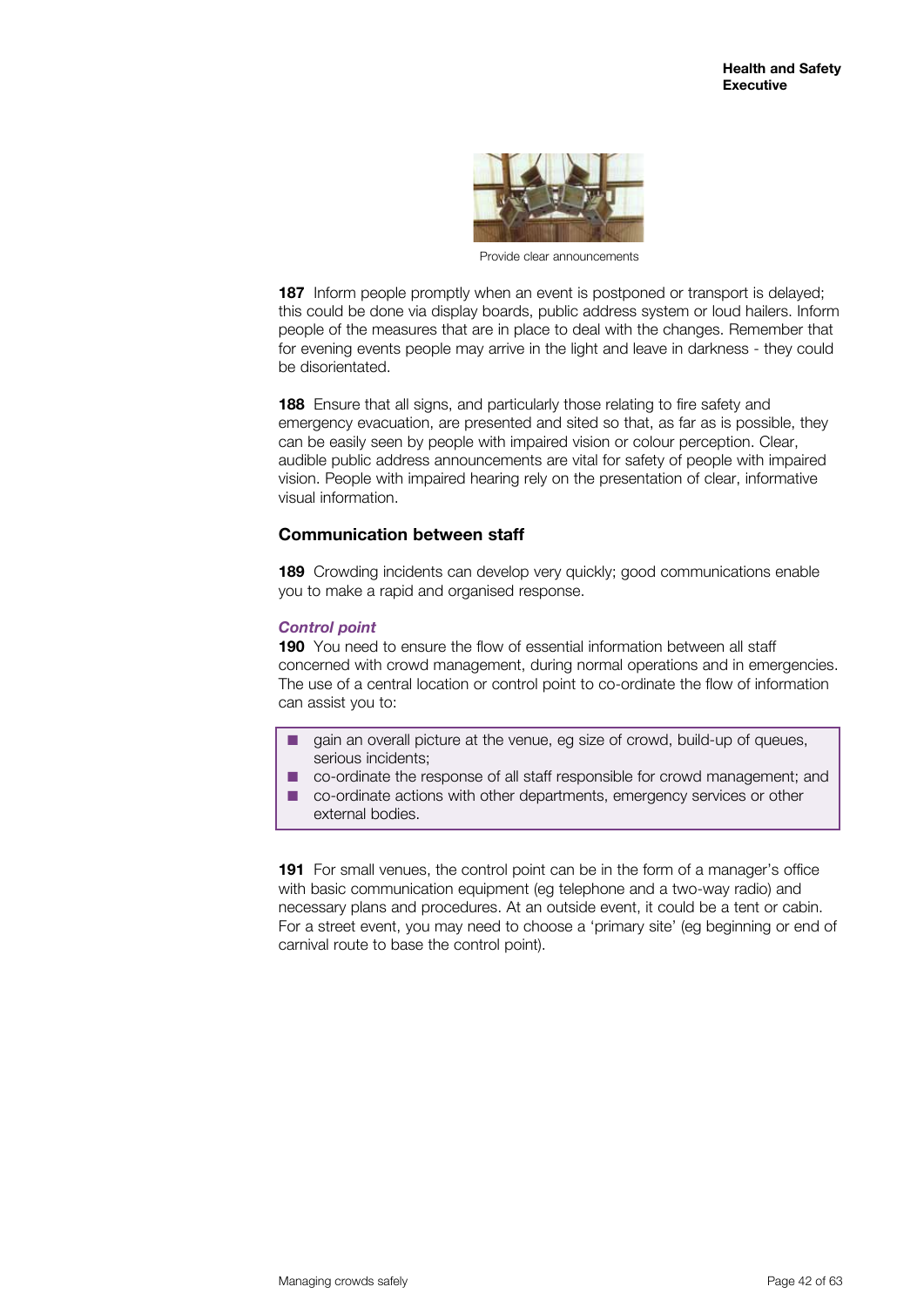**Table 1** Ways to communicate with the public

| <b>Method of communication</b>                            | <b>Comments</b>                                                                                                                                                                                                                                                                                                                       |
|-----------------------------------------------------------|---------------------------------------------------------------------------------------------------------------------------------------------------------------------------------------------------------------------------------------------------------------------------------------------------------------------------------------|
| Tickets, leaflets, posters and<br>promotional material    | Can provide information about transport and<br>venue entry details and layout, house rules<br>and prohibitions. Leaflets for residents in parade<br>areas - parking, recommending carrying ID etc.                                                                                                                                    |
| Signs                                                     | Need to be sufficiently large, clear, legible and<br>suitably positioned. They include safety signs, eg<br>'no smoking', 'emergency escape' etc and<br>information signs, eg directional signs, venue<br>plans, venue rules.                                                                                                          |
| Noticeboards and electronic<br>information display boards | Can display essential information such as<br>prohibition on cans and bottles being taken<br>into the venue or no-smoking. Information on<br>changes such as transport delays, opening of<br>alternative entrances or emergency information<br>can easily be displayed.                                                                |
| Public address systems                                    | The system should be audible, clear and<br>intelligible. It can be used to inform, advise and<br>direct people. The system can help to free staff<br>from answering questions regarding delays or<br>changes, so that they can carry on with their<br>duties. The individual making the announcements<br>should have a calming voice. |
| Communication to<br>individuals by staff                  | A helpful way of giving specific advice, directions<br>and instructions to individuals or small groups<br>during normal and emergency situations. The<br>information should be clearly given and accurate.                                                                                                                            |
| Information desks                                         | Can provide specific advice, directions and<br>answer specific enquiries.                                                                                                                                                                                                                                                             |
| National or local radio<br>and press                      | Can provide details of transport (eg routes to<br>take), any changes to the event or venue or late<br>information such as forecast of bad weather<br>that will affect an outdoor event.                                                                                                                                               |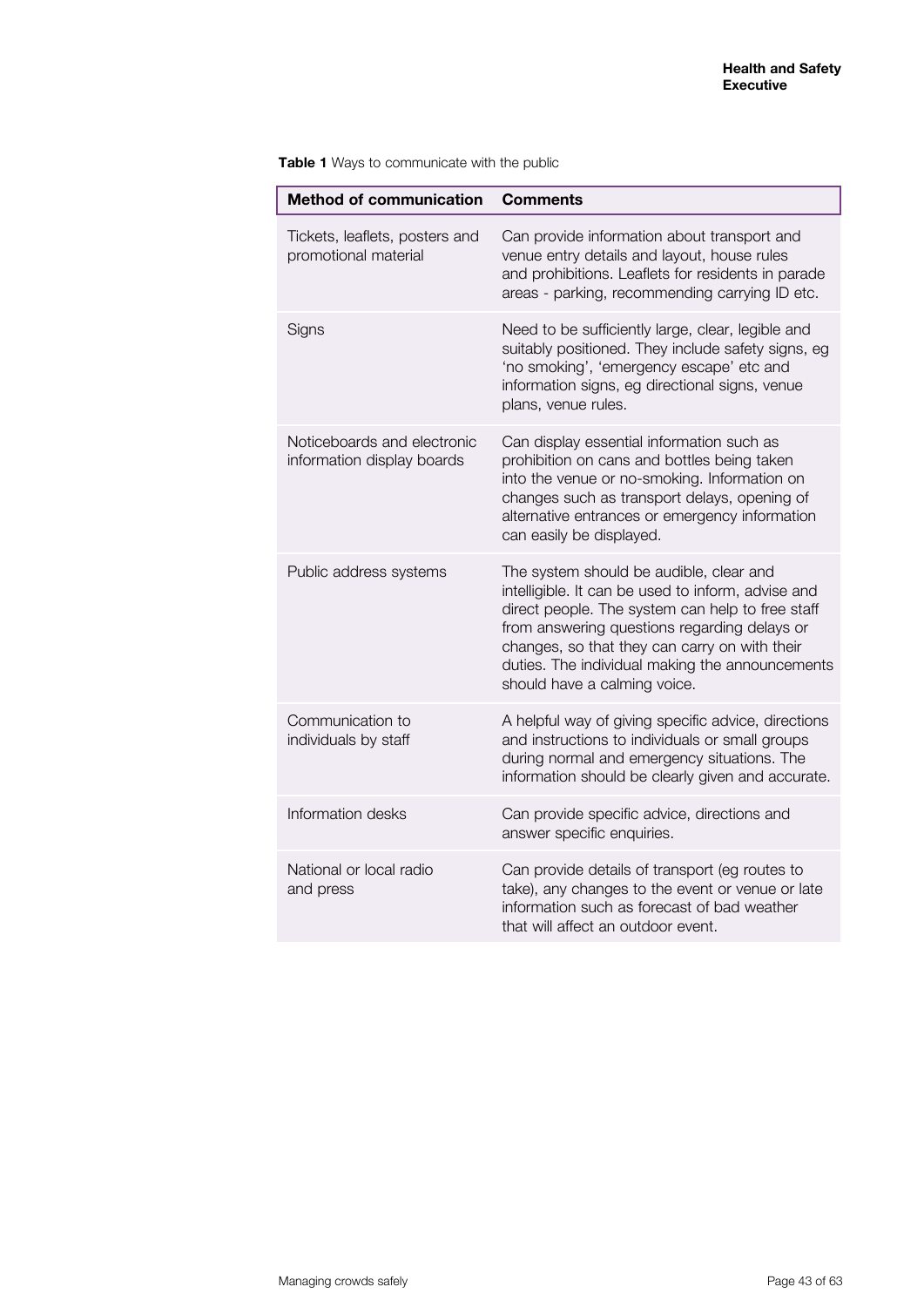**192** A major venue, on the other hand, may require a purpose-built central control room equipped with closed circuit TV monitors etc. Control rooms are particularly useful in emergency situations, where the actions of venue staff and emergency services need to be closely co-ordinated.

**193** If you need frequent communications with outside bodies or others, such as a stewarding company assisting with your event, think about sharing a central control point with them, positioning your central control point near to theirs, or setting up a permanent communications link between the control points.

**194** Bear in mind the following points when considering where to locate control points and how to equip them.

- $\blacksquare$  Try to avoid locating near any potential hazards or high-risk areas.
- Access should be controlled, and entrance restricted to authorised personnel only.
- $\blacksquare$  If several items of electrical equipment are installed, an appropriate fire extinguisher should be provided.
- $\blacksquare$  Try to reduce the glare on closed circuit TVs or visual display unit screens from natural and artificial lighting.
- $\Box$  General noise levels should be kept to a minimum, so that staff can communicate without difficulty.
- $\blacksquare$  Try to keep all appropriate equipment within easy reach of everyone who needs to use it.
- Consider installing emergency back-up power supplies, emergency lighting and back-up monitoring and communication systems.
- Consider identifying a secondary control point in case an emergency should require one.

#### *Ways of communicating*

**195** Many ways of communicating are available for use in public venues, ranging from simple verbal messages to radio and telephone systems. Examples are shown in Table 2 at the end of this section. Choose systems appropriate for your venue that are effective, clear, and reliable. Organise routine checks and tests of your communication systems.

**196** During an event monitor the systems, including simple verbal ones, to ensure that they are working effectively. For example, the venue manager could be provided with a portable radio which is left switched on while they are on duty.

**197** The failure of electrical communications systems needs to be considered. Provision could include:

- $\blacksquare$  spare mobile phones or radios;
- $\blacksquare$  back-up loud hailers in the event of failure of the public address system; and
- $\blacksquare$  at larger venues, back-up power supply for the public address system.

**198** Further information on communication systems is contained in the *Guide to safety at sports grounds*.

#### *Communication procedures*

**199** Establish clear procedures that define what needs to be communicated to whom, by whom and when. Think about developing standard procedures for communications between staff. For example, a radio communication might consist of the following: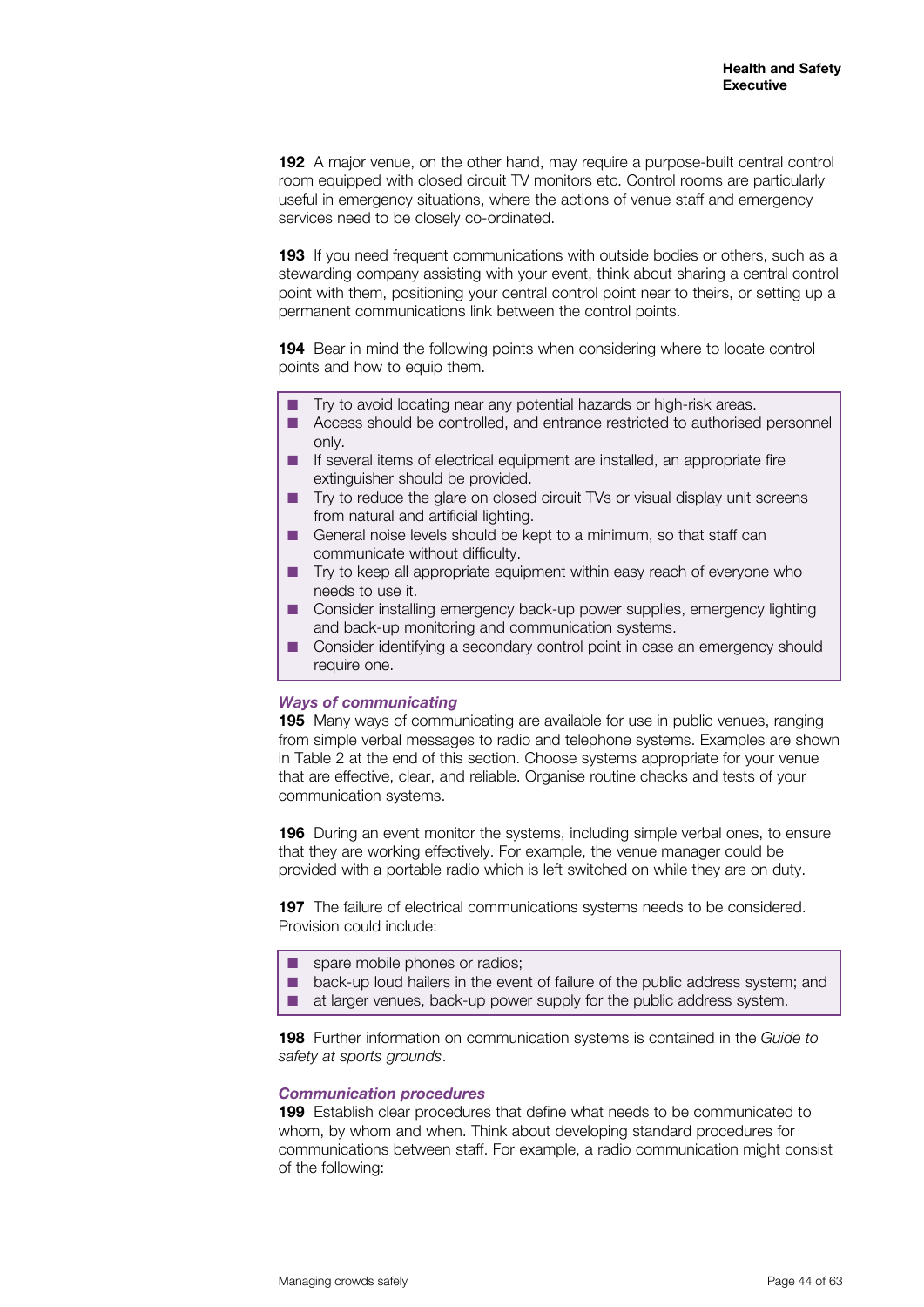- $\blacksquare$  who is calling;
- $\blacksquare$  where they are calling from;
- $\blacksquare$  the message itself; and
- $\blacksquare$  confirmation of the message.

**200** Ensure that no confusion can arise about areas of the venue being discussed in communications. Areas of the venue could be given agreed names or numbers etc that are clearly understood by all staff. A grid map is often used for large outdoor events to assist staff to identify a location at the venue. To ensure that communication tasks are properly carried out, consider providing checklists for the staff concerned. A checklist for an emergency might indicate who should be contacted and in which order.

**201** Think about keeping some forms of communication for high-priority use only, such as a radio channel solely for the use of the medical or health and safety teams.

**202** At an event where many people are involved, such as a street parade, consider requesting that standard messages are used between stewards and to the public so as to avoid inconsistent information and approach.

# **Communication with outside bodies**

**203** Decide who is responsible for key co-ordination tasks in emergency or other contingency situations, In particular, decide who speaks to emergency services, other local venues, transport organisations and other outside bodies. If you need to have special transport arrangements, maintain communications channels with transport authorities, the police and motoring organisations throughout the planning period and during the event itself, making contingency plans to deal with the results of traffic conditions.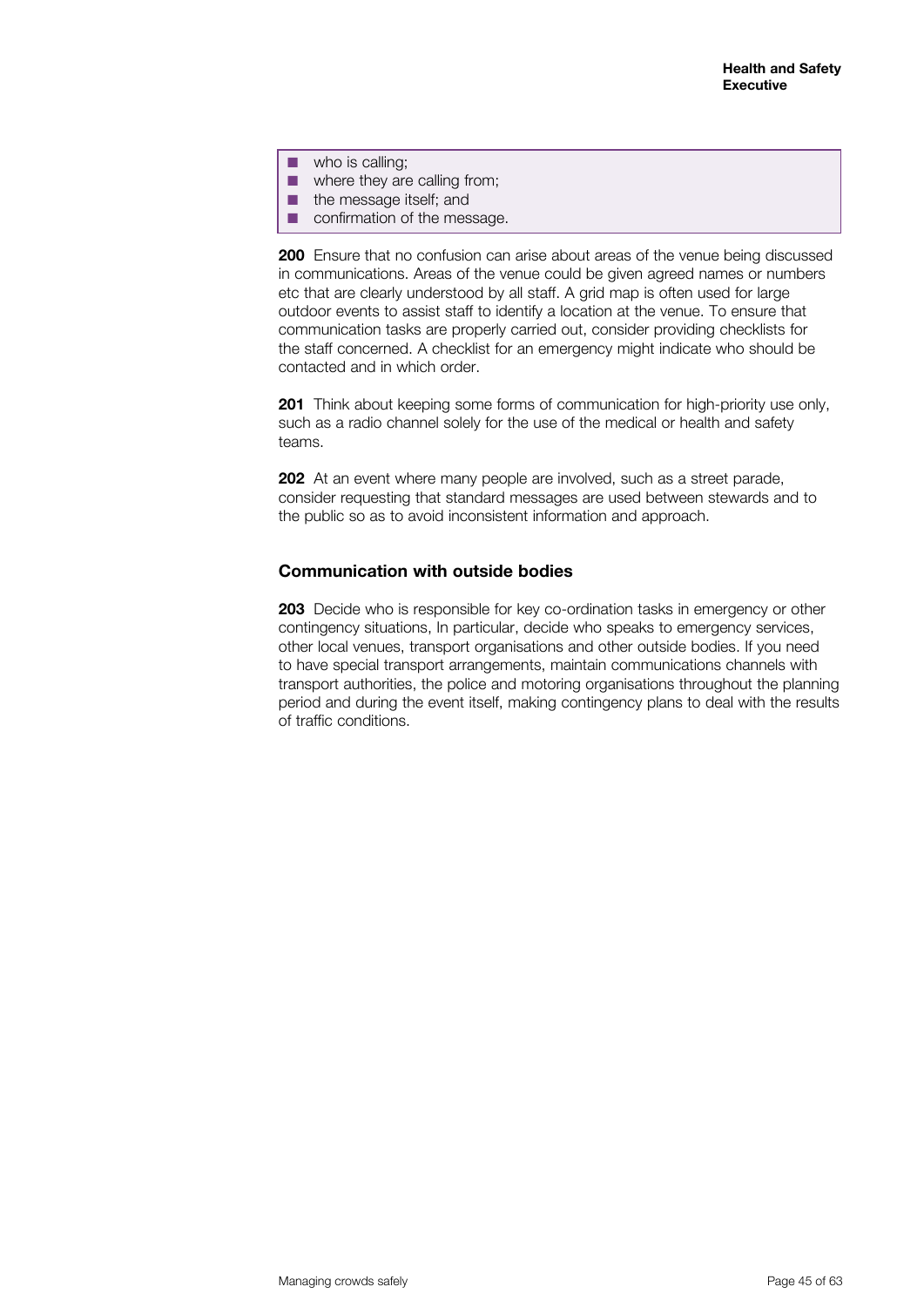**Table 2** Communicating in public venues

| Way of communicating            | How it is used                                                                                                                                                                                                            |
|---------------------------------|---------------------------------------------------------------------------------------------------------------------------------------------------------------------------------------------------------------------------|
| Briefings/debriefings - Reviews | To provide information about crowd safety<br>issues and emergency procedures prior to the<br>opening of the venue.<br>For collecting observations and feedback<br>comments after the event or following an<br>evacuation. |
| Verbal commands/hand signals    | Where staff are working in visual contact or in<br>close proximity to a noisy area.                                                                                                                                       |
| Public address system           | Apart from its use in communicating with the<br>public, it also allows staff to respond to<br>broadcast public information messages, or to<br>coded messages alerting them to respond to a<br>problem.                    |
| Telephone                       | Where staff are based at fixed locations, eg<br>turnstiles or for emergency communications<br>from key locations, eg next to emergency exits<br>and where staff report in at intervals.                                   |
| Radio system/portable phones    | Where staff operate over a wide area, there is a<br>need for close co-ordination and/or a fast<br>communication with other colleagues or<br>supervisory staff.                                                            |

**204** Traffic conditions may affect the timing of people's arrival or departure plans. Keep in close contact with the police or motoring organisations for updated traffic reports.

**205** Ensure that good communication links, eg direct phone lines are maintained with bus, tube and rail stations close to the venue. If, for example, a train is delayed, this information can be relayed to visitors. If your event is likely to affect traffic to and from nearby events or venues, ensure the organisers are informed.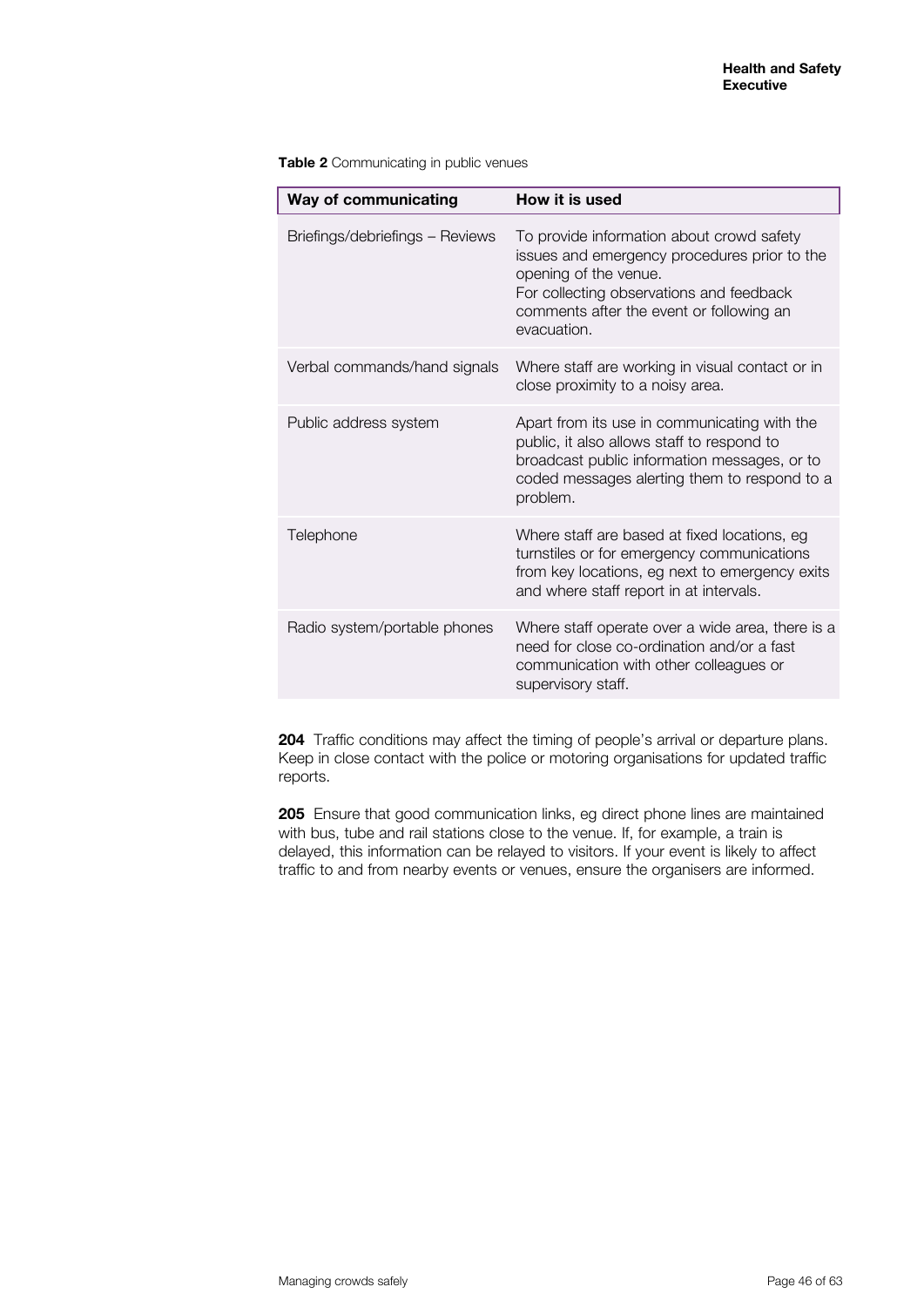# Monitoring crowds

**206** The monitoring of crowd behaviour is a key component of crowd management, enabling you to detect crowding problems at an early stage. You can also assess how effective your crowd safety precautions are.

**207** Effective monitoring can help avoid overcrowding problems and aid long-term action to correct problems in venue design or event management. Three key areas to consider are:

- $\Box$  overall number of people (to ensure that the overall venue capacity is not likely to be exceeded);
- $\blacksquare$  distribution of people (to help prevent local overcrowding); and
- $\blacksquare$  identifying potential crowd problems (to prevent problems such as public disorder from escalating and leading to overcrowding).

# **Where to monitor**

**208** As part of your risk assessment, identify potential problem areas which will need to be closely monitored. Such areas may include:

- $\blacksquare$  entrances and exits:
- $\blacksquare$  standing areas with a potential for crowd surges or pushing;
- $\Box$  popular stalls, attractions, exhibits and refreshments;
- $\blacksquare$  bottlenecks (eg stairs, escalators etc);
- $\blacksquare$  areas where people queue; and
- n enclosed or confined areas.



CCTV can be a helpful addition

# **How to monitor**

#### *Counting systems*

**209** Counting systems can help you estimate the number of people within your venue or area of the venue. Design these systems to provide information to staff at the control point as to how quickly people are entering and when and if an area is expected to become full.

**210** Examples of counting systems include: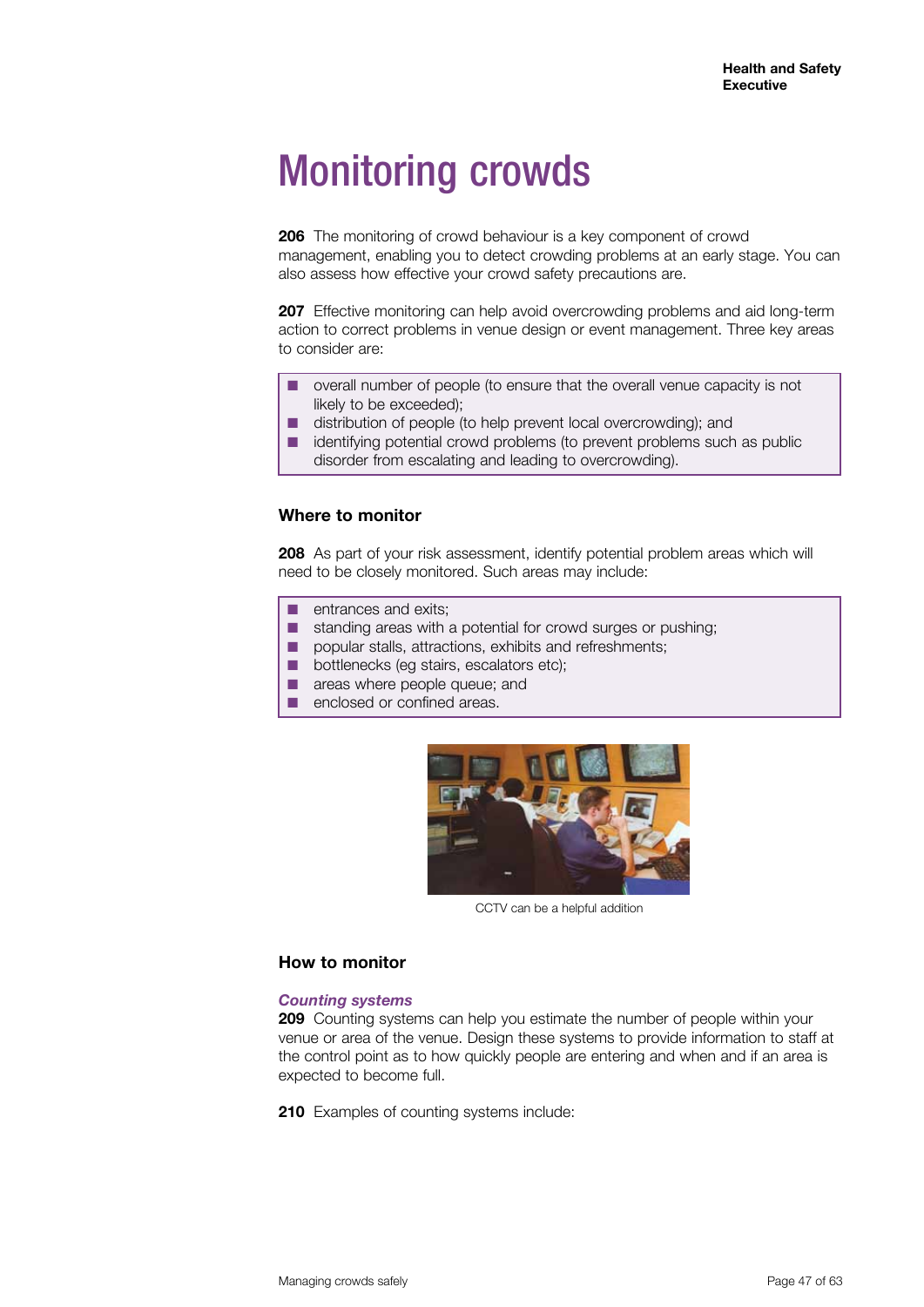- $\blacksquare$  hand counters. These can be used at entrances to avoid double counting;
- $\blacksquare$  providing wristbands to allow people to enter particular areas such as a standing area at a music event. Overcrowding can be prevented by only issuing an agreed set number of wristbands;
- $\blacksquare$  turnstiles linked to automatic counting systems; and
- $\blacksquare$  computerised systems linked to sensors at entry points.

**211** The following ways of counting may be more appropriate to venues where there are few defined boundaries, such as street events or stations and shopping malls where people are continuously arriving and leaving throughout the day:

- **n** sampling flow rates at entrances to estimate numbers entering or leaving the venue;
- $\blacksquare$  monitoring of cars and coaches entering the venue and checking how full the parking areas are;
- using closed circuit television (CCTV) or staff at vantage points to view the crowd and estimate numbers; and
- estimating the number of people based on advanced bookings, transportation schedules or previous experience.

#### *Staff within the crowd*

**212** This enables staff to experience crowding conditions at first hand. It also enables them to observe people's faces, identify signs of distress and sense atmospheres or tension. Staff on hand can help to assist people or to diffuse any dangerous behaviour such as jumping onto seats or 'surfing' the crowd. Staff may discourage dangerous behaviour by their presence in the crowd.

**213** Where monitoring is done by staff stationed at particular posts, ensure that they occupy vantage points where they can scan a sufficiently large area and their lines of sight are not obstructed.

**214** Monitoring can also be carried out by staff patrolling the venue. This is appropriate where crowding problems are likely to develop slowly at particular points within the venue. Staff may be given specific areas to check at regular intervals.



Patrolling the venue

**215** If monitoring is done by staff at the same time as other duties, such as ticket checking, ensure they have sufficient opportunities to monitor the crowd. Otherwise, consider having additional staff to reduce their workload or to monitor and control crowds during busy periods.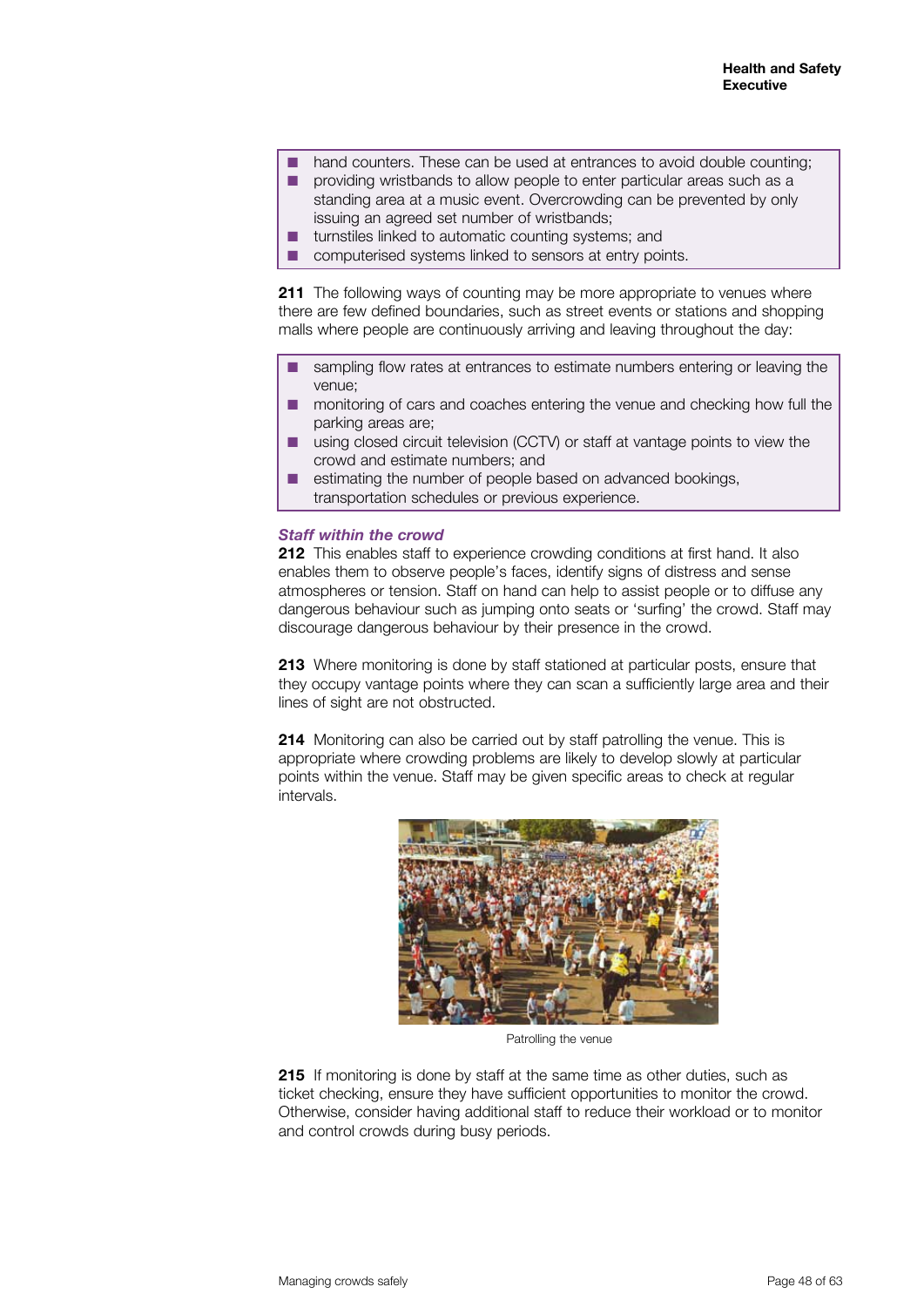## *Closed circuit television (CCTV)*

**216** CCTV systems can vary from a few fixed cameras at key locations through to extensive coverage using a large number of remote operation cameras with zoom lens. CCTV allows an overview of sections such as entrances, departure routes and problem areas relayed directly to the control point.

**217** The systems can provide information on distribution in a number of areas and are useful for directing and monitoring crowd management operations. CCTV is particularly useful to monitor areas which would otherwise require a great deal of staffing. A CCTV system should never be considered as a substitute for good stewarding or other forms of safety management. It should be viewed as a helpful addition.

**218** Ensure that the CCTV system is adequately maintained and inspected. Develop a contingency plan to cover power supply or system failure. For large events, an auxiliary power supply may be appropriate. Further guidance on CCTV systems can be found in the *Guide to safety at sports grounds*.

**219** You may find it appropriate to use a selection of the systems described to effectively monitor your event. For example, you could use CCTV at fixed locations, supported by staff watching the crowd from vantage points, while others patrol the venue.

## **Estimating the crowd**

**220** When monitoring the size of the crowd, the following are useful indicators:

- $\blacksquare$  space between people;
- $\Box$  rough count of people in a small identifiable area, eg between four columns which can be scaled up; and
- $\blacksquare$  rate of flow into or out of an area (ie the number of people or size of crowd passing a marked object).

**221** When monitoring changes in the behaviour of the crowd, the following are useful indicators:

- $\blacksquare$  signs of distress;
- $\blacksquare$  pushing and surging; and
- shouting or similar indications of bad temper or excitement.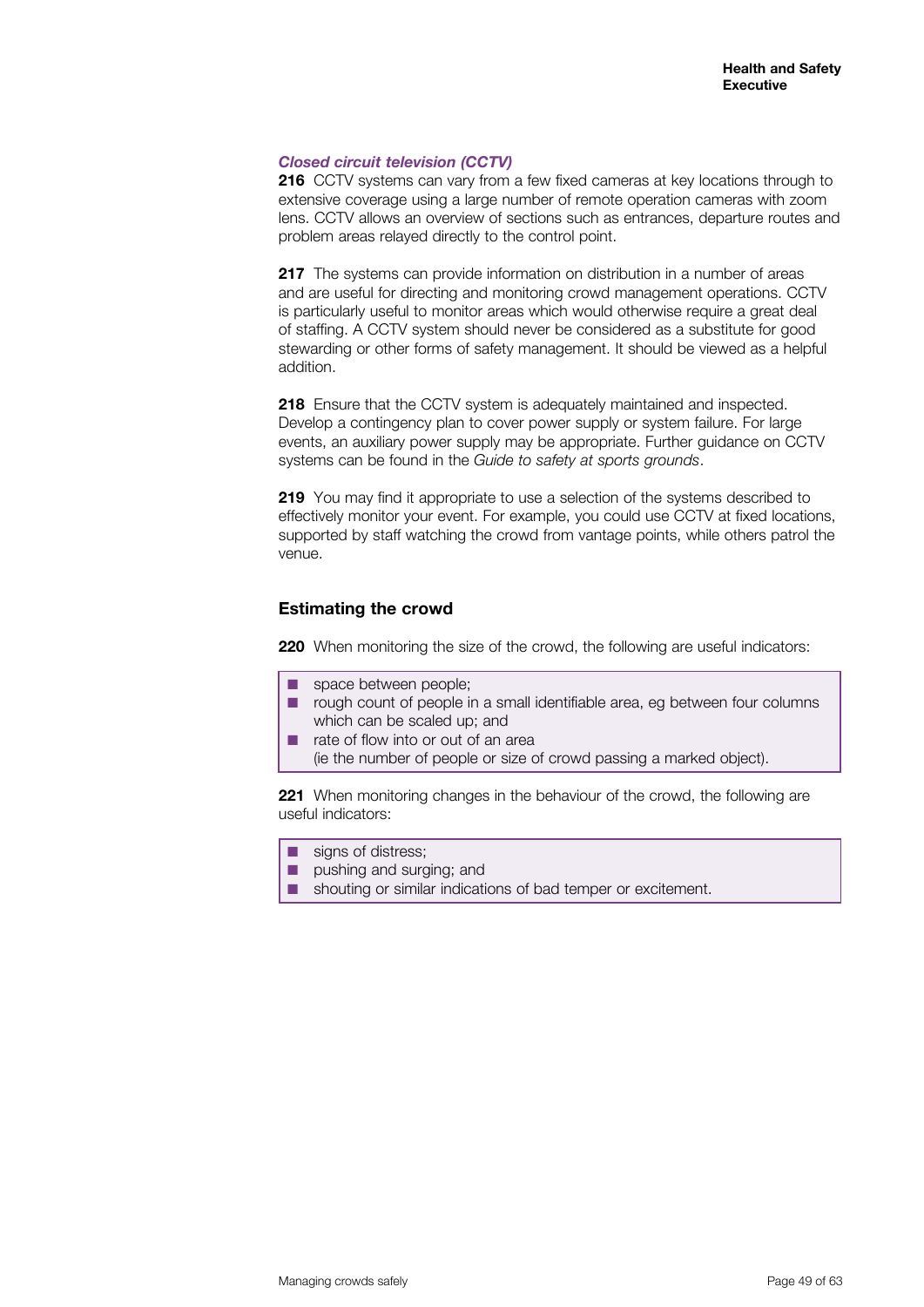# Review

**222** Review your activity and consider all aspects of the arrangements you have put in place to manage crowd safety. The review can be in the light of a recent event, eg football match, street festival or a period of operation of a venue, eg conference centre, shopping mall, railway station.

**223** Reviews are vitally important to ensure that your crowd safety arrangements are relevant to and appropriate for your next event or to the changing needs of your venue and its visitors. Your review will help to identify areas where changes are needed and/or introduce suggested improvements. It may be helpful to use the section headings in this publication as a guide to ensure that you cover all the key issues during your review.

# **Aims**

**224** You should aim to:

- $\blacksquare$  involve staff in the review and encourage them to discuss concerns; ■ identify and cater for any changes to the venue, eg staffing structure, type of
- people attending the venue, temporary changes due to building work;  $\blacksquare$  identify the causes of any particular problems or accidents that occurred at
- the event or during venue operation. Include incidents that possibly could have led to injury or damage ('near misses');
- $\blacksquare$  identify ways of improving the management of crowd safety; and
- n collect feedback from those involved in the event or operation of the venue.

**225** The conclusions or key points, successes and failures from the review process need to be fed back to all those involved in the event. This is a useful way to motivate staff to improve performance.

# **Timing**

**226** Review your event as soon as possible after it has finished, in order to ensure that any problems are still relatively fresh in people's memories.

**227** If many of the staff are likely to disperse, you may wish to carry out a rapid debriefing as soon as practicable and use the report of this in the full review. Some event managers carry out a debriefing immediately after the event. They then look at the issues raised before their next event and modify plans and procedures in the light of those issues.

**228** Whatever approach you adopt, agree the nature and timing of the review before the event starts. Arrangements for addressing issues raised in the review can also be agreed at this stage. For venues used on a routine basis, eg shopping malls, reviews could be carried out regularly (ie monthly, annually) and certainly after any major problems or incidents or when any changes in venue design or procedures are considered.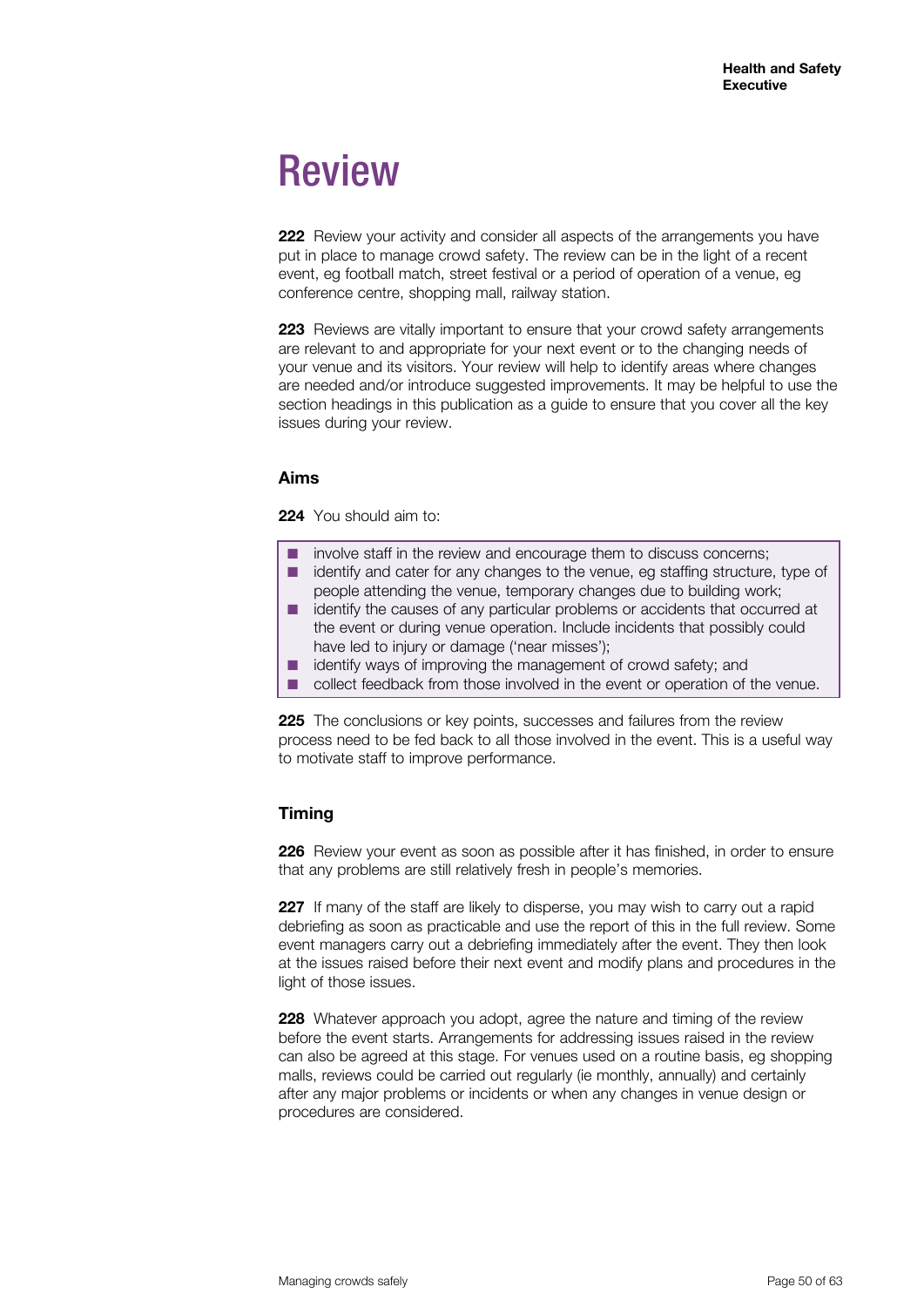

Review event safety as soon as possible



Involve staff in the review

#### **Who to involve**

**229** In general, representatives of all parties involved in the event should take part in the review. Where possible, select representatives who can give you the fullest picture of all aspects of the event.

**230** Specific training for your own staff involved in the review process can help to improve its effectiveness. If there are a large number of people involved, you may find it more manageable to have a number of separate reviews examining particular issues, which can then be combined.

## **What information to collect**

**231** The process of review is based on information gathered during an event or the running of a venue. You can gather this information in a number of ways, some are suggested below. The way you collect information should also be periodically reviewed and updated.

#### *Sources of information*

**232** You could consider the following sources of information:

- $\Box$  debriefing meeting after events for events run over several days, collect comments made at staff meetings and updates during the event;
- $\blacksquare$  think about setting up a reporting system to record the concerns of individual members of staff and members of the public;
- using a reporting system which documents incidents, near misses, good and bad features of operations etc; and
- $\blacksquare$  health and safety inspections by your own staff or enforcing authority inspectors.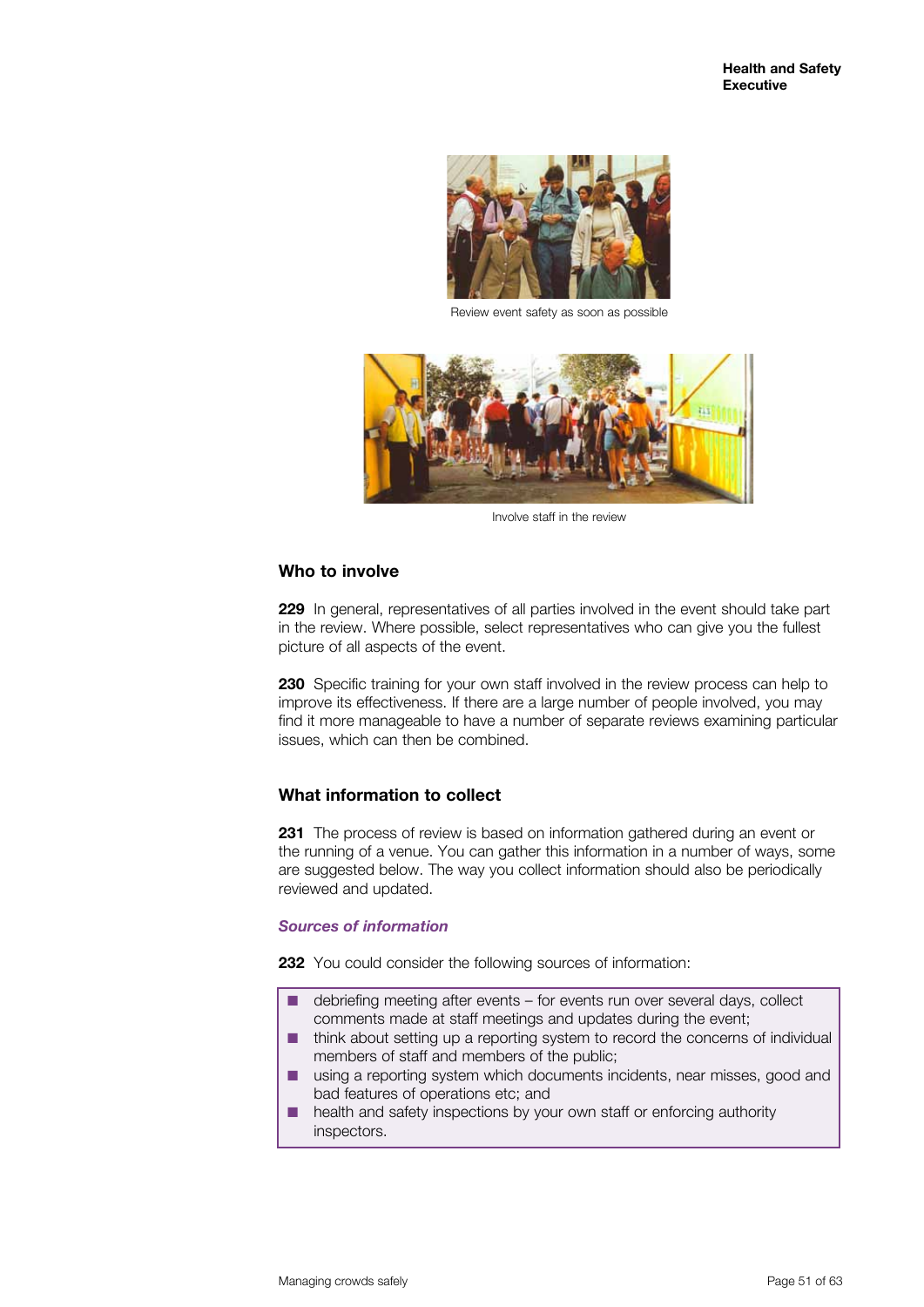# *Types of information*

233 It is important to consider:

- $\blacksquare$  the effectiveness of your plans, risk assessments and procedures, for example how well a new procedure worked for improving supervisors' responses to information from stewards or whether the new type of barrier was effective; and
- indications of problems, for example areas of crowd build-up, sudden crowd movements, complaints by members of the public. In each instance, it is very important to try to identify both the obvious and underlying causes of the problem.

## **After your review**

**234** Based on the information you have collected, your review will help you to decide if your arrangements for managing crowd safety are adequate. It may be necessary to take remedial action to improve aspects of your arrangements. Risk assessments may need to be modified. It is important to decide who is responsible for taking the action and the time for its completion.

**235** To assist in future planning, you should keep a record of the findings of the review. The record is particularly important where there are changes in the personnel responsible for crowd safety.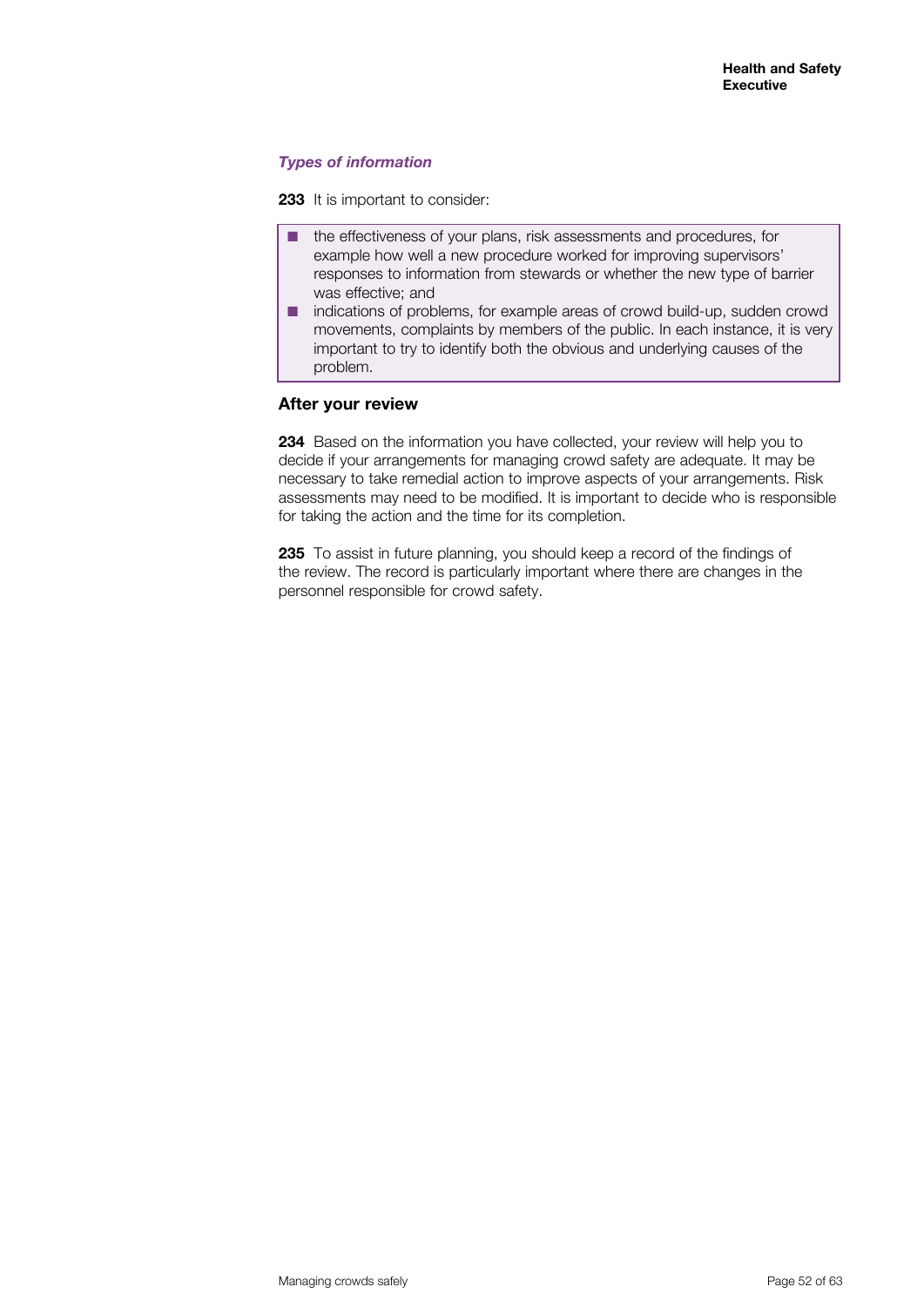# Appendix: Relevant legislation

# **The Health and Safety at Work etc Act 1974**

**1** The Health and Safety at Work etc Act 1974 (HSW Act) applies to all employers, employees and self-employed people. The Act protects not only people at work but also members of the public and volunteers who may be affected by a work activity. Arranging and running an event counts as work activity.

#### *Duties of employers to employees*

**2** All employers have a general duty under the Act to make sure that, so far as reasonably practicable, the health, safety and welfare of their employees are protected when they are at work. In practical terms, employers must make sure that:

- $\blacksquare$  the workplace is safe and without risks;
- $\blacksquare$  safe working procedures are set and followed;
- $\blacksquare$  machinery and equipment is properly maintained and safe to use;
- $\blacksquare$  equipment and harmful substances are used properly and stored safely;
- $\blacksquare$  employees are provided with the information, instruction, training and supervision necessary for them to work safely; and
- $\blacksquare$  employees have healthy working conditions, including adequate lighting, heating, ventilation and toilet facilities.

**3** Employers with five or more employees must prepare a written health and safety policy. The safety policy must set out the employer's aims and objectives for improving health and safety for their employees. It must also set out the organisation and arrangements in place for achieving those objectives. 'Organisation' can be taken to mean people and their responsibilities, and 'arrangements' to mean systems and procedures.

**4** Employers are required to bring the health and safety policy to the notice of all their employees and to keep their policy up to date. Revisions will be necessary if, for example, procedures included in the policy are changed or if the policy names particular individuals as being responsible for aspects of health and safety and there are subsequent changes in personnel.

**5** Recognised trade unions have the right to appoint safety representatives on behalf of the employees in consultations with their employer about health and safety matters.

**6** Any employees not in groups covered by trade union safety representatives must be consulted by their employers. The employer can choose to consult them directly or through elected representatives. 

#### *Duties of employers to people not employed by them*

**7** Employers and self-employed people have a responsibility for the health and safety of members of the public, other self-employed people or contractors' employees who may be affected by their undertaking.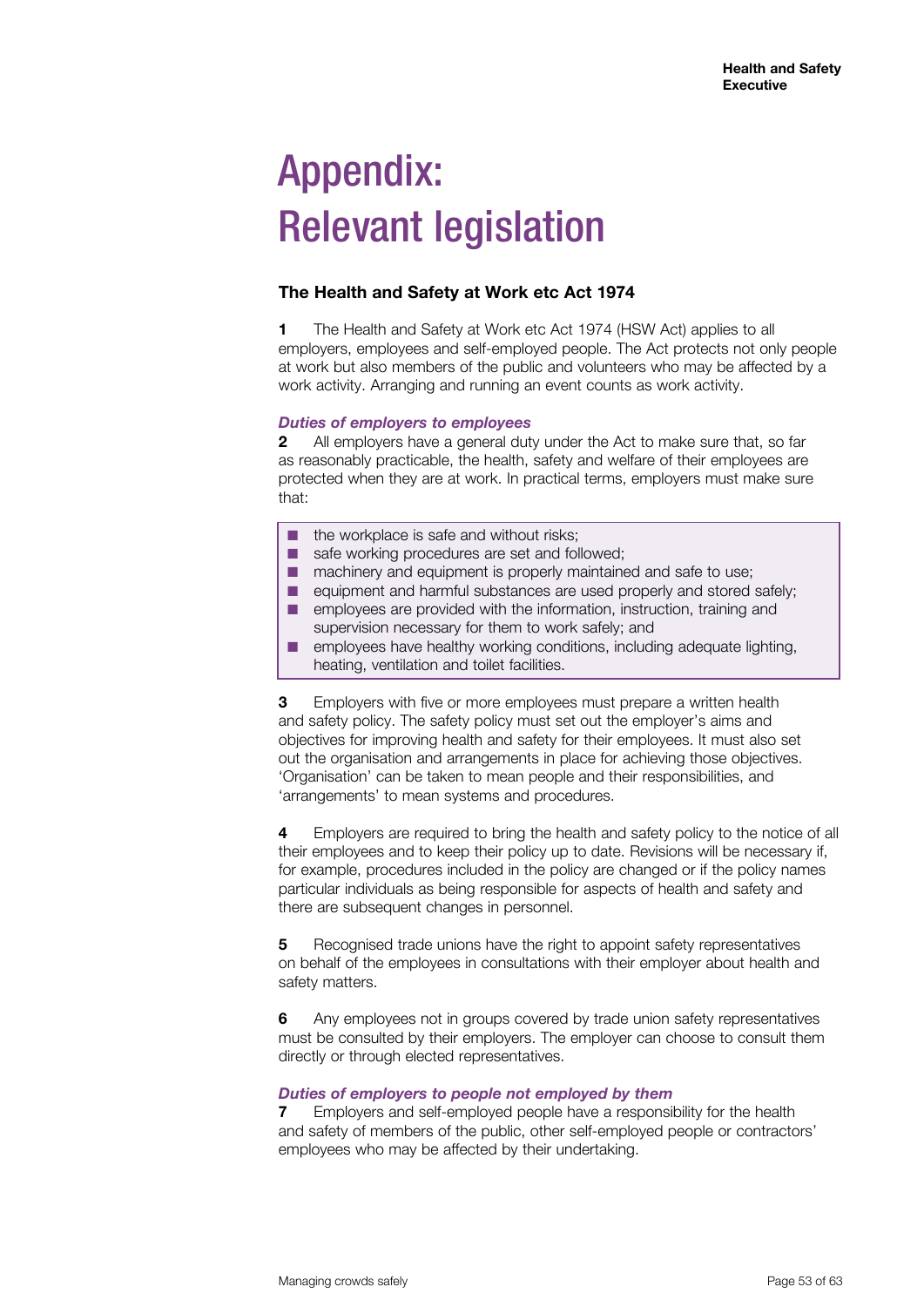- **8** The people who should be considered include the following:
	- $\blacksquare$  people attending the event;
- $\blacksquare$  stewards or volunteers; and
- food and merchandise vendors or contractors erecting temporary stands.

**9** Contractors and people such as vendors also have their own duties to comply with health and safety legislation. However, they may need to be given information about a site so that they are not put at risk. Those hiring contractors may need to exchange information about the way in which a job is to be carried out, so that their own employees or members of the public are not put in danger.

#### *Duties of employees*

**10** Under the HSW Act, employees have a legal duty to take reasonable care of themselves and other people and co-operate with their employer where safety is concerned.

#### *Duties of self-employed people*

**11** Self-employed people have duties under the HSW Act similar to those for employers and should not create risks to themselves or other people. They may also be subject to the requirements of the Regulations made under the HSW Act. Although only the courts can give an authoritative interpretation of law, in considering the application of these Regulations and guidance to people working under another's direction, the following should be considered:

If people working under the control and direction of others are treated as selfemployed for tax and national insurance purposes they are nevertheless treated as their employees for health and safety purposes. It may therefore be necessary to take appropriate action to protect them. If any doubt exists about who is responsible for the health and safety of a worker this could be clarified and included in the terms of a contract. However, remember, a legal duty under section 3 of the HSW Act cannot be passed on by means of a contract and there will still be duties towards others under section 3 of the HSW Act. If such workers are employed on the basis that they are responsible for their own health and safety, legal advice should be sought before doing so.

#### *Duties of people in control of premises*

**12** The HSW Act places duties on anyone who has control to any extent of nondomestic premises, eg public venues used by people who are not their employees eg members of public attending an event. These duties overlap to some extent with the duties of employers and the self-employed to people who are not employees.

**13** The duties apply to premises where machinery or equipment or substances are provided for use of others. The duties also apply when people enter to work there, for example contractors who go into premises to install or repair machinery.

**14** Every person in control of non-domestic premises has a duty to take such steps as are reasonable in their position to ensure, so far as is reasonably practicable, that there are no risks to health and safety. The duty extends to the non-domestic premises themselves, any connected non-domestic premises such as corridors, staircases or storage spaces, the ways into and out of non-domestic premises, and any machinery or materials in the non-domestic premises.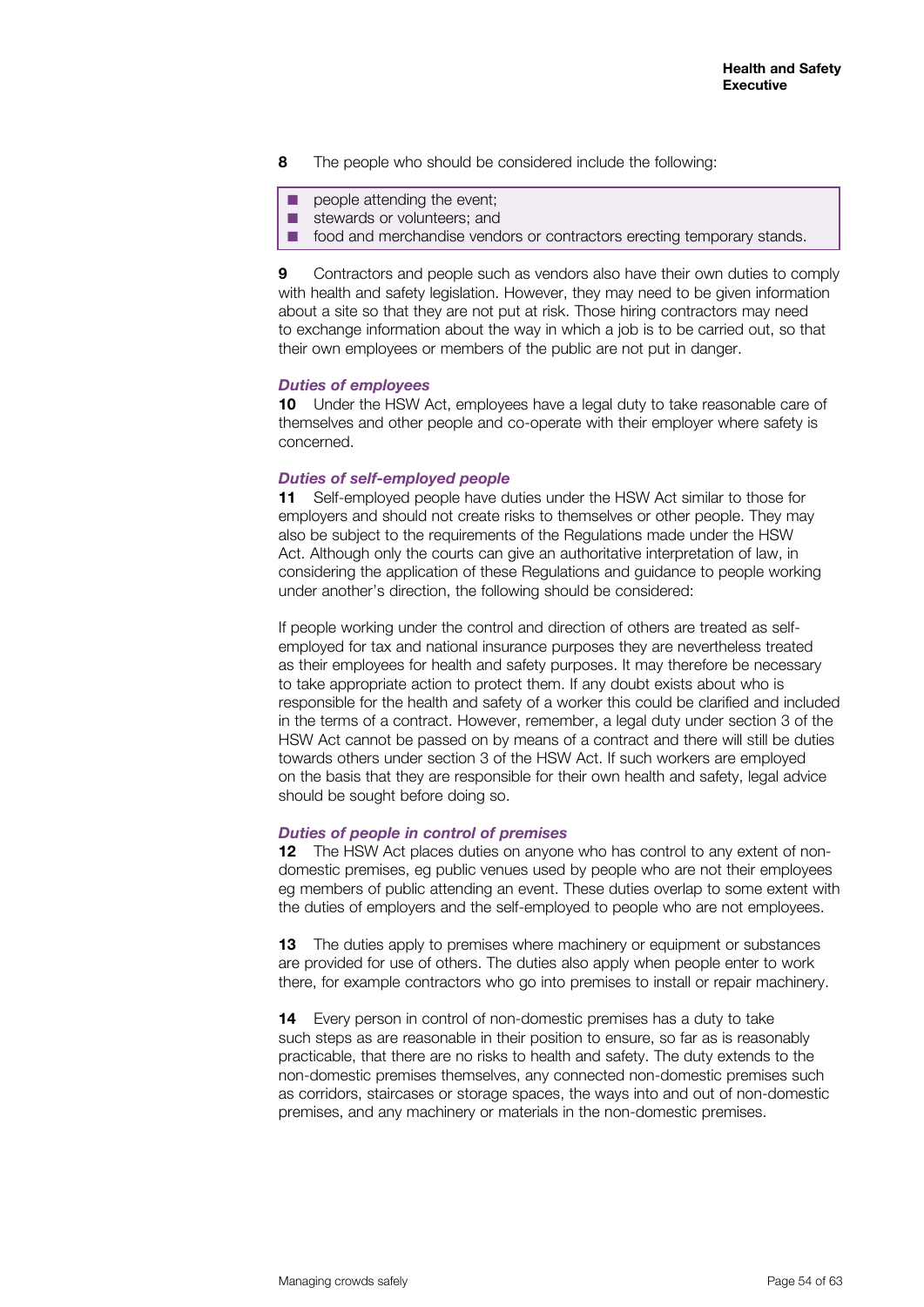**15** The duty applies to persons such as owners and occupiers of non-domestic premises, or persons who by virtue of a contract or tenancy agreement have specific obligations in respect of the repair or maintenance of premises or to ensure that machinery or substances are safe and without risks to health.

# **The Management of Health and Safety at Work Regulations 1999**

**16** The Management of Health and Safety at Work Regulations 1999 (the MHSW Regulations) require employers and the self-employed to assess the risks to employees and non-employees, eg members of the public arising from work activities. This is in order to identify the control measures which need to be taken to comply with relevant health and safety legislation, eliminating risks where possible and reducing risk from those activities which remain.

**17** Where there are five or more employees, the significant findings of the assessment must be recorded. These should include:

- $\blacksquare$  a record of the preventive and protective measures in place to control the risks;
- $\blacksquare$  what further action, if any, needs to be taken to reduce risk sufficiently; and
- **n** demonstrable proof that a suitable and sufficient assessment has been made.

An assessment should be reviewed if there are developments that suggest that it may no longer be valid (or that it can be improved). The assessment should, if necessary, be modified.

**18** Employers are required to have arrangements for effective planning, organisation, control, monitoring and review of preventive and protective measures (ie health and safety precautions). The MHSW Regulations cover key aspects of health and safety arrangements for ensuring the safety of crowds. Further general guidance can be found in the HSE publication *Managing health and safety: Five steps to success*. 13

**19** The Regulations require employers to appoint a competent person to assist them with their health and safety duties. The employer should look to appoint competent person(s), where they exist, from among your employees in preference to external sources of competent advice and assistance. External sources of competent advice and assistance should be sought if no internal source exists or it is insufficient to provide the employer with the help they need.

**20** Employers are required to provide employees with adequate health and safety training and comprehensible and relevant information.

**21** The Regulations also require that temporary workers (ie those who are employed under a fixed-term contract of employment) must be given certain information about health and safety information before their duties begin.

**22** Where employers share their workplace with another employer or selfemployed person, or have another employer's staff working in their premises, they have a duty to co-operate with each other, take all reasonable steps to co-ordinate measures taken by them to comply with the Fire Precautions (Workplace) Regulations 1997,<sup>14</sup> and exchange information on health and safety. Every employer and self-employed person must ensure that employees of any other employer working in their workplace are provided with comprehensible information on risks to their health and safety arising from the work activity and control measures introduced to comply with the law.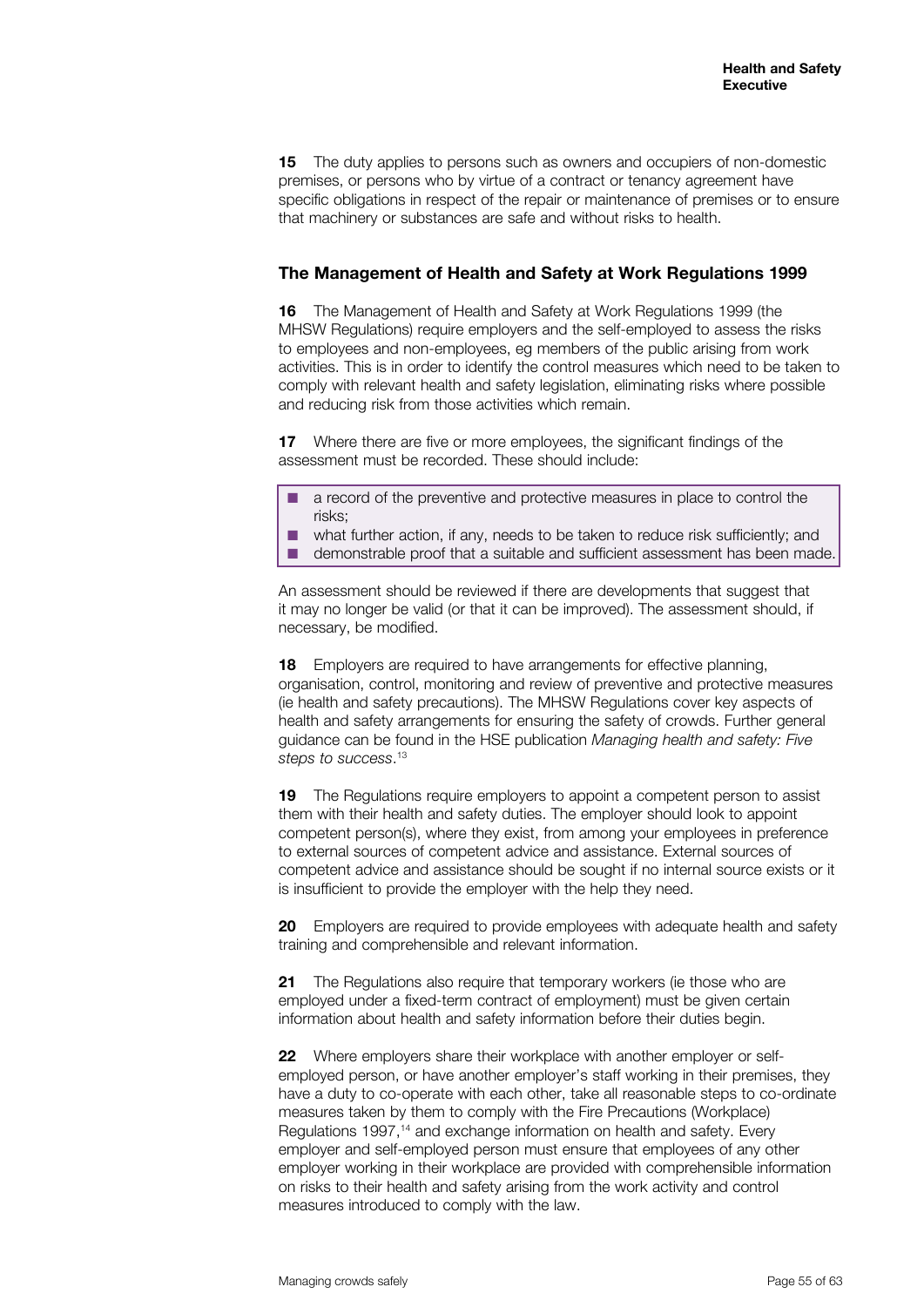**23** The Regulations also require employers to arrange necessary contacts with the emergency services with regard to first aid, emergency medical care and rescue work, as well as requiring them to have procedures in place to deal with serious and imminent danger. This might include evacuation of the workplace. The employer must nominate a sufficient number of people to implement the procedures. They should be trained and competent to carry out their role in an emergency situation.

# **The Health and Safety (First-Aid) Regulations 1981**

**24** Under the Regulations, arrangements for first aid should be made at places where people work. The level of first aid needed depends on a number of factors, including the number of employees and the type of work they are doing. The Regulations will apply to events where there is a work activity.

**25** The HSE publication *First aid at work. Health and Safety (First-Aid) Regulations 1981. Approved Code of Practice and Guidance*<sup>15</sup> gives advice on how to comply with the Regulations.

**26** The requirements of the Regulations are separate to the first-aid arrangements which may be needed for visitors.

## **The Provision and Use of Work Equipment Regulations 1999**

**27** The Provision and Use of Work Equipment Regulations 1999 (PUWER)<sup>16</sup> place duties on employers and the self-employed to ensure the provision of safe and suitable work equipment, and to ensure its safe use.

# **The Control of Substances Hazardous to Health Regulations 1999**

**28** The Control of Substances Hazardous to Health Regulations 1999 (COSHH) require employers and self-employed to prevent or control the exposure of employees and others (ie members of the public) to hazardous substances. COSHH sets out basic measures that employers must take to assess the risks associated with hazardous substances, implement any measures needed to prevent or control exposure and establish good working practices. Further information is contained in the HSE publications *COSHH: A brief guide to the Regulations17* and *A step by step guide to COSHH assessment*. 18

# **The Reporting of Injuries, Diseases and Dangerous Occurrences Regulations 1995**

**29** The Reporting of Injuries, Diseases and Dangerous Occurrences Regulations 1995 (RIDDOR)19 make requirements for fatalities, certain types of injury and other incidents to be reported to the enforcing authority (either the local authority or HSE). The person who is responsible for making the report is either the employer of the individual involved, the person who has control of the premises or, in some cases, a self-employed person. Further information is contained in the HSE publications *RIDDOR explained<sup>20</sup>* and *Everyone's guide to RIDDOR 95.*<sup>21</sup>

#### *When you must report*

**30** The Regulations require a report to be made under the following circumstances: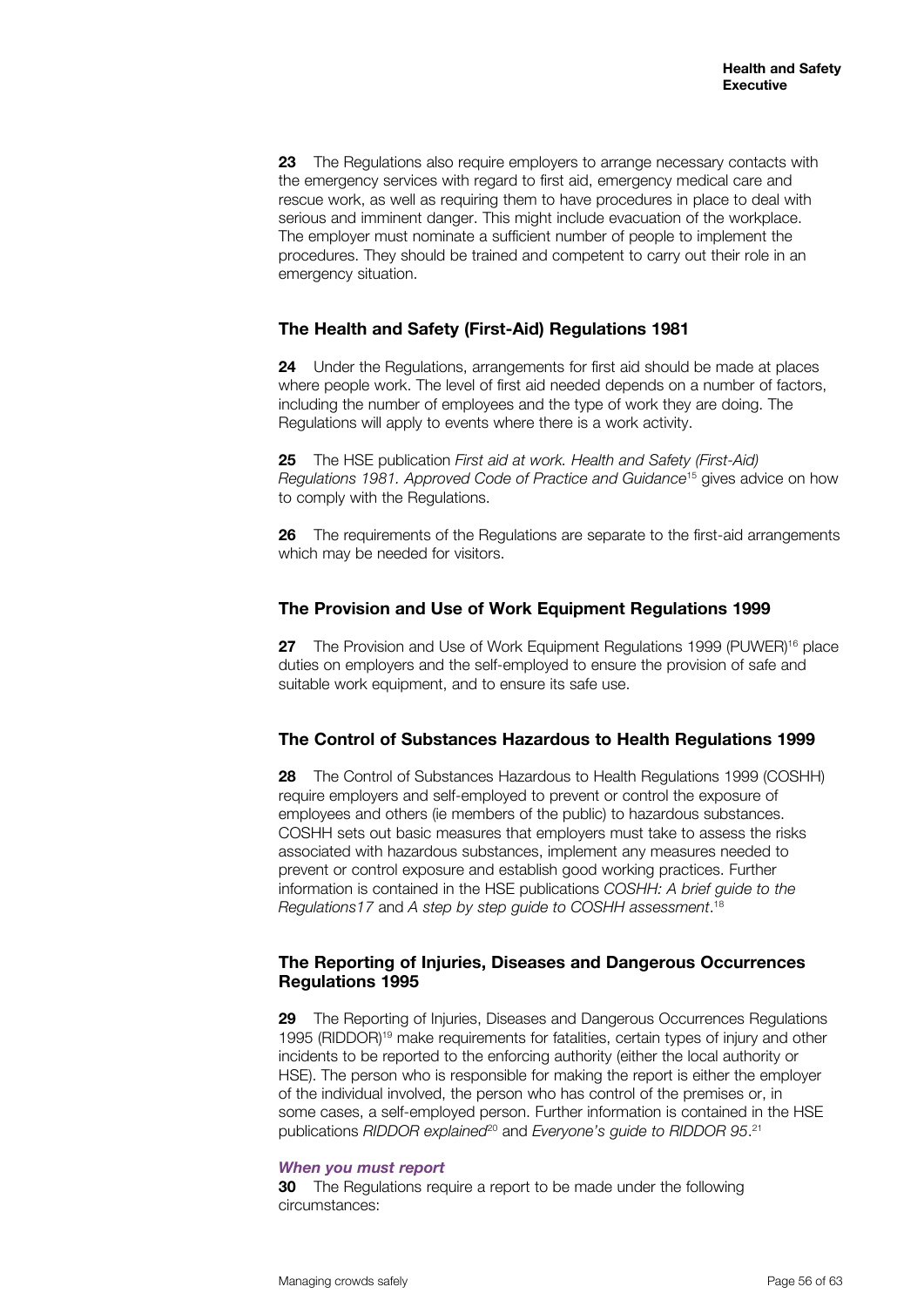#### *Death or major injury*

If there is an accident connected with work and:

- your employee, or a self-employed person working on your premises, is killed or suffers a major injury (including as a result of nonconsensual physical violence); or
- $\blacksquare$  a member of the public is killed or taken to hospital for treatment;

you must notify the appropriate enforcing authority without delay, for example by telephone. Within ten days you must follow this up with a completed accident report form (F2508).

Major injuries are listed in RIDDOR and include, fracture, amputation, loss of sight, injury leading to heat-induced illness or unconsciousness.

#### *Over-three-day injury*

If there is an accident connected with work (including an act of nonconsensual physical violence) and your employee (or a self-employed person working on your premises) suffers an over-three-day injury, you must send a completed accident report form (F2508) to the enforcing authority within ten days. An over-three-day injury is one which is not major but results in the injured person being away from work or unable to do their normal work for more than three days (including any days they wouldn't normally be expected to work, such as weekends, rest days or holidays), not counting the day of the injury itself.

#### *Dangerous occurrence*

If something happens which does not result in a reportable injury, but which clearly could have done, then it may be a dangerous occurrence which must be reported immediately (eg by telephone). A full list of dangerous occurrences is given in RIDDOR. The dangerous occurrences most relevant to events are:

- $\blacksquare$  the collapse or partial collapse of scaffolding which is more than 5 metres high;
- $\blacksquare$  failure of any loadbearing fairground equipment; and
- explosion or fire causing suspension of normal work for over 24 hours.

You must follow this up within ten days with a completed accident report form (F2508).

Certain types of disease that affect people as a result of their work must also be reported under the Regulations. A full list of reportable diseases is given in RIDDOR.

#### *Record keeping*

**31** You must keep a record of any reportable injury, disease or dangerous occurrence for three years after the date on which it happened. This must include the date and method of reporting; the date, time and place of the event, personal details of those involved and a brief description of the nature of the event or disease. You can keep the record in any form you wish, for example by

- $\blacksquare$  keeping copies of report forms in a file:
- $\blacksquare$  recording the details on a computer; or
- $\blacksquare$  maintaining a written log.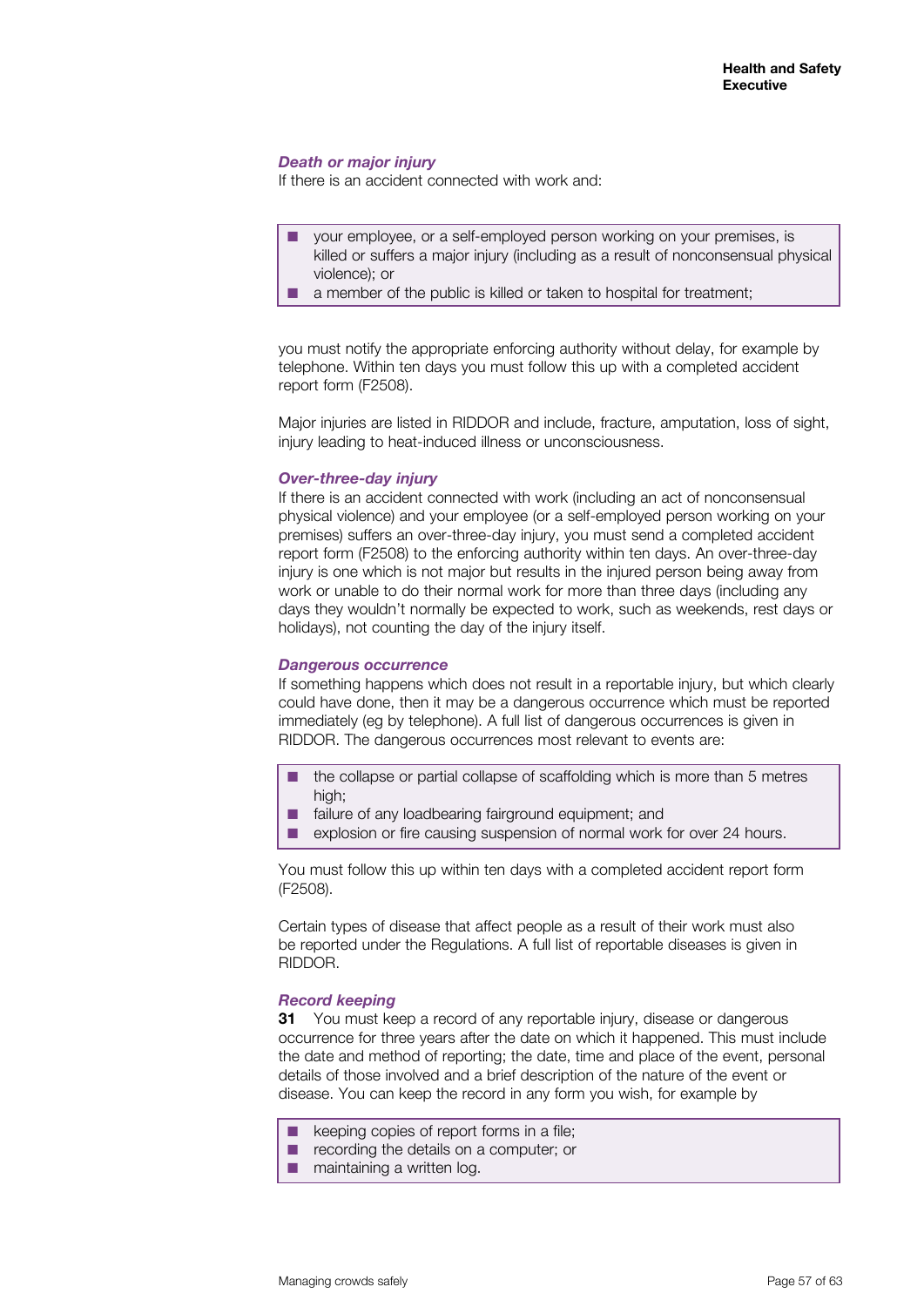# **Fire safety legislation**

**32** The Fire Precautions (Workplace) Regulations 1997, as amended, came into effect on 1 December 1999. They removed virtually all exceptions from the regulations, particularly premises with fire certificates. Your responsibility extends beyond compliance with the requirements of the regulations in relation to matters within the employer's control. You must:

- $\blacksquare$  carry out a fire risk assessment of the site of the event. All employees and those who attend who may be affected by a fire, including those with special needs, must be taken into account – record the findings of your risk assessment if you employ more than five people;
- $\Box$  provide and maintain adequate fire precautions and safeguard occupants of the site by such means as properly maintained fire-fighting equipment and fire detectors, emergency routes and exits; and
- novide information and instruction to your employees about what to do in an emergency.

**33** You have six further legal duties:

- you must nominate employees, possibly yourself, to undertake special roles identified in your emergency plan;
- $\blacksquare$  you must consult your employees, or their representatives, about these nominations and about proposals to improve fire precautions;
- $\blacksquare$  you must inform other employers who share the location of potentially major risks that might affect the safety of their employees – you must also co-operate with them regarding measures proposed to reduce or control those risks;
- $\blacksquare$  if you are not an employer, but control a location that accommodates several events, you must ensure compliance with the fire regulations in those areas that you control;
- $\blacksquare$  vour employees must co-operate to ensure the site is safe from fire and avoid placing themselves or other people at risk; and
- $\blacksquare$  you must establish a suitable means of contacting the emergency services, and ensure that they can be called easily.

**34** The Fire Precautions Act 1971<sup>22</sup> works primarily through fire certification procedures. If you are in any doubt about whether you need to obtain a fire certificate for your event or at your venue, you should seek advice from your local fire authority. Specifications for means of escape in new, extended or altered premises are contained in the relevant Building Regulations.

**35** Musical events are subject to the requirements of the Fire Precautions (Workplace) Regulations 1997, as amended, and the Fire Precautions Act 1971. The regulations also apply to any tent or moveable structure. Further guidance includes the *Guide to fire precautions in existing places of entertainment and like premises*. 23

**36** The MHSW Regulations require you to assess the risks to employees and those who attend an event, so that you can decide what measures are necessary to comply with health and safety law. This includes protection from fire, an assessment of its likelihood and consequences, and the need for measures to reduce or eliminate such risks.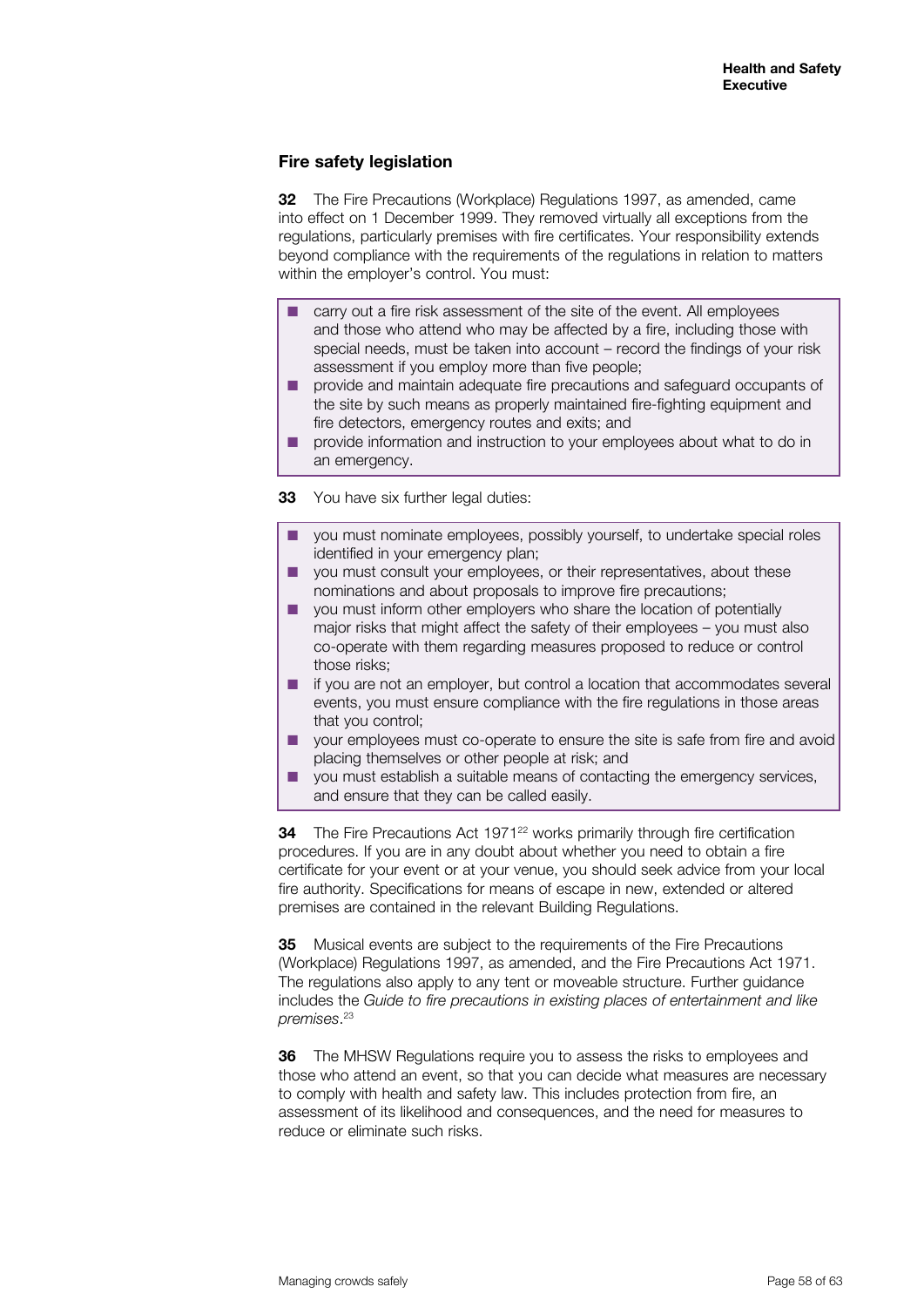**37** *Fire safety: An employer's guide*<sup>24</sup> contains guidelines on how to draw up an emergency plan and deals with general fire precautions.

**38** If you are in doubt about any aspect of fire safety, you should consult your local fire authority.

#### *Sports grounds*

**39** Fire precautions in sports grounds with a local authority safety certificate, issued under the Safety of Sports Grounds Act 1975<sup>25</sup> or the Fire Safety and Safety of Places of Sport Act 1987,<sup>26</sup> form a single element of integrated requirements for spectators' safety. Different authorities should enforce conflicting requirements. The fire authority should consult the local authority issuing the safety certificate.

**40** Local authorities issue, monitor or enforce safety certificates for sports grounds. They can set or reduce capacities or issue prohibition notices under sports grounds legislation. However, with fire precautions based on your risk assessment under the Fire Regulations, a safety certificate that contravenes the Fire Regulations may be revoked. Local authorities have legal power to amend safety certificates.

#### *Entertainment which requires a licence*

**41** Several forms of entertainment require a licence from the local authority or licensing magistrate. These licences can impose additional fire safety requirements and standards of safety and hygiene, which may go beyond the minimum levels needed by the Fire Regulations. The most common events which are subject to licensing control involve:

- $\blacksquare$  the sale of alcohol:
- $\blacksquare$  music and dancing;
- $\blacksquare$  theatrical performances:
- $\blacksquare$  the showing of films:
- $\blacksquare$  gambling;
- $\blacksquare$  sporting activities; and
- $\blacksquare$  other forms of public entertainment.

**42** Permanent venues usually have an annual entertainment licence granted with specific conditions attached for different types of events. If you are organising an event in premises with an existing entertainment licence, you will need to familiarise yourself with its specific requirements.

**43** Public entertainment licences do not replace the need for you to comply with the provisions of the HSW Act. The HSW Act should not be confused with entertainment licensing, which is dealt with under separate legislation, such as the Local Government (Miscellaneous Provisions) Act 1982.<sup>27</sup>

**44** If your event is, or may be, subject to licensing control, it is advisable to discuss the findings of your risk assessment with the local fire authority before putting your proposed fire safety measures into place. This can help you avoid unnecessary expenditure.

**45** If you already have a licence, you should discuss your proposals for changes to the fire precautions with the local fire authority before approaching the authority who issued your licence.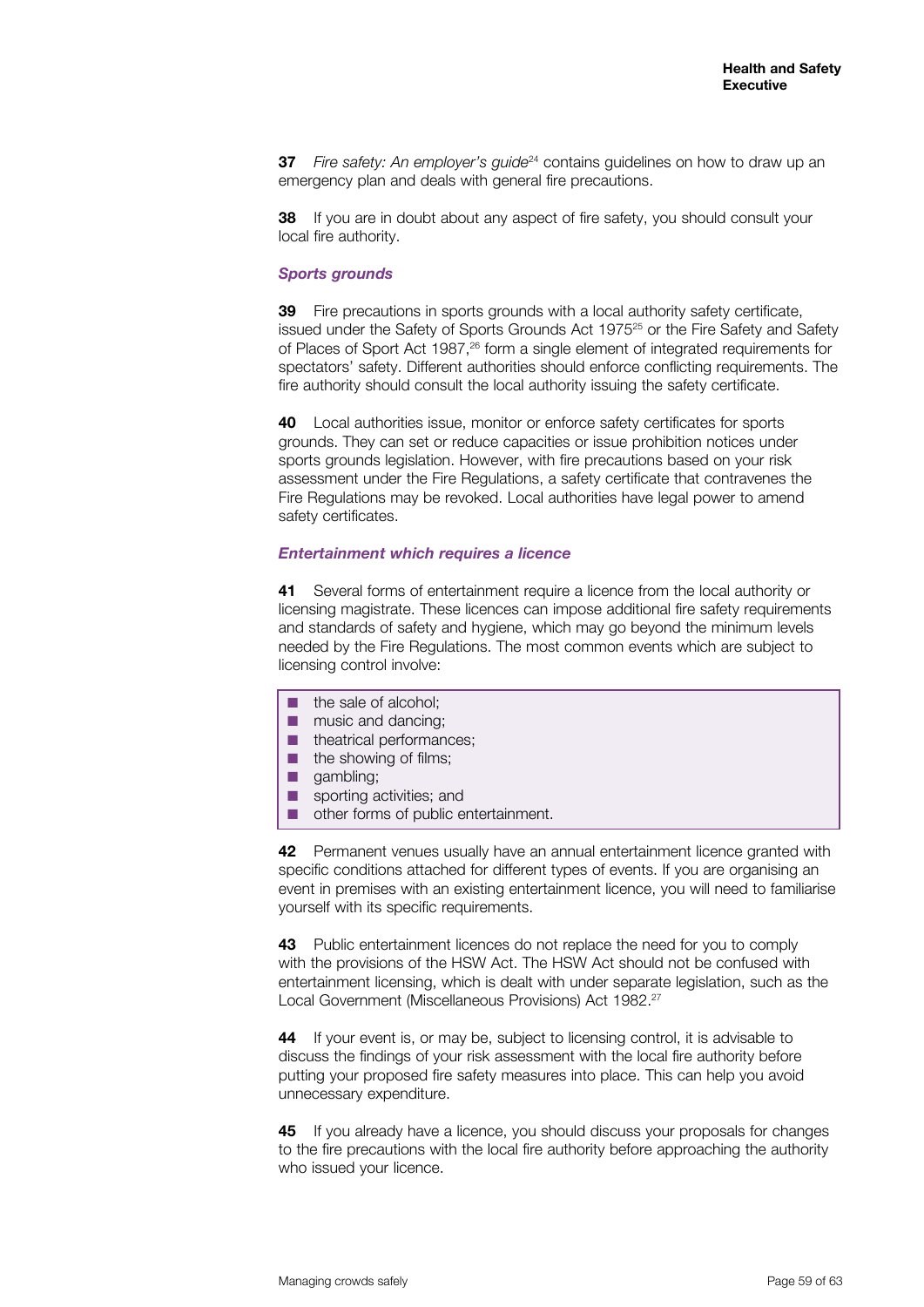#### *People with special needs*

**46** Legislation dealing with people with special needs makes no specific requirements regarding means of escape. However, the Disability Discrimination Act 1995<sup>28</sup> requires you to make 'reasonable adjustments' to ensure that no person present is at a disadvantage. This includes ensuring that people with special needs can leave the event safely in an emergency.

**47** You should therefore ensure that your emergency plan takes account of people with special needs. You should identify the special needs of any disabled employees when planning your emergency arrangements and evacuation procedures. You must also consider other less able-bodied people who may have access to the event.

**48** You have to bear in mind the difficulties experienced in entering and leaving the event, particularly in an emergency, by people with various physical and/or mental disabilities.

**49** If any of your employees have disabilities, you should consult them about your emergency plan, taking their disabilities into account.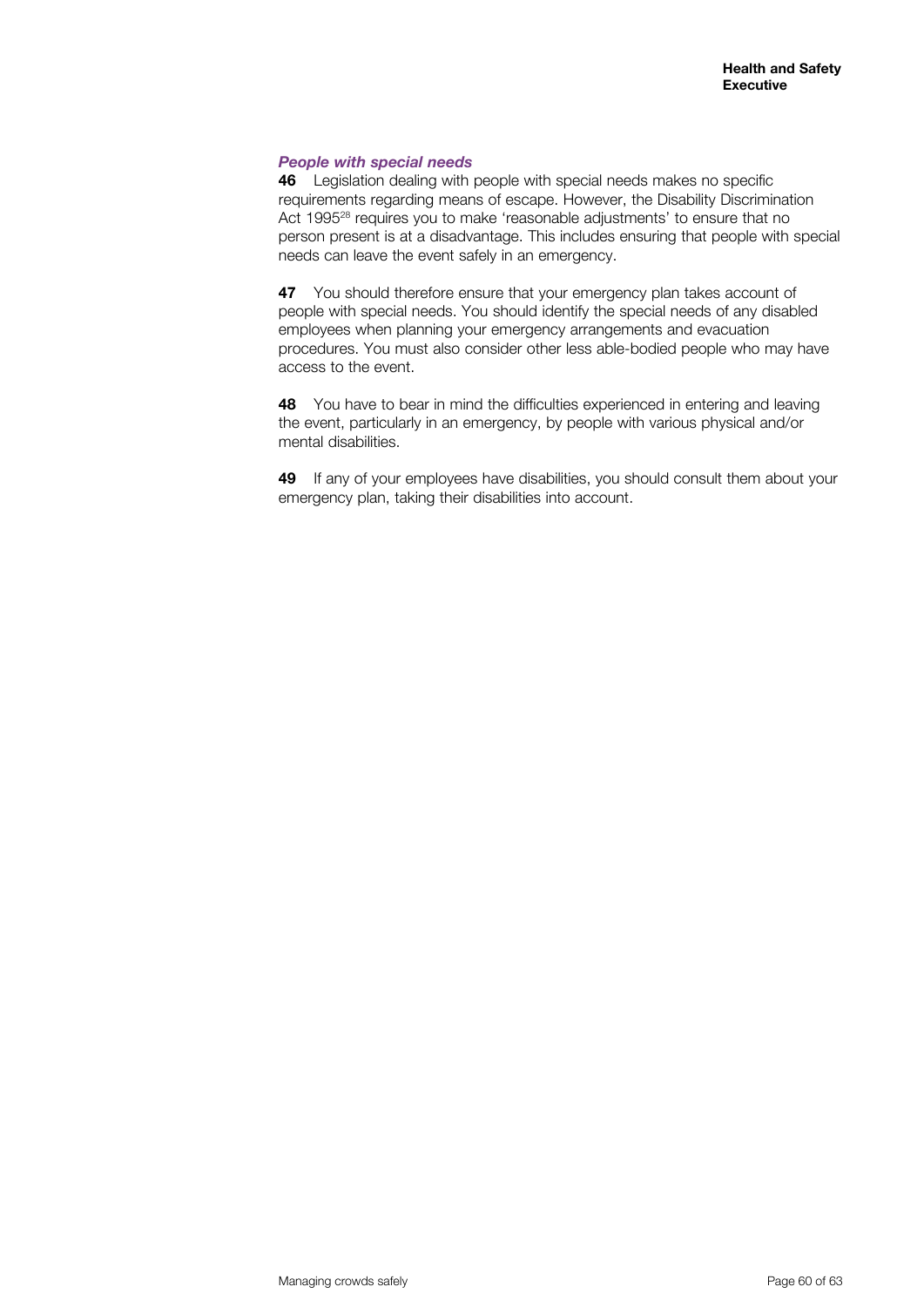# References

**1** *Health and Safety at Work etc Act 1974* Ch 37 The Stationery Office 1974 ISBN 0 10 543774 3

**2** *Management of health and safety at work. Management of Health and Safety at Work Regulations 1999: Approved Code of Practice* L21 (Second edition) HSE Books 2000 ISBN 0 7176 2488 9

**3** *The event safety guide: A guide to health, safety and welfare at music and similar events* HSG195 HSE Books 1999 ISBN 0 7176 2453 6

**4** *Guide to safety at sports grounds* ('The green guide') The Stationery Office ISBN 0 11 300095 2

**5** *Five steps to risk assessment: A step by step guide to a safer and healthier workplace* INDG163 HSE Books 1998 Single copies free, multiple copies in priced packs ISBN 0 7176 0904 9

**6** *Safety signs and signals. Health and Safety (Safety Signs and Signals) Regulations 1996. Guidance on Regulations* L64 HSE Books 1997 ISBN 07176 0870 0

**7** *Fairgrounds and amusement parks: Guidance on safe practice* HSG175 HSE Books 1998 ISBN 0 7176 1174 4

**8** *Working together on firework displays: A guide to safety for firework display organisers and operators* HSG123 HSE Books 1999 ISBN 0 7176 2478 1

**9** *Health and safety at motor sport events: A guide for employers and organisers* HSG112 HSE Books 1999 ISBN 0 7176 0705 4

**10** *General COSHH ACOP (Control of substances hazardous to health) and Carcinogens ACOP (Control of carcinogenic substances) and Biological agents ACOP (Control of biological agents). Control of Substances Hazardous to Health Regulations 1999. Approved Codes of Practice* L5 HSE Books 1999 ISBN 0 7176 1670 3

**11** *Temporary demountable structures: Guidance on procurement, design and use* Institute of Structural Engineers 1995 (Available from 11 Upper Belgrave Street, London SW1X 8BH)

**12** *Bombs: Protecting people and property* Home Office 1999 (Only available on website: www.homeoffice.gov.uk)

**13** *Managing health and safety: Five steps to success* INDG275 HSE Books1998 (Free leaflet)

**14** *Fire Precautions (Workplace) Regulations 1997* SI 1997/1840 The Stationery Office 1997 ISBN 0 11 064738 6

**15** *First aid at work. The Health and Safety (First-Aid) Regulations 1981. Approved Code of Practice and Guidance* L74 HSE Books 1997 ISBN 0 7176 1050 0

**16** *Safe use of work equipment. Provision and Use of Work Equipment Regulations 1998. Approved Code of Practice and Guidance* L22 (Second edition) HSE Books 1998 ISBN 0 7176 1626 6

Managing crowds safely **All and Struck and Struck and Struck** Page 61 of 63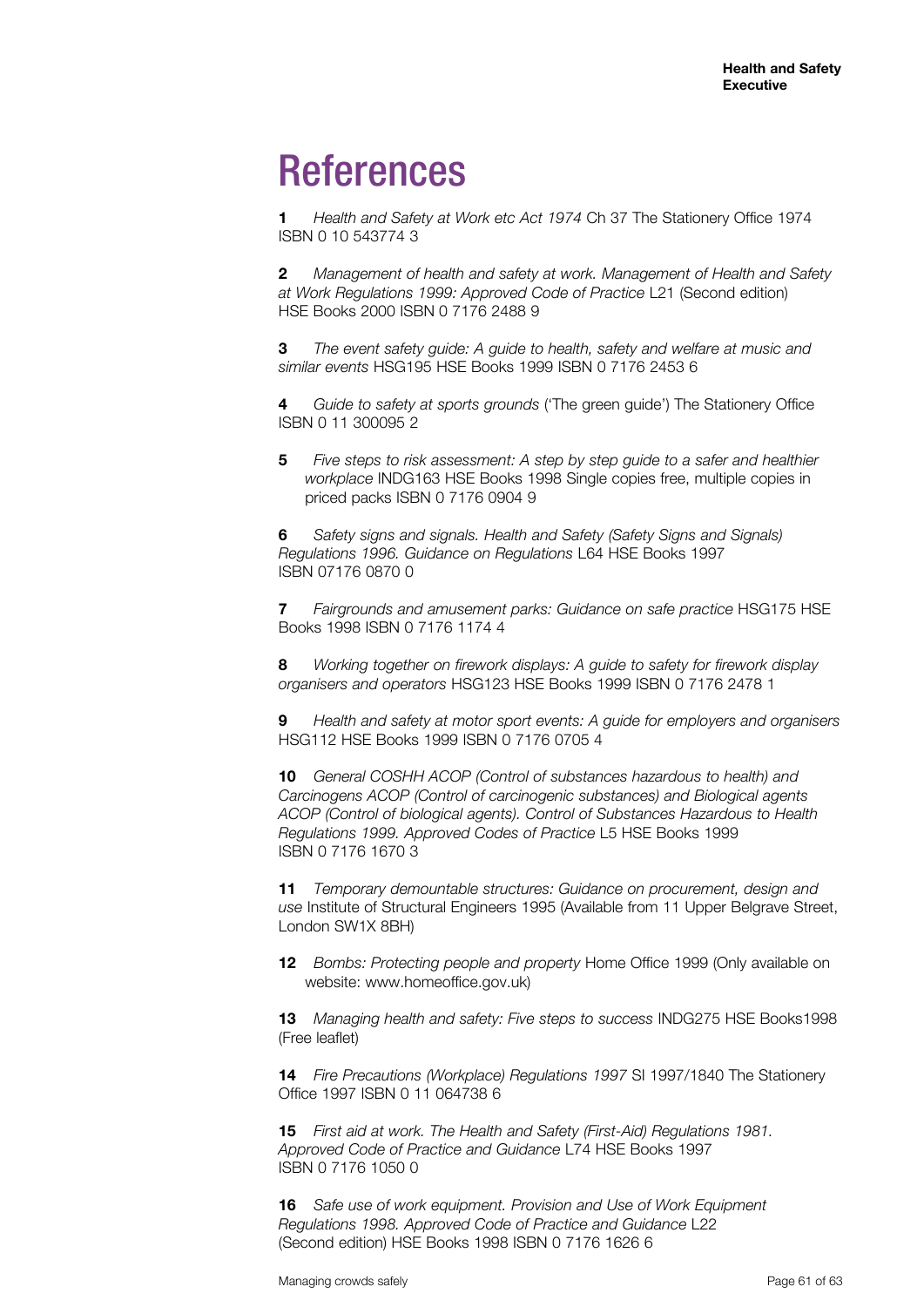**17** *COSHH: A brief guide to the Regulations* INDG136 (rev1) HSE Books 1999 Single copies free, multiple copies in priced packs ISBN 0 7176 2444 7

**18** *A step by step guide to COSHH assessment* HSG97 HSE Books 1992 ISBN 0 7176 1446 8

**19** *A guide to the Reporting of Injuries, Diseases and Dangerous Occurrences Regulations 1995* L73 (Second edition) HSE Books 1999 ISBN 0 7176 2431 5

**20** *RIDDOR explained: The Reporting of Injuries, Diseases and Dangerous Occurrences Regulations 1995* HSE31(rev1) HSE Books 1999 Single copies free, multiple copies in priced packs ISBN 0 7176 2441 2

**21** *Everyone's guide to RIDDOR 95: Reporting of Injuries, Diseases and Dangerous Occurrences Regulations 1995* HSE Books 1996 Single copies free, multiple copies in priced packs ISBN 0 7176 1077 2

**22** *Fire Precautions Act* 1971 Ch 40 The Stationery Office 1971 ISBN 0 10 544071 X

**23** *Guide to fire precautions in existing places of entertainment and like premises* The Stationery Office 1994 ISBN 0 11 341079 4

**24** *Fire safety: An employer's guide* HSE Books 1999 ISBN 0 11 3412290

**25** *Safety of Sports Grounds Act* 1975 Ch 52 The Stationery Office 1975 ISBN 0 10 545275 0

**26** *Fire Safety and Safety of Places of Sport Act 1987* Ch 27 The Stationery Office 1987 ISBN 0 10 542787 X

**27** *Local Government (Miscellaneous Provisions) Act 1982* Ch 30 The Stationery Office 1982 ISBN 0 10 543082 X

**28** *Disability Discrimination Act 1995* Ch 50 The Stationery Office 1995 ISBN 0 10 545095 2

While every effort has been made to ensure the accuracy of the references listed in this publication, their future availability cannot be guaranteed

#### **Stationery Office publications**

Copies of the acts, regulations and other Stationery Office (formerly HMSO) publications mentioned in this guide are available from:

The Publications Centre, PO Box 276, London SW8 5DT Tel: 0870 600 5522 Fax: 0870 600 5533

#### **HSE publications**

See inside back cover for details